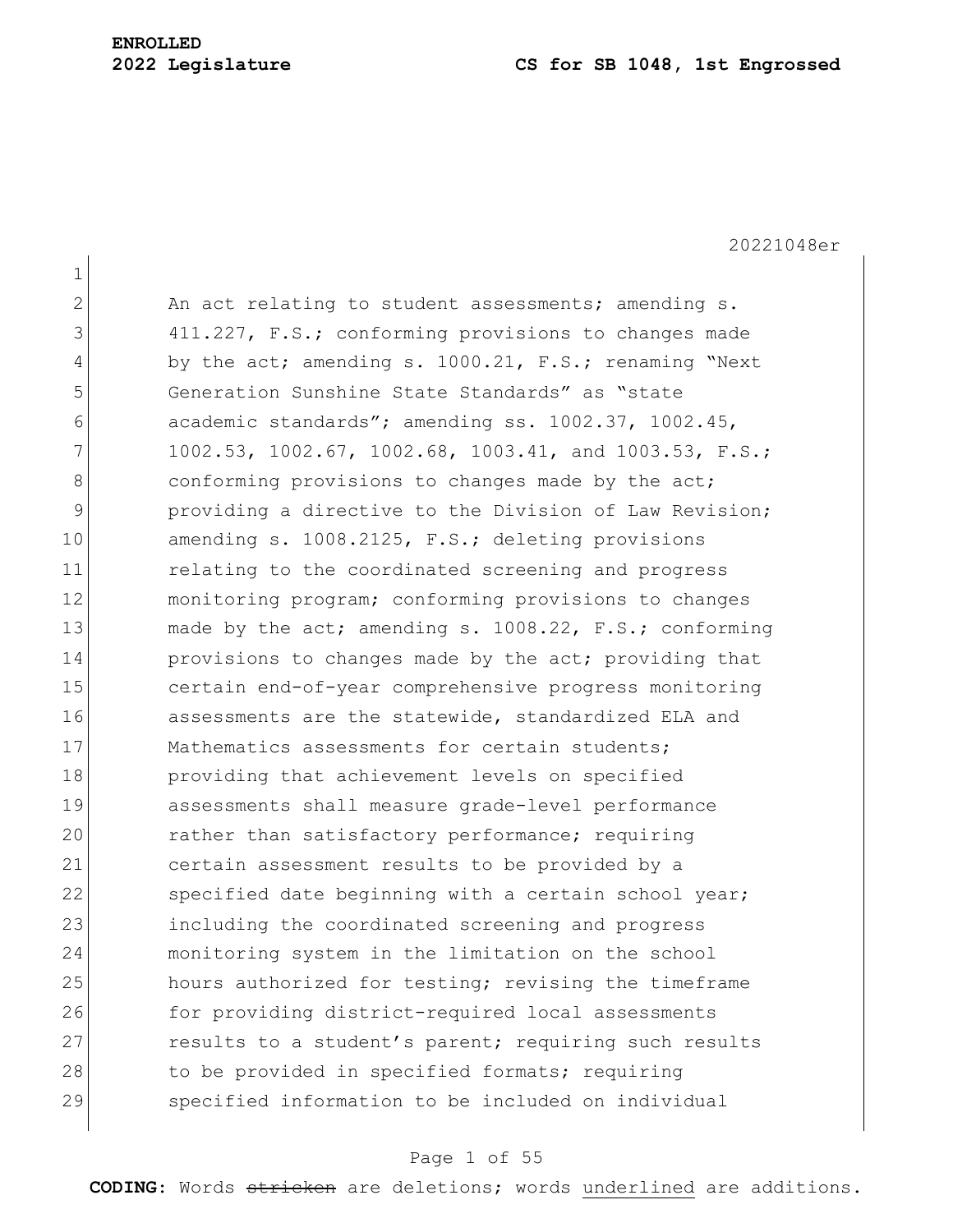#### **2022 Legislature CS for SB 1048, 1st Engrossed**

20221048er

30 student reports; requiring the Commissioner of 31 Education to provide specified recommendations from an 32 independent review of the coordinated screening and 33 progress monitoring system to the Governor and 34 Legislature by a specified date; providing 35 **requirements** for the review and recommendations; 36 **providing for the future repeal of such requirements;** 37 amending s. 1008.25, F.S.; conforming provisions to 38 changes made by the act; requiring the coordinated 39 screening and progress monitoring system to identify 40 the educational strengths and needs of students; 41 revising requirements for such system; providing 42 requirements for the administration of the coordinated 43 Screenings and progress monitoring and the reporting 44 of results; requiring a specified annual report to be 45 accessible through certain web-based options; deleting 46 a requirement that district school boards print 47 Specified information in a local newspaper; amending 48 s. 1008.34, F.S.; requiring 2022-2023 school and 49 school district grades to serve as an informal 50 baseline for schools and school districts; requiring 51 baseline grades to be set so that the percentage of 52 schools that earn specified letter grades is 53 statistically equivalent to the 2021-2022 school grade 54 results; requiring the State Board of Education to 55 **1958** review the school grading scale and determine if the 56 scale should be adjusted after certain data becomes 57 available; prohibiting a school from being required to 58 select and implement a turnaround option based on the

# Page 2 of 55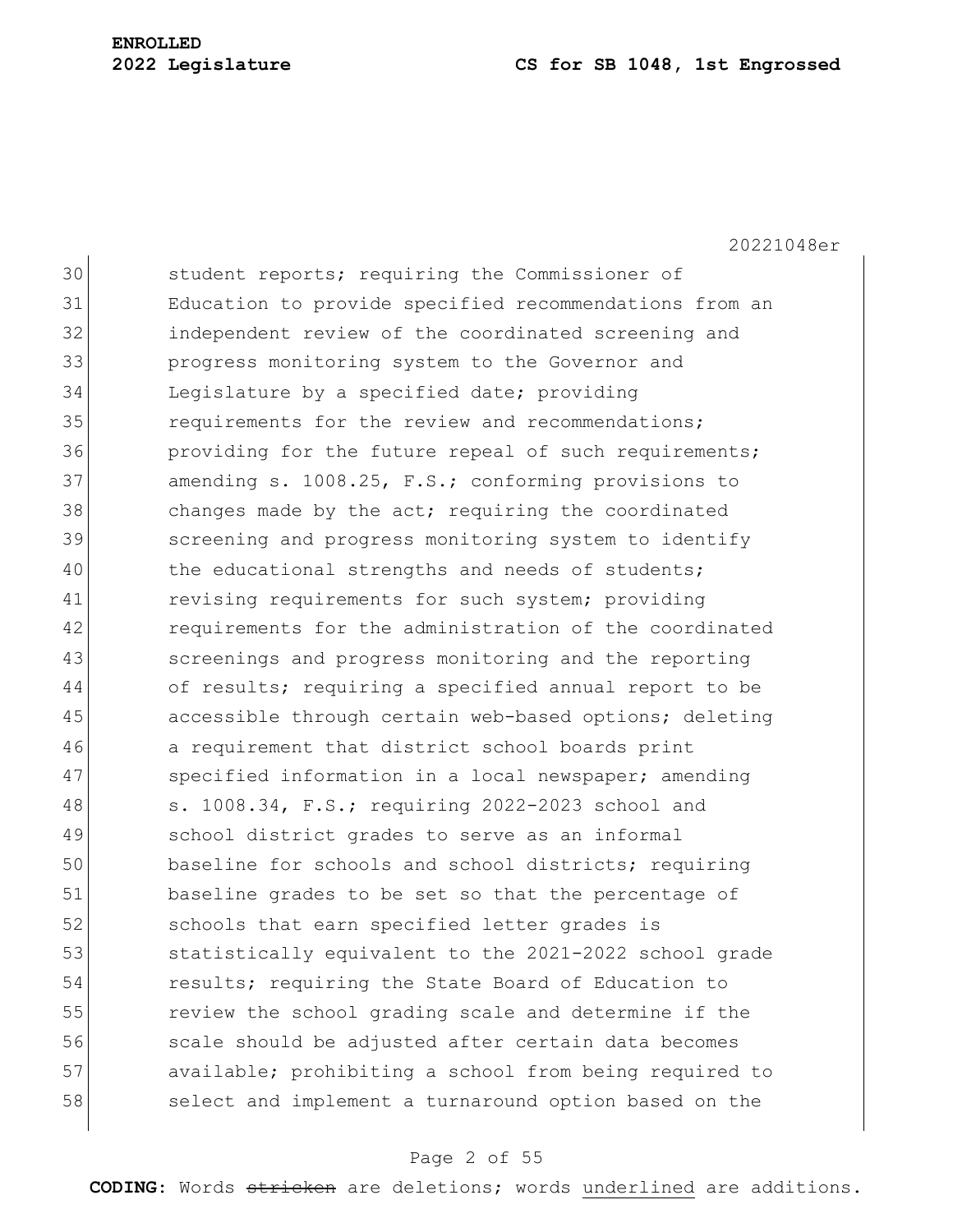# **ENROLLED**

## **2022 Legislature CS for SB 1048, 1st Engrossed**

20221048er 59 school's grades in a specified school year; providing 60 applicability; providing that certain public schools 61 and approved providers that receive the same or lower 62 school grade in a specified school year are not 63 subject to sanctions; providing that a charter school 64 system or school district designated as high 65 performing may not lose the designation based on the 66 school grades received during a certain school year by 67 any of the schools within the charter school system or 68 school district or based on a certain school year's 69 district grade, as applicable; providing a transition 70 for the calculation of school and district grades for 71 the 2022-2023 school year; providing requirements for 72 the calculation of such grades and exempting schools 73 from specified provisions; providing requirements for 74 determining grade 3 retention and high school 75 **paramele 1** graduation for such school year; providing for the 76 **future repeal of specified provisions; amending s.** 77 1008.341, F.S.; providing that school improvement 78 ratings will not be calculated for the 2022-2023 79 School year; providing for the future repeal of 80 specified provisions; providing specified 81 authorizations and requirements for the Department of 82 Education; providing effective dates. 83 84 Be It Enacted by the Legislature of the State of Florida: 85 86 Section 1. Paragraph (d) of subsection (1) and paragraph 87 (b) of subsection (3) of section 411.227, Florida Statutes, are

#### Page 3 of 55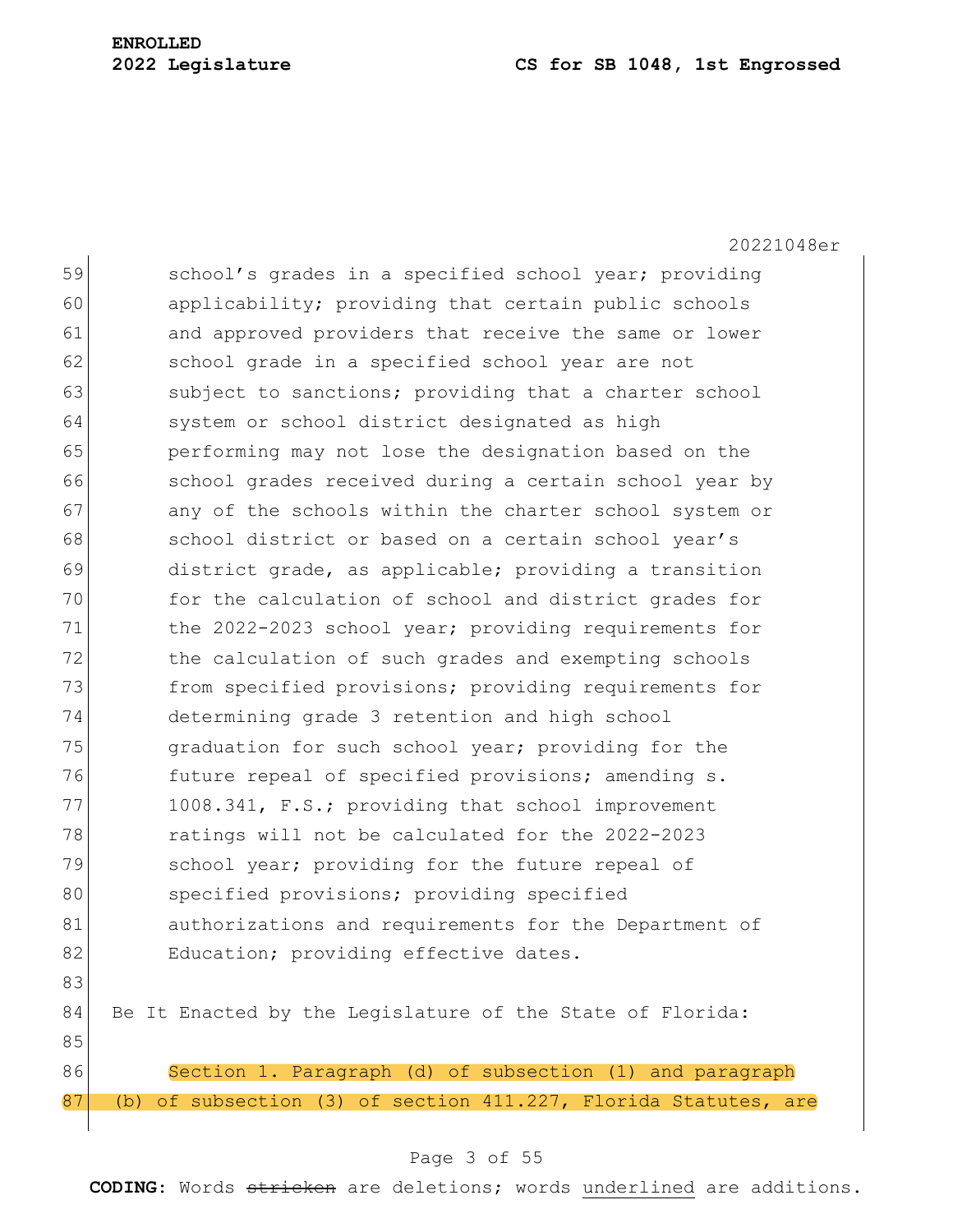$\mathbf{I}$ 

20221048er

| 88 | amended to read:                                         |
|----|----------------------------------------------------------|
| 89 | 411.227 Components of the Learning Gateway. The Learning |
| 90 | Gateway system consists of the following components:     |
| 91 | (1) COMMUNITY EDUCATION STRATEGIES AND FAMILY-ORIENTED   |
|    | $92$ ACCESS. $-$                                         |

93 (d) In collaboration with other local resources, the 94 demonstration projects shall develop public awareness strategies 95 to disseminate information about developmental milestones, 96 precursors of learning problems and other developmental delays, 97 and the service system that is available. The information should 98 target parents of children from birth through age 9 and should 99 be distributed to parents, health care providers, and caregivers 100 of children from birth through age 9. A variety of media should 101 be used as appropriate, such as print, television, radio, and a 102 community-based Internet website, as well as opportunities such 103 as those presented by parent visits to physicians for well-child 104 checkups. The Learning Gateway Steering Committee shall provide 105 technical assistance to the local demonstration projects in 106 developing and distributing educational materials and 107 information.

108 1. Public awareness strategies targeting parents of 109 children from birth through age 5 shall be designed to provide 110 information to public and private preschool programs, child care 111 providers, pediatricians, parents, and local businesses and 112 organizations. These strategies should include information on 113 the school readiness performance standards adopted by the 114 Department of Education.

115 2. Public awareness strategies targeting parents of 116 children from ages 6 through 9 must be designed to disseminate

## Page 4 of 55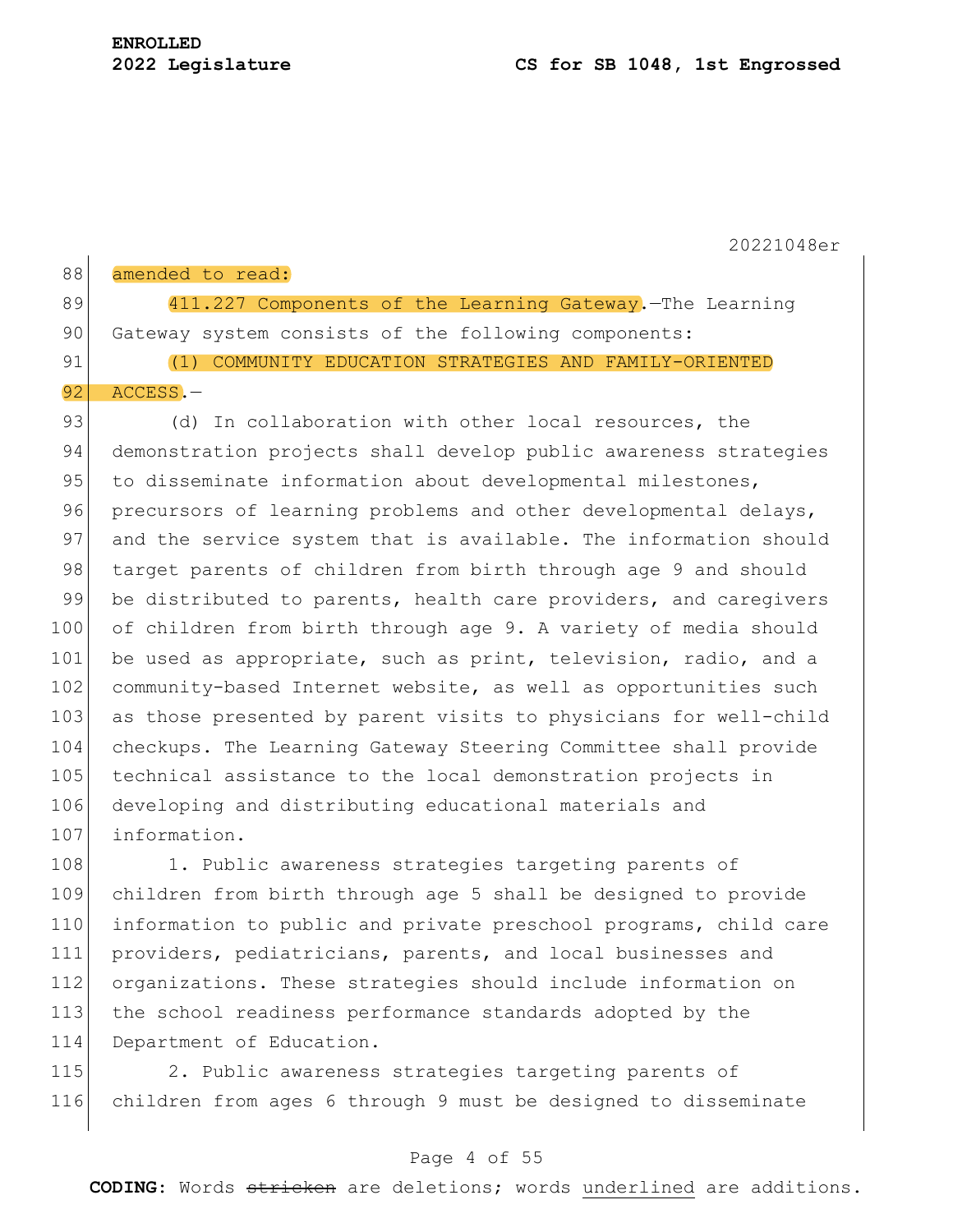117 training materials and brochures to parents and public and 118 private school personnel, and must be coordinated with the local 119 school board and the appropriate school advisory committees in 120 the demonstration projects. The materials should contain 121 information on state and district achievement proficiency levels 122 for grades K-3.

123 (3) EARLY EDUCATION, SERVICES AND SUPPORTS.

124 (b) Demonstration projects shall develop strategies to 125 increase the use of appropriate intervention practices with 126 children who have learning problems and learning disabilities 127 within public and private early care and education programs and 128 K-3 public and private school settings. Strategies may include 129 training and technical assistance teams. Intervention must be 130 coordinated and must focus on providing effective supports to 131 children and their families within their regular education and 132 community environment. These strategies must incorporate, as 133 appropriate, school and district activities related to the 134 student's progress monitoring plan and must provide parents with 135 greater access to community-based services that should be 136 available beyond the traditional school day. Academic 137 expectations for public school students in grades K-3 must be 138 based upon the local school board's adopted achievement 139 proficiency levels. When appropriate, school personnel shall 140 consult with the local Learning Gateway to identify other 141 community resources for supporting the child and the family. 142 Section 2. Subsection (7) of section 1000.21, Florida 143 Statutes, is amended to read: 144 1000.21 Systemwide definitions.—As used in the Florida

145 Early Learning-20 Education Code:

# Page 5 of 55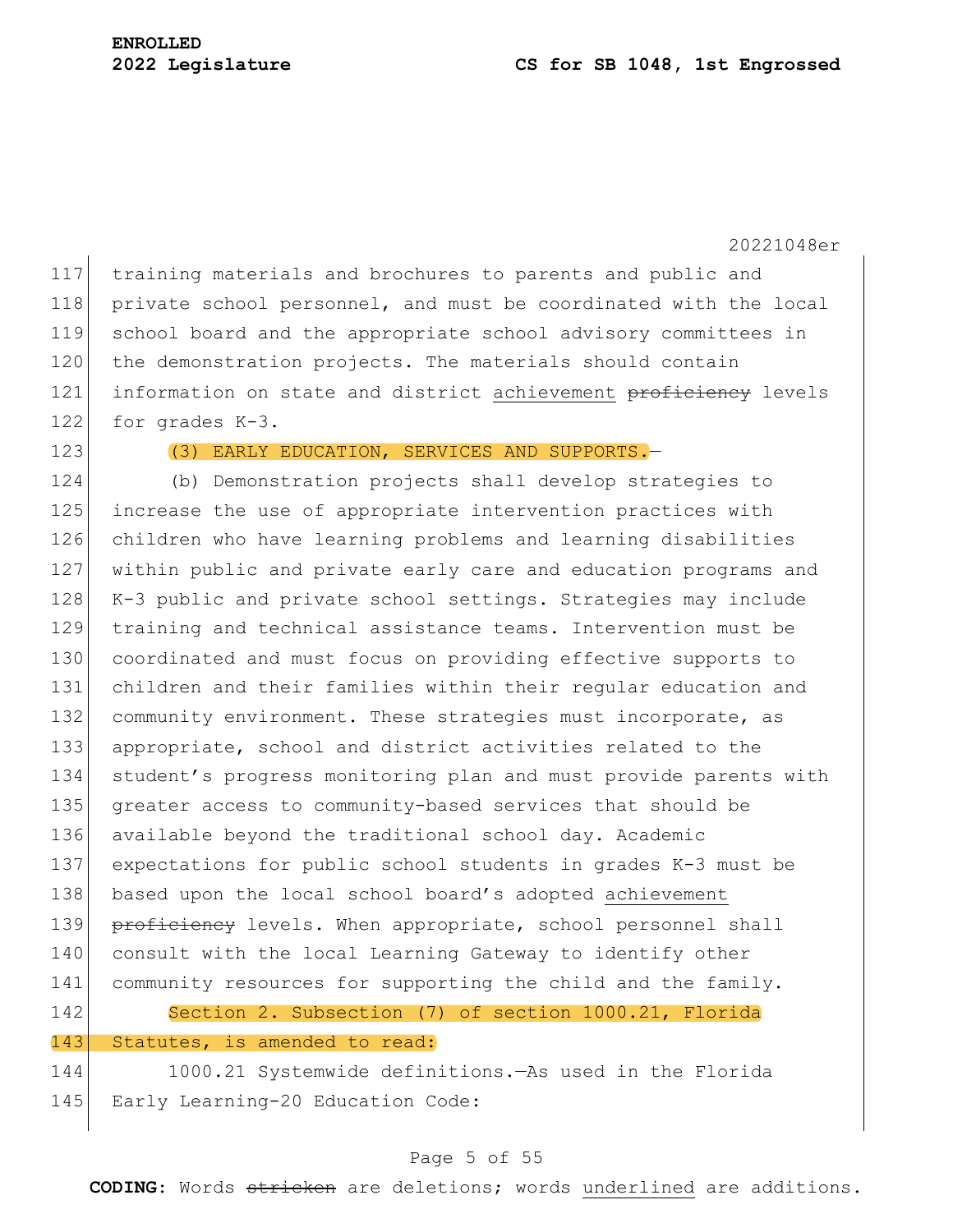| 146 | (7) "Hext Generation Sunshine State academic standards"          |  |  |  |  |  |  |
|-----|------------------------------------------------------------------|--|--|--|--|--|--|
| 147 | means the state's public K-12 curricular standards adopted under |  |  |  |  |  |  |
| 148 | s. 1003.41.                                                      |  |  |  |  |  |  |
| 149 | Section 3. Paragraph (f) of subsection (3) and paragraphs        |  |  |  |  |  |  |
| 150 | and (d) of subsection (10) of section 1002.37, Florida<br>(a)    |  |  |  |  |  |  |
| 151 | Statutes, are amended to read:                                   |  |  |  |  |  |  |
| 152 | 1002.37 The Florida Virtual School.-                             |  |  |  |  |  |  |
| 153 | (3) Funding for the Florida Virtual School shall be              |  |  |  |  |  |  |
| 154 | provided as follows:                                             |  |  |  |  |  |  |
| 155 | (f) The Florida Virtual School shall receive state funds         |  |  |  |  |  |  |
| 156 | for operating purposes as provided in the General Appropriations |  |  |  |  |  |  |
| 157 | Act. The calculation to determine the amount of state funds      |  |  |  |  |  |  |
| 158 | includes: the sum of the base Florida Education Finance Program  |  |  |  |  |  |  |
| 159 | funding, the state-funded discretionary contribution and a per-  |  |  |  |  |  |  |
| 160 | full-time equivalent share of the discretionary millage          |  |  |  |  |  |  |
| 161 | compression supplement, the exceptional student education        |  |  |  |  |  |  |
| 162 | quaranteed allocation, the instructional materials allocation,   |  |  |  |  |  |  |
| 163 | the evidence-based research-based reading instruction            |  |  |  |  |  |  |
| 164 | allocation, the mental health assistance allocation, and the     |  |  |  |  |  |  |
| 165 | teacher salary increase allocation. For the purpose of           |  |  |  |  |  |  |
| 166 | calculating the state-funded discretionary contribution,         |  |  |  |  |  |  |
| 167 | multiply the maximum allowable nonvoted discretionary millage    |  |  |  |  |  |  |
| 168 | for operations pursuant to s. 1011.71(1) and (3) by the value of |  |  |  |  |  |  |
| 169 | 96 percent of the current year's taxable value for school        |  |  |  |  |  |  |
| 170 | purposes for the state; divide the result by the total full-time |  |  |  |  |  |  |
| 171 | equivalent membership of the state; and multiply the result by   |  |  |  |  |  |  |
| 172 | the full-time equivalent membership of the school. Funds may not |  |  |  |  |  |  |
| 173 | be provided for the purpose of fulfilling the class size         |  |  |  |  |  |  |
| 174 | requirements in ss. 1003.03 and 1011.685.                        |  |  |  |  |  |  |
|     |                                                                  |  |  |  |  |  |  |

# Page 6 of 55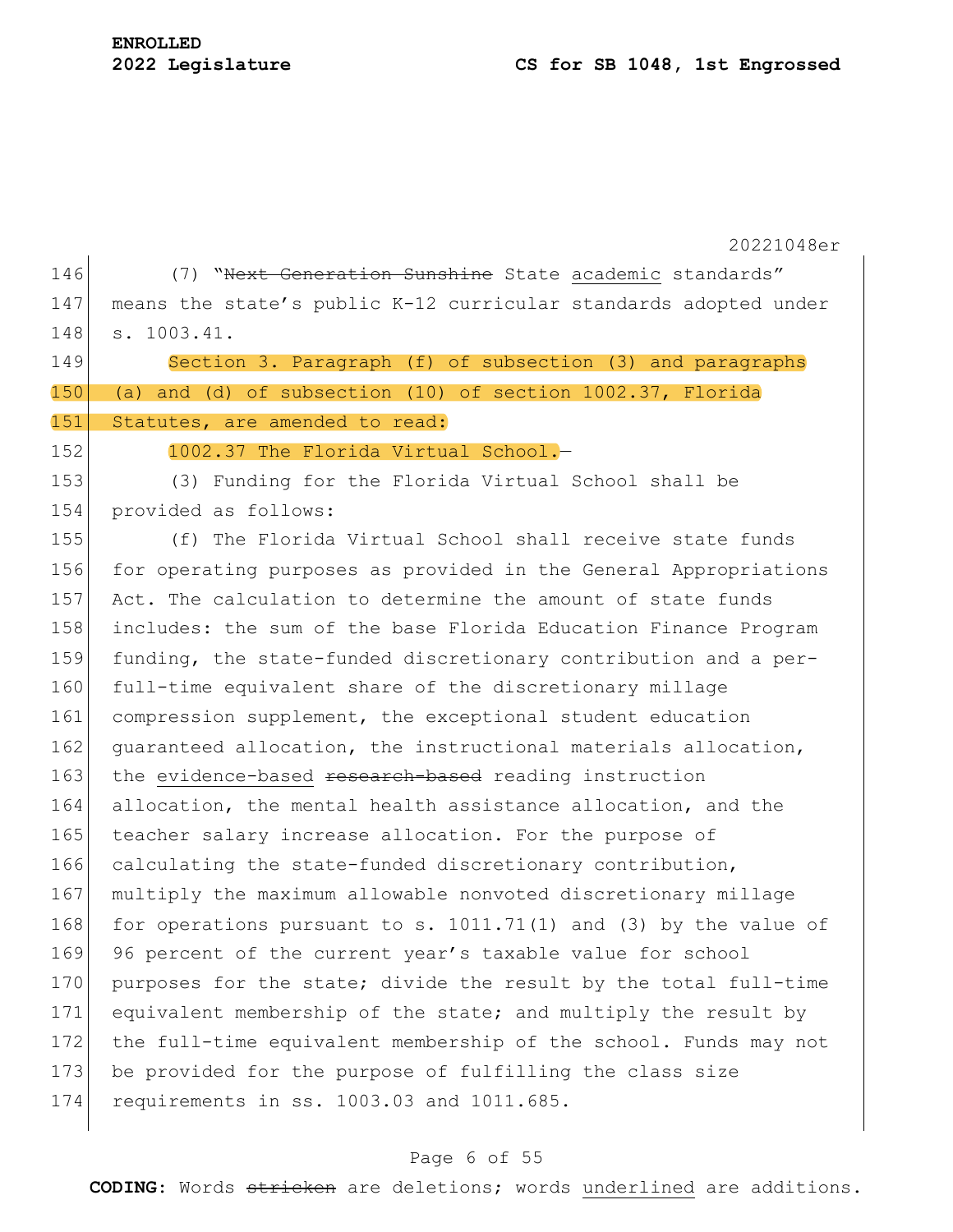# **ENROLLED**

# **2022 Legislature CS for SB 1048, 1st Engrossed**

20221048er 175 (10)(a) Public school students receiving full-time 176 instruction in kindergarten through grade 12 by the Florida 177 Virtual School must take all statewide assessments required 178 pursuant to s. 1008.22 and participate in the coordinated 179 screening and progress monitoring system under s. 1008.25(8). 180 (d) Unless an alternative testing site is mutually agreed 181 to by the Florida Virtual School and the school district or as 182 contracted under s. 1008.24, all industry certification 183 examinations, national assessments, progress monitoring under s. 184 1008.25(8), and statewide assessments must be taken at the 185 school to which the student would be assigned according to 186 district school board attendance areas. A school district must 187 provide the student with access to the school's testing 188 facilities and the date and time of the administration of 189 progress monitoring and each examination or assessment. 190 Section 4. Paragraph (b) of subsection (6) of section 191 1002.45, Florida Statutes, is amended to read: 192 1002.45 Virtual instruction programs. 193 (6) STUDENT PARTICIPATION REQUIREMENTS.—Each student 194 enrolled in a virtual instruction program or virtual charter 195 school must: 196 (b) Take statewide assessments pursuant to s. 1008.22 and 197 participate in the coordinated screening and progress monitoring 198 system under s. 1008.25(8). Statewide assessments and progress 199 monitoring may be administered within the school district in 200 which such student resides, or as specified in the contract in 201 accordance with s. 1008.24(3). If requested by the approved 202 provider or virtual charter school, the district of residence 203 must provide the student with access to the district's testing

#### Page 7 of 55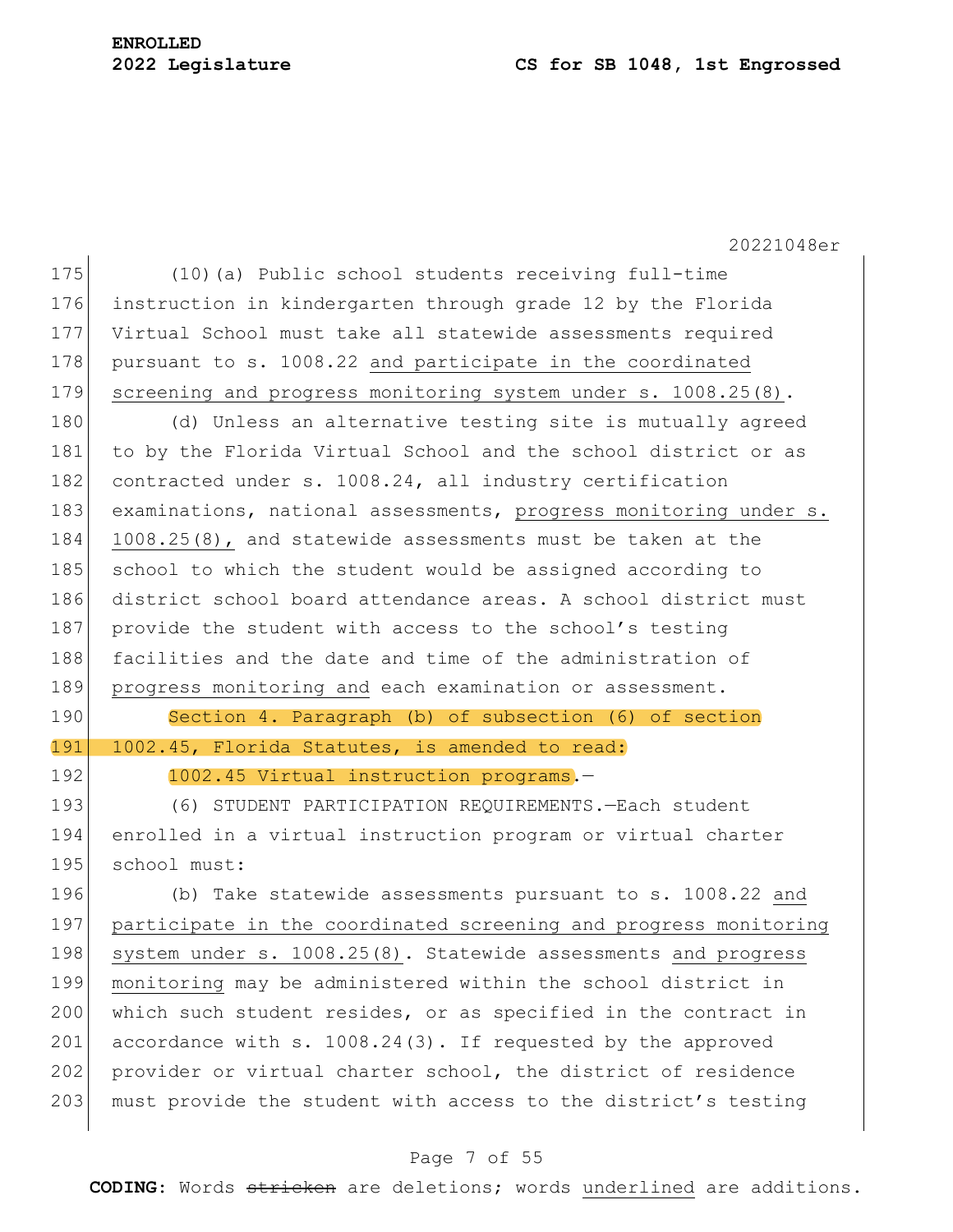|     | 20221048er                                                                |  |  |  |  |  |
|-----|---------------------------------------------------------------------------|--|--|--|--|--|
| 204 | facilities.                                                               |  |  |  |  |  |
| 205 | Section 5. Paragraph (d) of subsection (6) of section                     |  |  |  |  |  |
| 206 | 1002.53, Florida Statutes, is amended to read:                            |  |  |  |  |  |
| 207 | 1002.53 Voluntary Prekindergarten Education Program;                      |  |  |  |  |  |
| 208 | eligibility and enrollment.-                                              |  |  |  |  |  |
| 209 | (6)                                                                       |  |  |  |  |  |
| 210 | (d) Each parent who enrolls his or her child in the                       |  |  |  |  |  |
| 211 | Voluntary Prekindergarten Education Program must allow his or             |  |  |  |  |  |
| 212 | her child to participate in the coordinated screening and                 |  |  |  |  |  |
| 213 | progress monitoring program under s. 1008.25(8) <del>s. 1008.2125</del> . |  |  |  |  |  |
| 214 | Section 6. Paragraph (b) of subsection (2) of section                     |  |  |  |  |  |
| 215 | 1002.67, Florida Statutes, is amended to read:                            |  |  |  |  |  |
| 216 | 1002.67 Performance standards and curricula.-                             |  |  |  |  |  |
| 217 | (2)                                                                       |  |  |  |  |  |
| 218 | (b) Each private prekindergarten provider's and public                    |  |  |  |  |  |
| 219 | school's curriculum must be developmentally appropriate and               |  |  |  |  |  |
| 220 | must:                                                                     |  |  |  |  |  |
| 221 | 1. Be designed to prepare a student for early literacy and                |  |  |  |  |  |
| 222 | provide for instruction in early math skills;                             |  |  |  |  |  |
| 223 | 2. Enhance the age-appropriate progress of students in                    |  |  |  |  |  |
| 224 | attaining the performance standards adopted by the department             |  |  |  |  |  |
| 225 | under subsection (1); and                                                 |  |  |  |  |  |
| 226 | 3. Support student learning gains through differentiated                  |  |  |  |  |  |
| 227 | instruction that shall be measured by the coordinated screening           |  |  |  |  |  |
| 228 | and progress monitoring program under s. 1008.25(8) s.                    |  |  |  |  |  |
| 229 | 1008.2125.                                                                |  |  |  |  |  |
| 230 | Section 7. Paragraphs (a) and (b) of subsection $(1)$ ,                   |  |  |  |  |  |
| 231 | paragraphs (b) and (e) of subsection (4), and paragraph (c) of            |  |  |  |  |  |
| 232 | subsection (6) of section 1002.68, Florida Statutes, are amended          |  |  |  |  |  |

# Page 8 of 55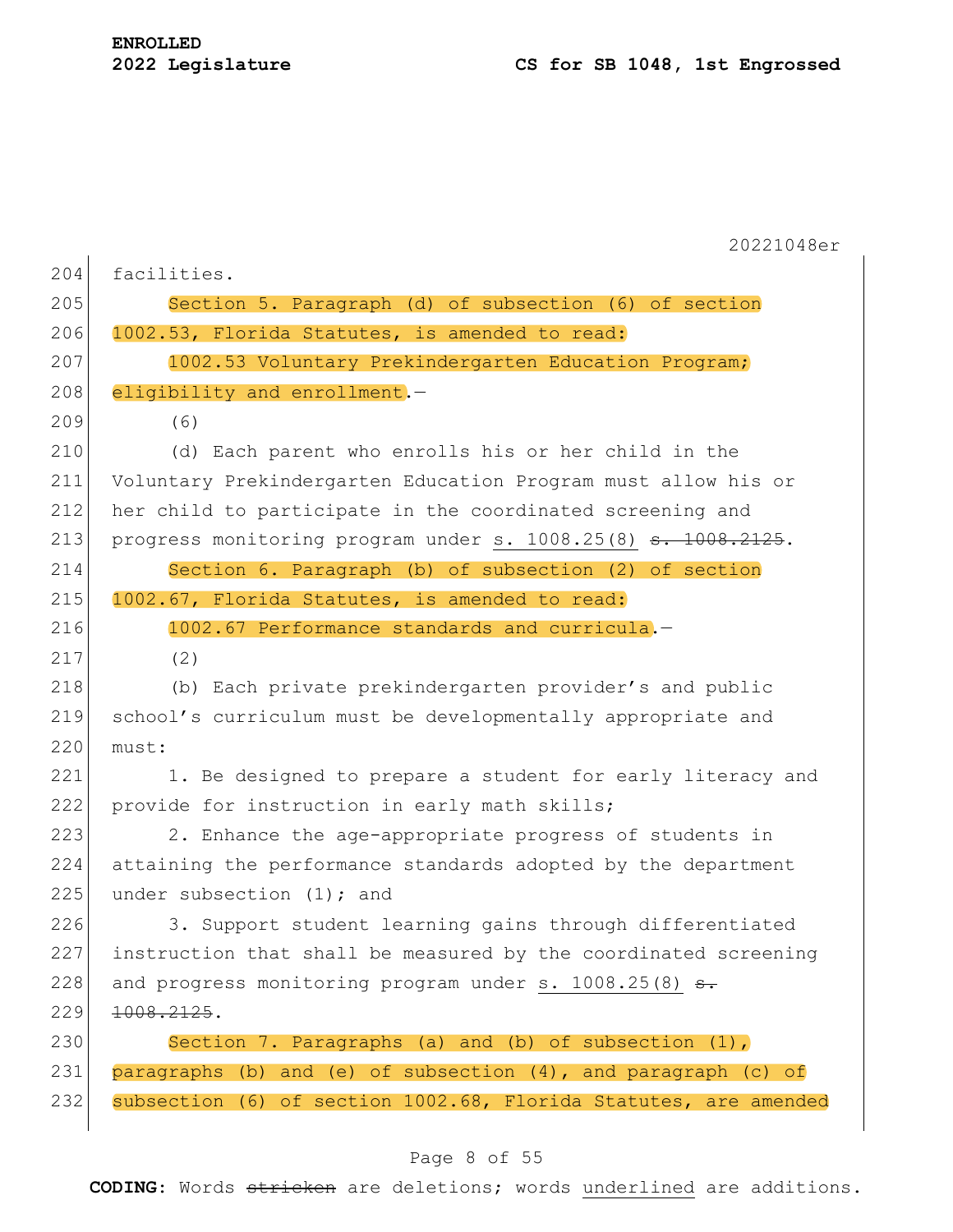| 233 | to read:                                                                 |  |  |  |  |  |
|-----|--------------------------------------------------------------------------|--|--|--|--|--|
|     |                                                                          |  |  |  |  |  |
| 234 | 1002.68 Voluntary Prekindergarten Education Program                      |  |  |  |  |  |
| 235 | $accountability. -$                                                      |  |  |  |  |  |
| 236 | (1) (a) Beginning with the 2022-2023 program year, each                  |  |  |  |  |  |
| 237 | private prekindergarten provider and public school participating         |  |  |  |  |  |
| 238 | in the Voluntary Prekindergarten Education Program must                  |  |  |  |  |  |
| 239 | participate in the coordinated screening and progress monitoring         |  |  |  |  |  |
| 240 | program in accordance with s. $1008.25(8)$ s. $1008.2125$ . The          |  |  |  |  |  |
| 241 | coordinated screening and progress monitoring program results            |  |  |  |  |  |
| 242 | shall be used by the department to identify student learning             |  |  |  |  |  |
| 243 | gains, index development learning outcomes upon program                  |  |  |  |  |  |
| 244 | completion relative to the performance standards established             |  |  |  |  |  |
| 245 | under s. 1002.67 and representative norms, and inform a private          |  |  |  |  |  |
| 246 | prekindergarten provider's and public school's performance               |  |  |  |  |  |
| 247 | metric.                                                                  |  |  |  |  |  |
| 248 | (b) At a minimum, the initial and final progress monitoring              |  |  |  |  |  |
| 249 | or screening must be administered by individuals meeting                 |  |  |  |  |  |
| 250 | requirements adopted by the department under s. 1008.25(8) <del>s.</del> |  |  |  |  |  |
| 251 | 1008.2125.                                                               |  |  |  |  |  |
| 252 | (4)                                                                      |  |  |  |  |  |
| 253 | (b) The methodology for calculating a provider's                         |  |  |  |  |  |
| 254 | performance metric may not include students who are not                  |  |  |  |  |  |
| 255 | administered the coordinated screening and progress monitoring           |  |  |  |  |  |
| 256 | program under s. 1008.25(8) s. 1008.2125.                                |  |  |  |  |  |
| 257 | (e) Subject to an appropriation, the department shall                    |  |  |  |  |  |
| 258 | provide for a differential payment to a private prekindergarten          |  |  |  |  |  |
| 259 | provider and public school based on the provider's designation.          |  |  |  |  |  |
| 260 | The maximum differential payment may not exceed a total of 15            |  |  |  |  |  |
| 261 | percent of the base student allocation per full-time equivalent          |  |  |  |  |  |

# Page 9 of 55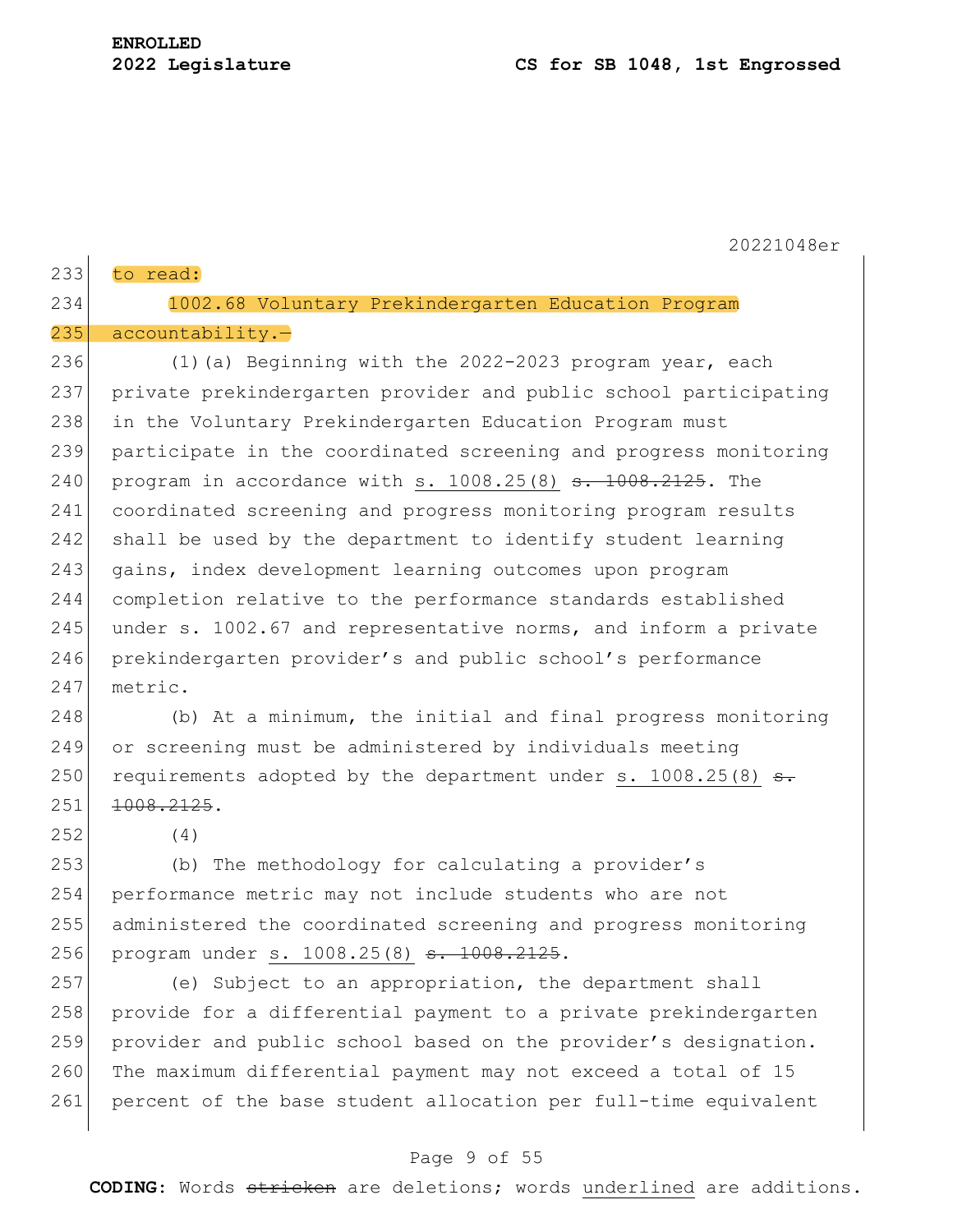#### **2022 Legislature CS for SB 1048, 1st Engrossed**

20221048er

 $262$  student under s. 1002.71 attending in the consecutive program 263 year for that program. A private prekindergarten provider or 264 public school may not receive a differential payment if it 265 receives a designation of "proficient" or lower. Before the 266 adoption of the methodology, the department shall confer with 267 the Council for Early Grade Success under s. 1008.2125 before 268 receiving approval from the State Board of Education for the 269 final recommendations on the designation system and differential 270 payments.

271 (6)

272 (c) The department shall adopt criteria for granting good 273 cause exemptions. Such criteria must include, but are not 274 limited to, all of the following:

275 1. Child demographic data that evidences a private 276 prekindergarten provider or public school serves a statistically 277 significant population of children with special needs who have 278 individual education plans and can demonstrate progress toward 279 meeting the goals outlined in the students' individual education  $280$  plans.

281 2. Learning gains of children served in the Voluntary Prekindergarten Education Program by the private prekindergarten provider or public school on an alternative measure that has comparable validity and reliability of the coordinated screening 285 and progress monitoring program in accordance with s. 1008.25(8)  $\overline{3, 1008, 2125}$ .

287 3. Program assessment data under subsection (2) which 288 demonstrates effective teaching practices as recognized by the 289 tool developer.

290 4. Verification that local and state health and safety

## Page 10 of 55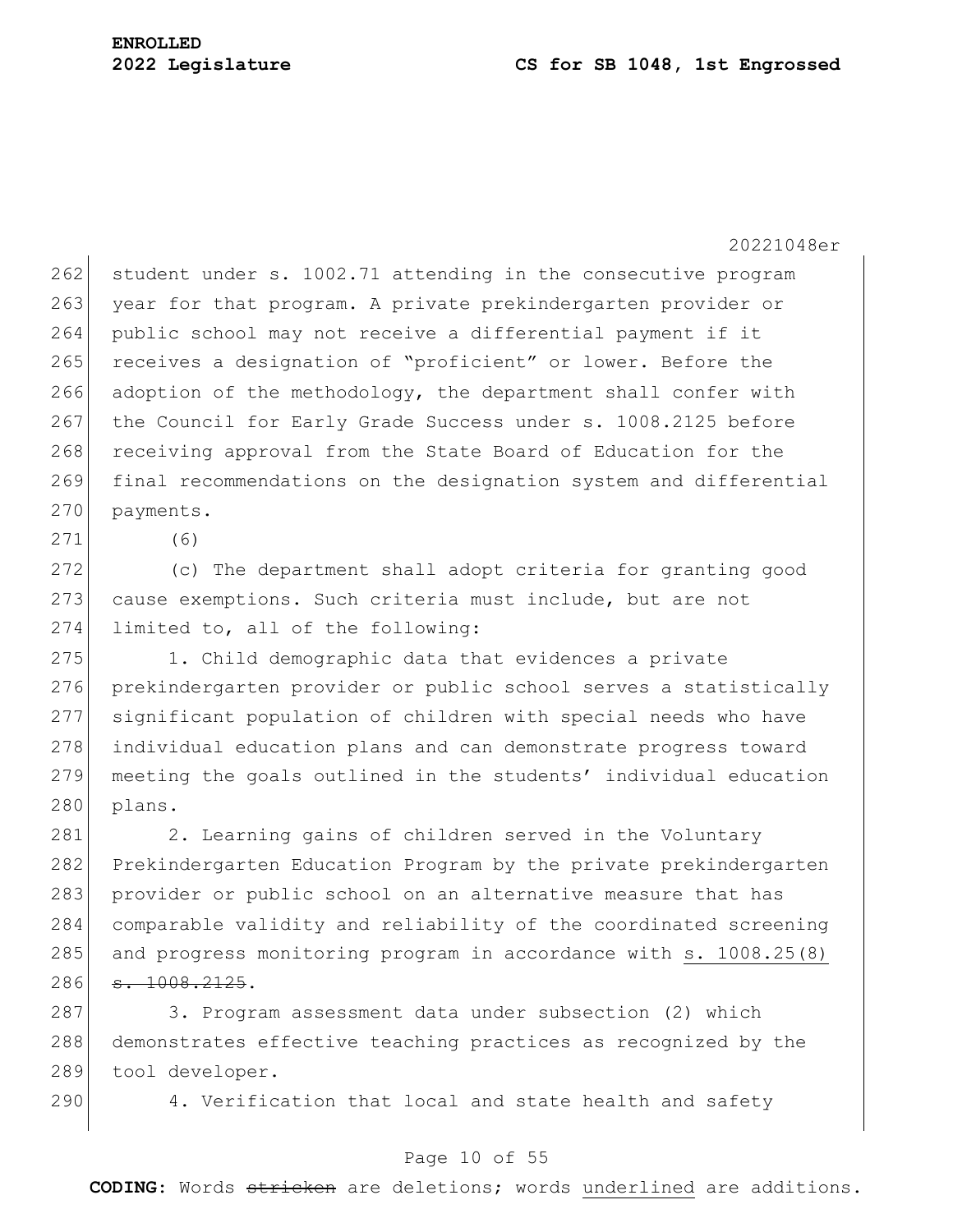|     | 20221048er                                                       |  |  |  |  |  |
|-----|------------------------------------------------------------------|--|--|--|--|--|
| 291 | requirements are met.                                            |  |  |  |  |  |
| 292 | Section 8. Section 1003.41, Florida Statutes, is amended to      |  |  |  |  |  |
| 293 | read:                                                            |  |  |  |  |  |
| 294 | 1003.41 Next Generation Sunshine State academic standards. -     |  |  |  |  |  |
| 295 | (1) The Next Generation Sunshine state academic standards        |  |  |  |  |  |
| 296 | establish the core content of the curricula to be taught in the  |  |  |  |  |  |
| 297 | state and specify the core content knowledge and skills that K-  |  |  |  |  |  |
| 298 | 12 public school students are expected to acquire. Standards     |  |  |  |  |  |
| 299 | must be rigorous and relevant and provide for the logical,       |  |  |  |  |  |
| 300 | sequential progression of core curricular content that           |  |  |  |  |  |
| 301 | incrementally increases a student's core content knowledge and   |  |  |  |  |  |
| 302 | skills over time. Curricular content for all subjects must       |  |  |  |  |  |
| 303 | integrate critical-thinking, problem-solving, and workforce-     |  |  |  |  |  |
| 304 | literacy skills; communication, reading, and writing skills;     |  |  |  |  |  |
| 305 | mathematics skills; collaboration skills; contextual and         |  |  |  |  |  |
| 306 | applied-learning skills; technology-literacy skills; information |  |  |  |  |  |
| 307 | and media-literacy skills; and civic-engagement skills. The      |  |  |  |  |  |
| 308 | standards must include distinct grade-level expectations for the |  |  |  |  |  |
| 309 | core content knowledge and skills that a student is expected to  |  |  |  |  |  |
| 310 | have acquired by each individual grade level from kindergarten   |  |  |  |  |  |
| 311 | through grade 8. The standards for grades 9 through 12 may be    |  |  |  |  |  |
| 312 | organized by grade clusters of more than one grade level except  |  |  |  |  |  |
| 313 | as otherwise provided for visual and performing arts, physical   |  |  |  |  |  |
| 314 | education, health, and foreign language standards.               |  |  |  |  |  |
| 315 | (2) The Next Generation Sunshine state academic standards        |  |  |  |  |  |
| 316 | must meet the following requirements:                            |  |  |  |  |  |
| 317 | (a) English Language Arts standards must establish specific      |  |  |  |  |  |

318 curricular content for, at a minimum, reading, writing, speaking 319 and listening, and language.

# Page 11 of 55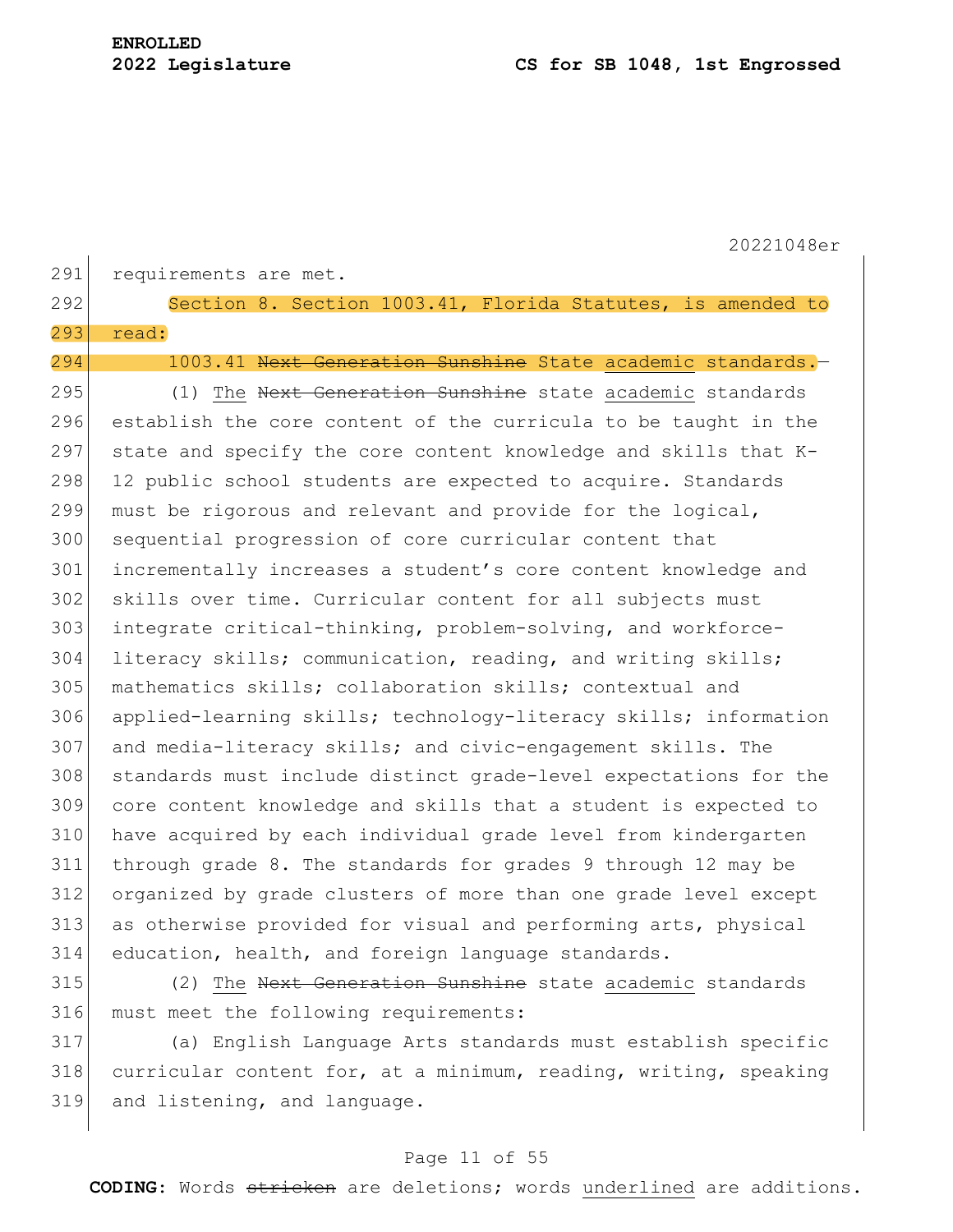20221048er (b) Science standards must establish specific curricular content for, at a minimum, the nature of science, earth and 322 space science, physical science, and life science. (c) Mathematics standards must establish specific curricular content for, at a minimum, algebra, geometry, 325 statistics and probability, number and quantity, functions, and modeling. (d) Social Studies standards must establish specific 328 curricular content for, at a minimum, geography, United States and world history, government, civics, humanities, economics, 330 and financial literacy. (e) Visual and performing arts, physical education, health, and foreign language standards must establish specific curricular content and include distinct grade level expectations for the core content knowledge and skills that a student is expected to have acquired by each individual grade level from kindergarten through grade 5. The standards for grades 6 through 12 may be organized by grade clusters of more than one grade level. (3) The Commissioner of Education, as needed, shall develop and submit proposed revisions to the standards for review and comment by Florida educators, school administrators, representatives of the Florida College System institutions and state universities who have expertise in the content knowledge and skills necessary to prepare a student for postsecondary education and careers, business and industry leaders, and the public. The commissioner, after considering reviews and comments, shall submit the proposed revisions to the State Board 348 of Education for adoption.

#### Page 12 of 55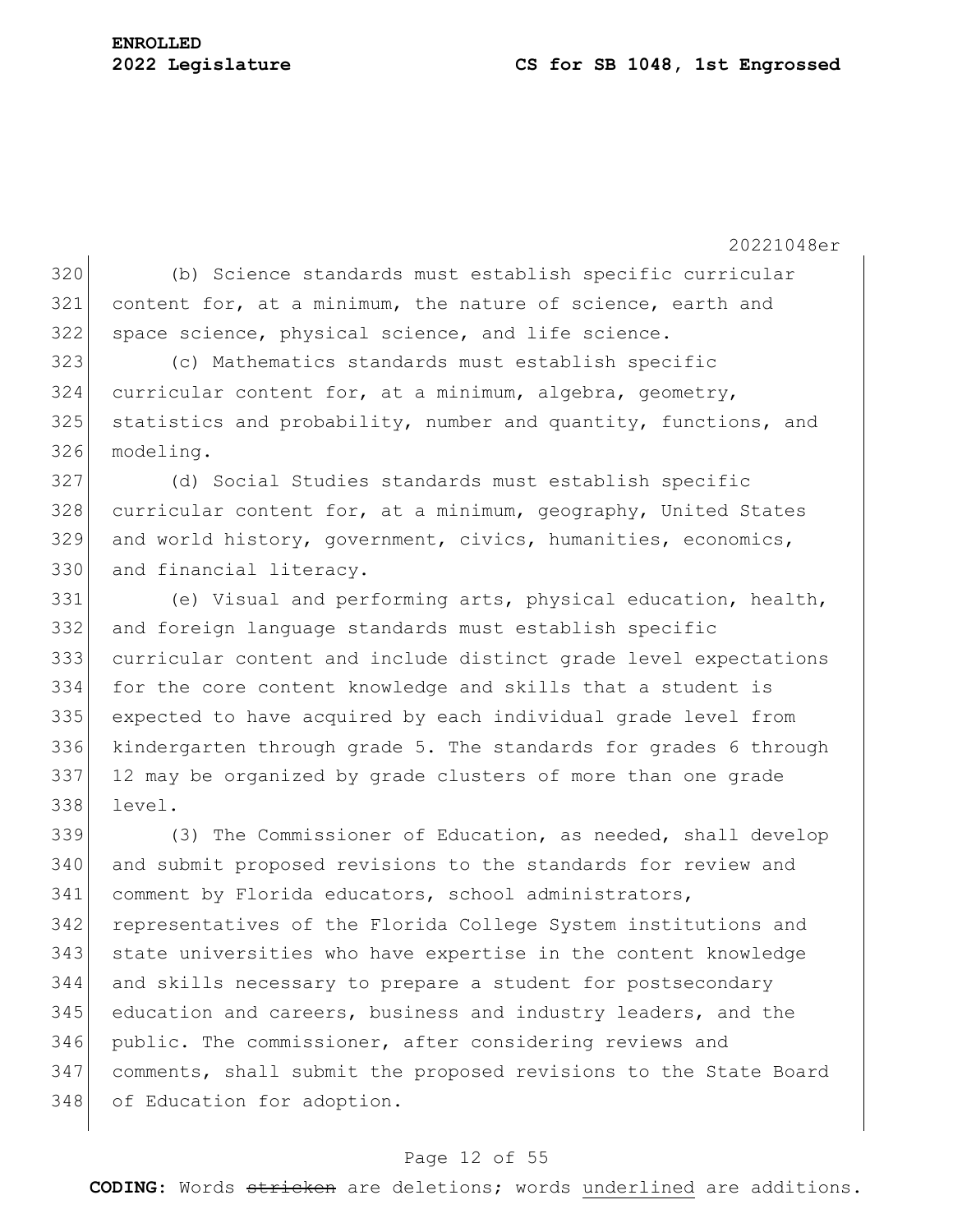| 349 | (4) The State Board of Education shall adopt rules to            |  |  |  |  |  |  |
|-----|------------------------------------------------------------------|--|--|--|--|--|--|
| 350 | administer this section.                                         |  |  |  |  |  |  |
| 351 | Section 9. Paragraph (c) of subsection (1) of section            |  |  |  |  |  |  |
| 352 | 1003.53, Florida Statutes, is amended to read:                   |  |  |  |  |  |  |
| 353 | 1003.53 Dropout prevention and academic intervention.            |  |  |  |  |  |  |
| 354 | (1)                                                              |  |  |  |  |  |  |
| 355 | (c) A student shall be identified as being eligible to           |  |  |  |  |  |  |
| 356 | receive services funded through the dropout prevention and       |  |  |  |  |  |  |
| 357 | academic intervention program based upon one of the following    |  |  |  |  |  |  |
| 358 | criteria:                                                        |  |  |  |  |  |  |
| 359 | 1. The student is academically unsuccessful as evidenced by      |  |  |  |  |  |  |
| 360 | low test scores, retention, failing grades, low grade point      |  |  |  |  |  |  |
| 361 | average, falling behind in earning credits, or not meeting the   |  |  |  |  |  |  |
| 362 | state or district achievement proficiency levels in reading,     |  |  |  |  |  |  |
| 363 | mathematics, or writing.                                         |  |  |  |  |  |  |
| 364 | 2. The student has a pattern of excessive absenteeism or         |  |  |  |  |  |  |
| 365 | has been identified as a habitual truant.                        |  |  |  |  |  |  |
| 366 | 3. The student has a history of disruptive behavior in           |  |  |  |  |  |  |
| 367 | school or has committed an offense that warrants out-of-school   |  |  |  |  |  |  |
| 368 | suspension or expulsion from school according to the district    |  |  |  |  |  |  |
| 369 | school board's code of student conduct. For the purposes of this |  |  |  |  |  |  |
| 370 | program, "disruptive behavior" is behavior that:                 |  |  |  |  |  |  |
| 371 | a. Interferes with the student's own learning or the             |  |  |  |  |  |  |
| 372 | educational process of others and requires attention and         |  |  |  |  |  |  |
| 373 | assistance beyond that which the traditional program can provide |  |  |  |  |  |  |
| 374 | or results in frequent conflicts of a disruptive nature while    |  |  |  |  |  |  |
| 375 | the student is under the jurisdiction of the school either in or |  |  |  |  |  |  |
| 376 | out of the classroom; or                                         |  |  |  |  |  |  |
| 377 | b. Severely threatens the general welfare of students or         |  |  |  |  |  |  |
|     |                                                                  |  |  |  |  |  |  |
|     |                                                                  |  |  |  |  |  |  |

# Page 13 of 55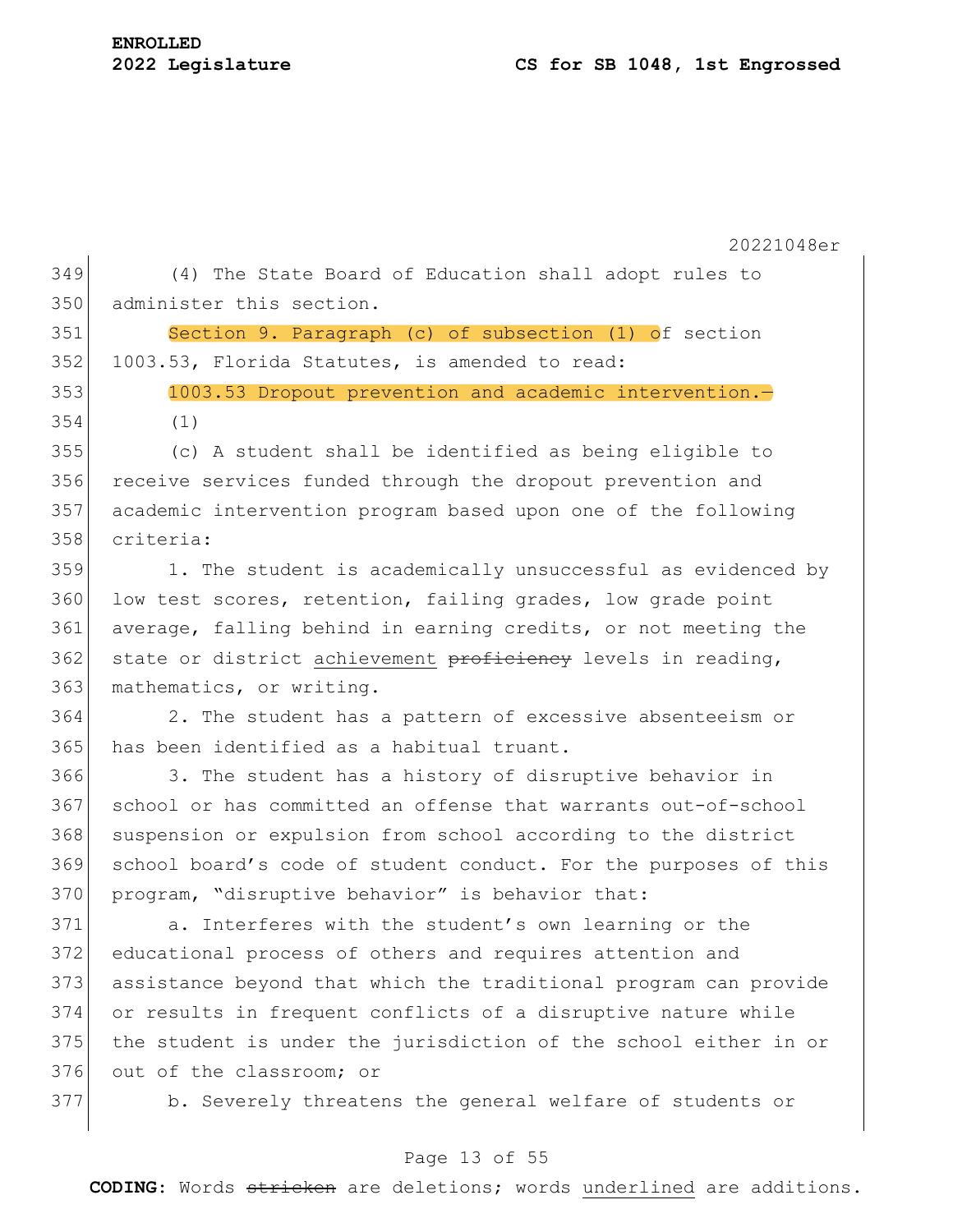$\overline{\phantom{a}}$ 

|     | 20221048er                                                       |  |  |  |  |  |
|-----|------------------------------------------------------------------|--|--|--|--|--|
| 378 | others with whom the student comes into contact.                 |  |  |  |  |  |
| 379 | 4. The student is identified by a school's early warning         |  |  |  |  |  |
| 380 | system pursuant to s. $1001.42(18)(b)$ .                         |  |  |  |  |  |
| 381 | Section 10. The Division of Law Revision is directed to          |  |  |  |  |  |
| 382 | prepare a reviser's bill for the 2023 Regular Session of the     |  |  |  |  |  |
| 383 | Legislature to change the term "Next Generation Sunshine State   |  |  |  |  |  |
| 384 | Standards" to "state academic standards" wherever the term       |  |  |  |  |  |
| 385 | appears in the Florida Statutes.                                 |  |  |  |  |  |
| 386 | Section 11. Section 1008.2125, Florida Statutes, is amended      |  |  |  |  |  |
| 387 | to read:                                                         |  |  |  |  |  |
| 388 | 1008.2125 The Council for Early Grade Success Coordinated        |  |  |  |  |  |
| 389 | screening and progress monitoring program for students in the    |  |  |  |  |  |
| 390 | Voluntary Prekindergarten Education Program through grade 3.-    |  |  |  |  |  |
| 391 | (1) The primary purpose of the coordinated screening and         |  |  |  |  |  |
| 392 | progress monitoring program for students in the Voluntary        |  |  |  |  |  |
| 393 | Prekindergarten Education Program through grade 3 is to provide  |  |  |  |  |  |
| 394 | information on students' progress in mastering the appropriate   |  |  |  |  |  |
| 395 | grade-level standards and to provide information on their        |  |  |  |  |  |
| 396 | progress to parents, teachers, and school and program            |  |  |  |  |  |
| 397 | administrators. Data shall be used by Voluntary Prekindergarten  |  |  |  |  |  |
| 398 | Education Program providers and school districts to improve      |  |  |  |  |  |
| 399 | instruction, by parents and teachers to quide learning           |  |  |  |  |  |
| 400 | objectives and provide timely and appropriate supports and       |  |  |  |  |  |
| 401 | interventions to students not meeting grade-level expectations,  |  |  |  |  |  |
| 402 | and by the public to assess the cost benefit of the expenditure  |  |  |  |  |  |
| 403 | of taxpayer dollars. The coordinated screening and progress      |  |  |  |  |  |
| 404 | monitoring program must:                                         |  |  |  |  |  |
| 405 | (a) Measure student progress in the Voluntary                    |  |  |  |  |  |
| 406 | Prekindergarten Education Program through grade 3 in meeting the |  |  |  |  |  |

# Page 14 of 55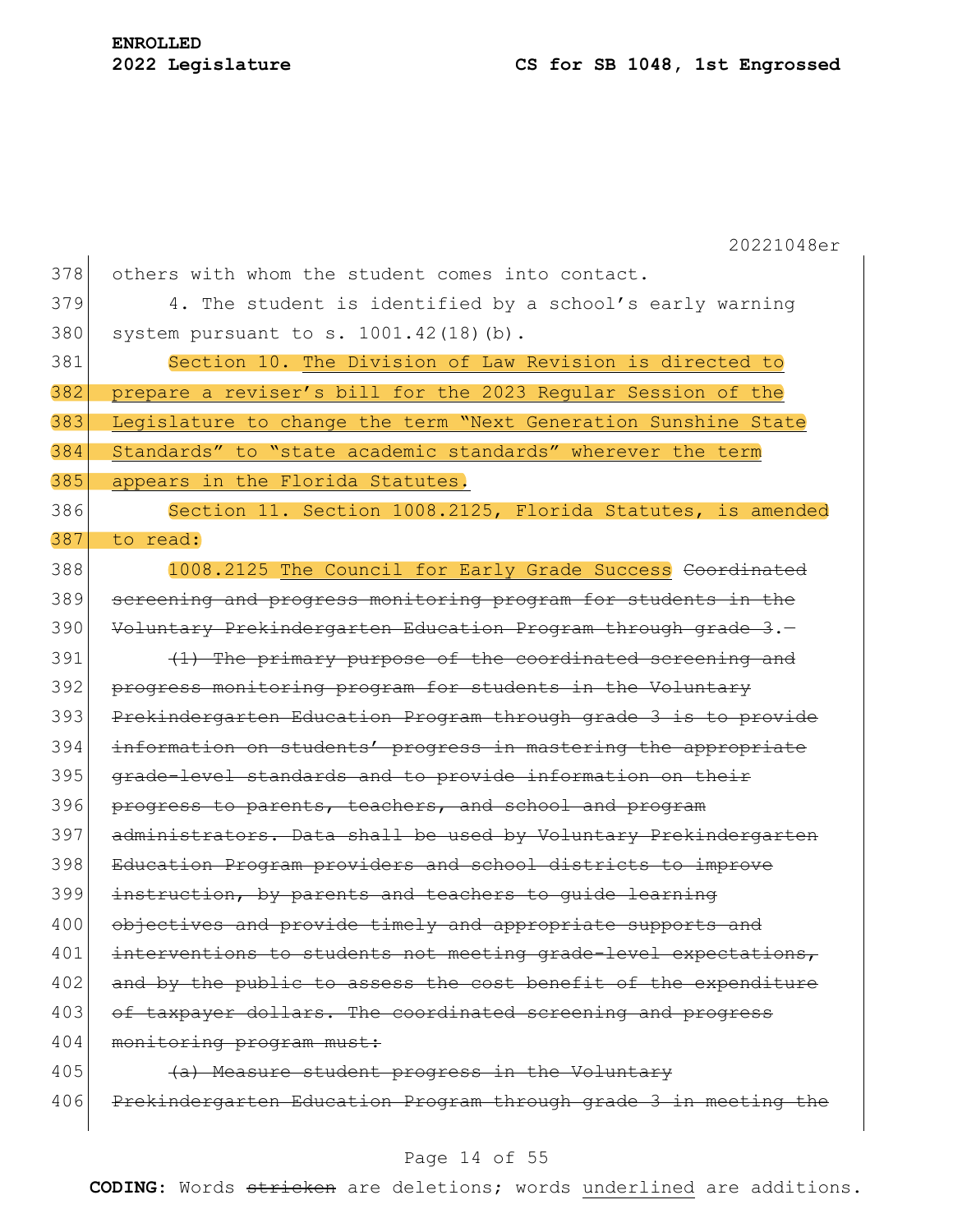# **2022 Legislature CS for SB 1048, 1st Engrossed**

|     | 20221048er                                                        |  |  |  |  |  |
|-----|-------------------------------------------------------------------|--|--|--|--|--|
| 407 | appropriate expectations in early literacy and math skills and    |  |  |  |  |  |
| 408 | in English Language Arts and mathematics, as required by ss.      |  |  |  |  |  |
| 409 | $1002.67(1)(a)$ and $1003.41$ .                                   |  |  |  |  |  |
| 410 | (b) Provide data for accountability of the Voluntary              |  |  |  |  |  |
| 411 | Prekindergarten Education Program, as required by s. 1002.68.     |  |  |  |  |  |
| 412 | (c) Provide baseline data to the department of each               |  |  |  |  |  |
| 413 | student's readiness for kindergarten, which must be based on      |  |  |  |  |  |
| 414 | each kindergarten student's progress monitoring results that was  |  |  |  |  |  |
| 415 | administered no later than the first 30 instructional days in     |  |  |  |  |  |
| 416 | accordance with paragraph (2) (a). The methodology for            |  |  |  |  |  |
| 417 | determining a student's readiness for kindergarten shall be       |  |  |  |  |  |
| 418 | developed by the department and aligned to the methodology        |  |  |  |  |  |
| 419 | adopted pursuant to s. 1002.68(4).                                |  |  |  |  |  |
| 420 | (d) Identify the educational strengths and needs of               |  |  |  |  |  |
| 421 | students in the Voluntary Prekindergarten Education Program       |  |  |  |  |  |
| 422 | through grade 3.                                                  |  |  |  |  |  |
| 423 | (e) Provide teachers with progress monitoring data to             |  |  |  |  |  |
| 424 | provide timely interventions and supports pursuant to s.          |  |  |  |  |  |
| 425 | $1008.25(4)$ .                                                    |  |  |  |  |  |
| 426 | (f) Assess how well educational goals and curricular              |  |  |  |  |  |
| 427 | standards are met at the provider, school, district, and state    |  |  |  |  |  |
| 428 | levels.                                                           |  |  |  |  |  |
| 429 | (q) Provide information to aid in the evaluation and              |  |  |  |  |  |
| 430 | development of educational programs and policies.                 |  |  |  |  |  |
| 431 | (2) The Commissioner of Education shall design a statewide,       |  |  |  |  |  |
| 432 | standardized coordinated screening and progress monitoring        |  |  |  |  |  |
| 433 | program to assess early literacy and mathematics skills and the   |  |  |  |  |  |
| 434 | English Language Arts and mathematics standards established in    |  |  |  |  |  |
| 435 | $s. 1002.67(1)$ (a) and $1003.41$ , respectively. The coordinated |  |  |  |  |  |
|     |                                                                   |  |  |  |  |  |

# Page 15 of 55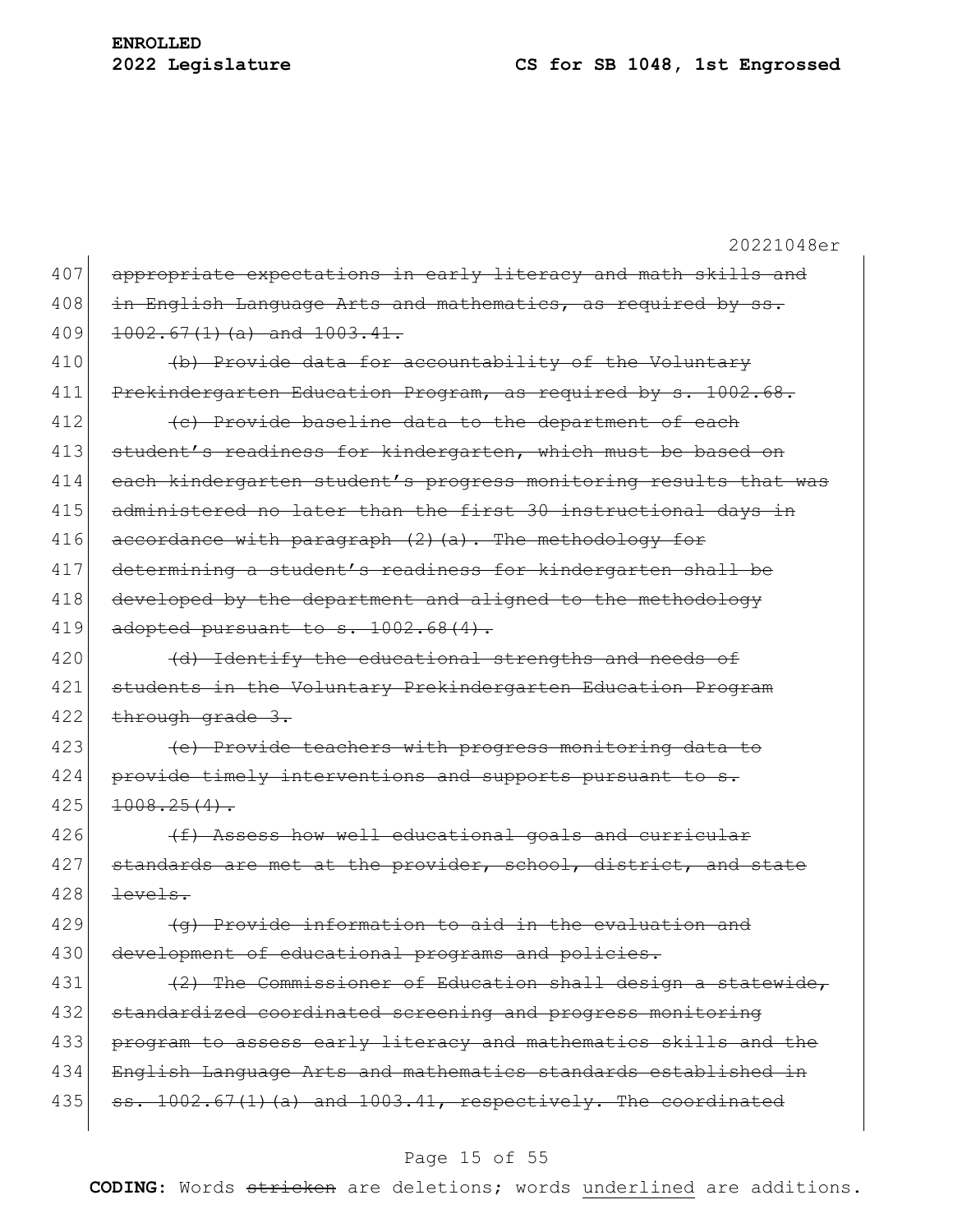436 screening and progress monitoring program must provide interval 437 level and norm-referenced data that measures equivalent levels 438 of growth; be a developmentally appropriate, valid, and reliable 439 direct assessment; be able to capture data on students who may 440 be performing below grade or developmental level and which may 441 enable the identification of early indicators of dyslexia or 442 other developmental delays; accurately measure the core content 443 in the applicable grade level standards; document learning gains 444 for the achievement of these standards; and provide teachers 445 with progress monitoring supports and materials that enhance 446 differentiated instruction and parent communication. 447 Participation in the coordinated screening and progress 448 monitoring program is mandatory for all students in the 449 Voluntary Prekindergarten Education Program and enrolled in a 450 public school in kindergarten through grade 3. The coordinated 451 screening and progress monitoring program shall be implemented 452 beginning in the 2022-2023 school year for students in the 453 Voluntary Prekindergarten Education Program and kindergarten 454 students, as follows:

455 (a) The coordinated screening and progress monitoring 456 program shall be administered within the first 30 days after 457 enrollment, midyear, and within the last 30 days of the program 458  $\sigma$  or school year, in accordance with the rules adopted by the 459 State Board of Education. The state board may adopt alternate 460 timeframes to address nontraditional school year calendars or 461 summer programs to ensure the coordinated screening and progress 462 monitoring program is administered a minimum of three times 463 within a year or program.

464 (b) The results of the coordinated screening and progress

#### Page 16 of 55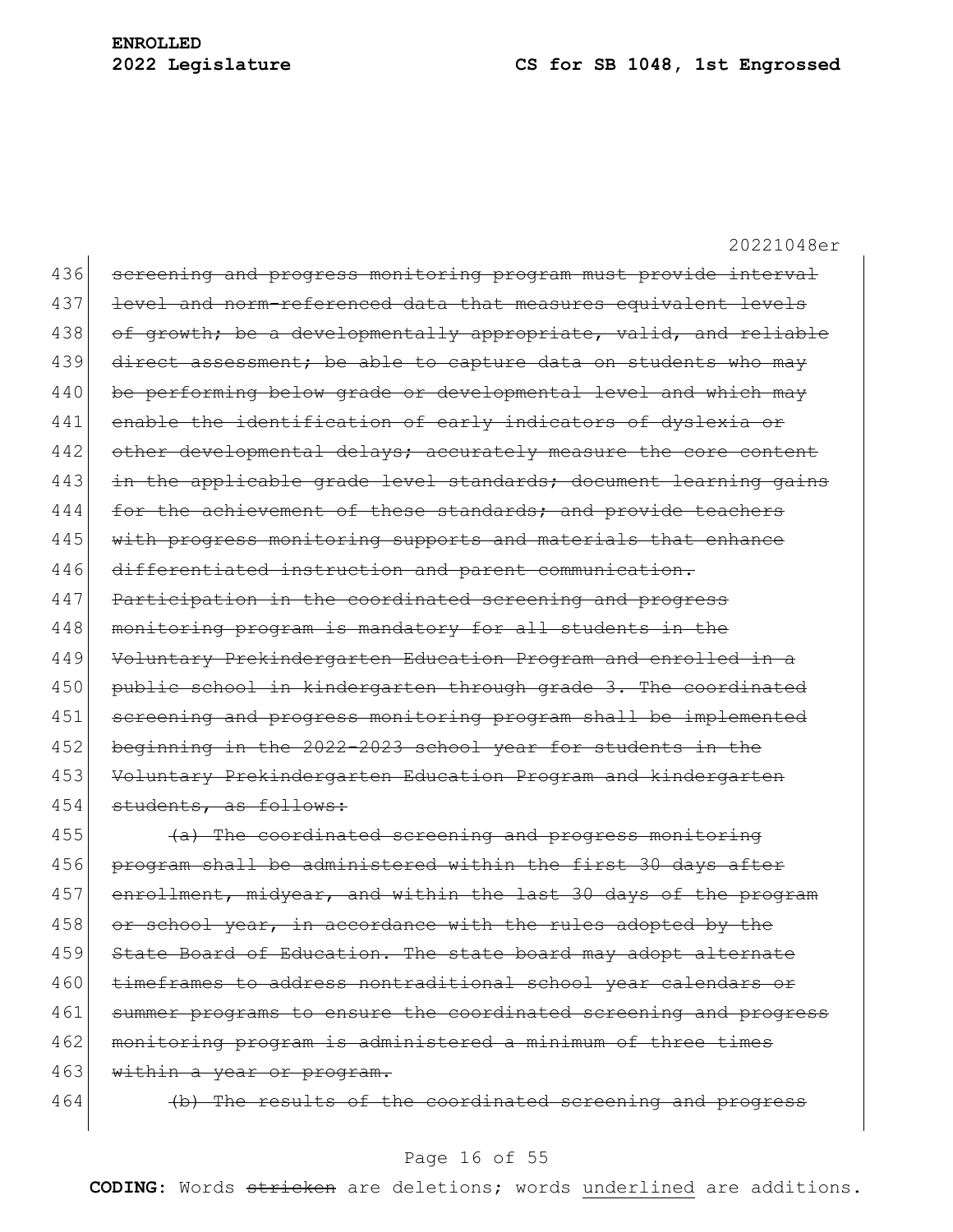| 465 | monitoring program shall be reported to the department, in       |  |  |  |  |  |
|-----|------------------------------------------------------------------|--|--|--|--|--|
| 466 | accordance with the rules adopted by the state board, and        |  |  |  |  |  |
| 467 | maintained in the department's educational data warehouse.       |  |  |  |  |  |
| 468 | (3) The Commissioner of Education shall:                         |  |  |  |  |  |
| 469 | (a) Develop a plan, in coordination with the Council for         |  |  |  |  |  |
| 470 | Early Grade Success, for implementing the coordinated screening  |  |  |  |  |  |
| 471 | and progress monitoring program in consideration of timelines    |  |  |  |  |  |
| 472 | for implementing new early literacy and mathematics skills and   |  |  |  |  |  |
| 473 | the English Language Arts and mathematics standards established  |  |  |  |  |  |
| 474 | $in$ ss. $1002.67(1)(a)$ and $1003.41$ , as appropriate.         |  |  |  |  |  |
| 475 | (b) Provide data, reports, and information as requested to       |  |  |  |  |  |
| 476 | the Council for Early Grade Success.                             |  |  |  |  |  |
| 477 | $(1)$ $(4)$ The Council for Early Grade Success, a council as    |  |  |  |  |  |
| 478 | defined in s. 20.03(7), is created within the Department of      |  |  |  |  |  |
| 479 | Education to oversee the coordinated screening and progress      |  |  |  |  |  |
| 480 | monitoring program under s. 1008.25(8) for students in the       |  |  |  |  |  |
| 481 | Voluntary Prekindergarten Education Program through grade 3 and, |  |  |  |  |  |
| 482 | except as otherwise provided in this section, shall operate      |  |  |  |  |  |
| 483 | consistent with s. 20.052.                                       |  |  |  |  |  |
|     |                                                                  |  |  |  |  |  |

484 (a) The council shall be responsible for reviewing the 485 implementation of, training for, and outcomes from the 486 coordinated screening and progress monitoring program to provide 487 recommendations to the department that support grade 3 students 488 reading at or above grade level. The council, at a minimum, 489 shall:

490 1. Provide recommendations on the implementation of the 491 coordinated screening and progress monitoring program, including 492 reviewing any procurement solicitation documents and criteria 493 before being published.

## Page 17 of 55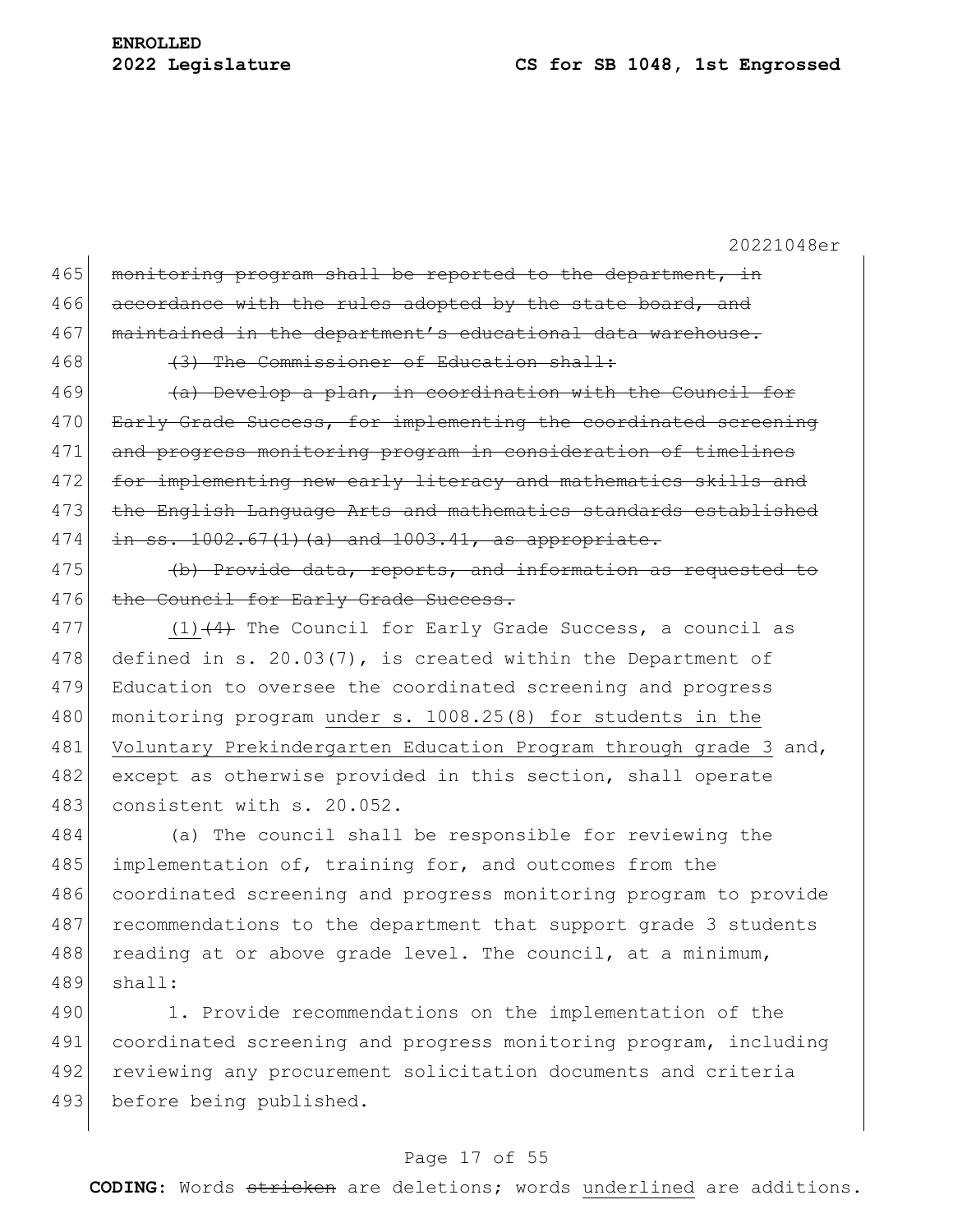20221048er 494 2. Develop training plans and timelines for such training. 495 3. Identify appropriate personnel, processes, and 496 procedures required for the administration of the coordinated 497 screening and progress monitoring program. 498 4. Provide input on the methodology for calculating a 499 provider's or school's performance metric and designations under  $500$  s.  $1002.68(4)$ . 501 5. Work with the department to review the methodology for 502 determining a child's kindergarten readiness. 503 6. Review data on age-appropriate learning gains by grade 504 level that a student would need to attain in order to 505 demonstrate proficiency in reading by grade 3. 506 7. Continually review anonymized data from the results of 507 the coordinated screening and progress monitoring program for 508 students in the Voluntary Prekindergarten Education Program 509 through grade 3 to help inform recommendations to the department 510 that support practices that will enable grade 3 students to read 511 at or above grade level. 512 (b) The council shall be composed of 17 members who are 513 residents of this  $t$  the state and appointed as follows: 514 1. Three members appointed by the Governor, as follows: 515 **a.** One representative from the Department of Education. 516 b. One parent of a child who is 4 to 9 years of age. 517 c. One representative that is an elementary school 518 administrator. 519 2. Seven members appointed by the President of the Senate, 520 as follows: 521 a. One senator who serves at the pleasure of the President 522 of the Senate.

#### Page 18 of 55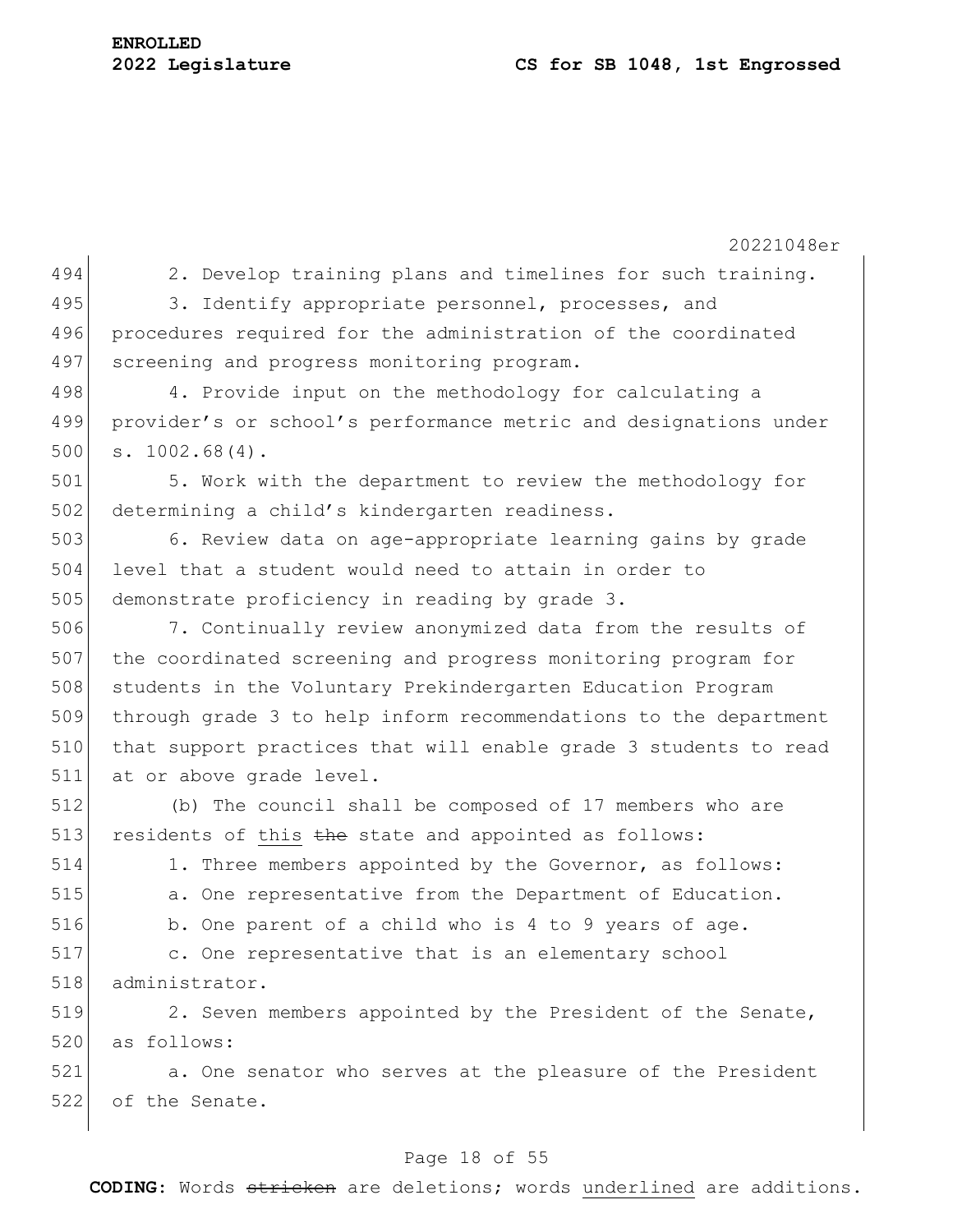20221048er 523 b. One representative of an urban school district. 524 c. One representative of a rural early learning coalition. 525 d. One representative of a faith-based early learning 526 provider who offers the Voluntary Prekindergarten Education 527 Program. 528 e. One representative who is a second grade teacher who has 529 at least 5 years of teaching experience. 530 f. Two representatives with subject matter expertise in 531 early learning, early grade success, or child assessments. 532 3. Seven members appointed by the Speaker of the House of 533 Representatives, as follows: 534 a. One member of the House of Representatives who serves at 535 the pleasure of the Speaker of the House. 536 b. One representative of a rural school district. 537 c. One representative of an urban early learning coalition. 538 d. One representative of an early learning provider who 539 offers the Voluntary Prekindergarten Education Program. 540 e. One member who is a kindergarten teacher who has at 541 least 5 years of teaching experience. 542 f. Two representatives with subject matter expertise in 543 early learning, early grade success, or child assessment. 544 4. The four representatives with subject matter expertise 545 in sub-subparagraphs 2.f. and 3.f. may not be direct 546 stakeholders within the early learning or public school systems. 547 (2) The Commissioner of Education shall: 548 (a) Develop a plan, in coordination with the Council for 549 Early Grade Success, for implementing the coordinated screening 550 and progress monitoring program in consideration of timelines 551 for implementing new early literacy and mathematics skills and

# Page 19 of 55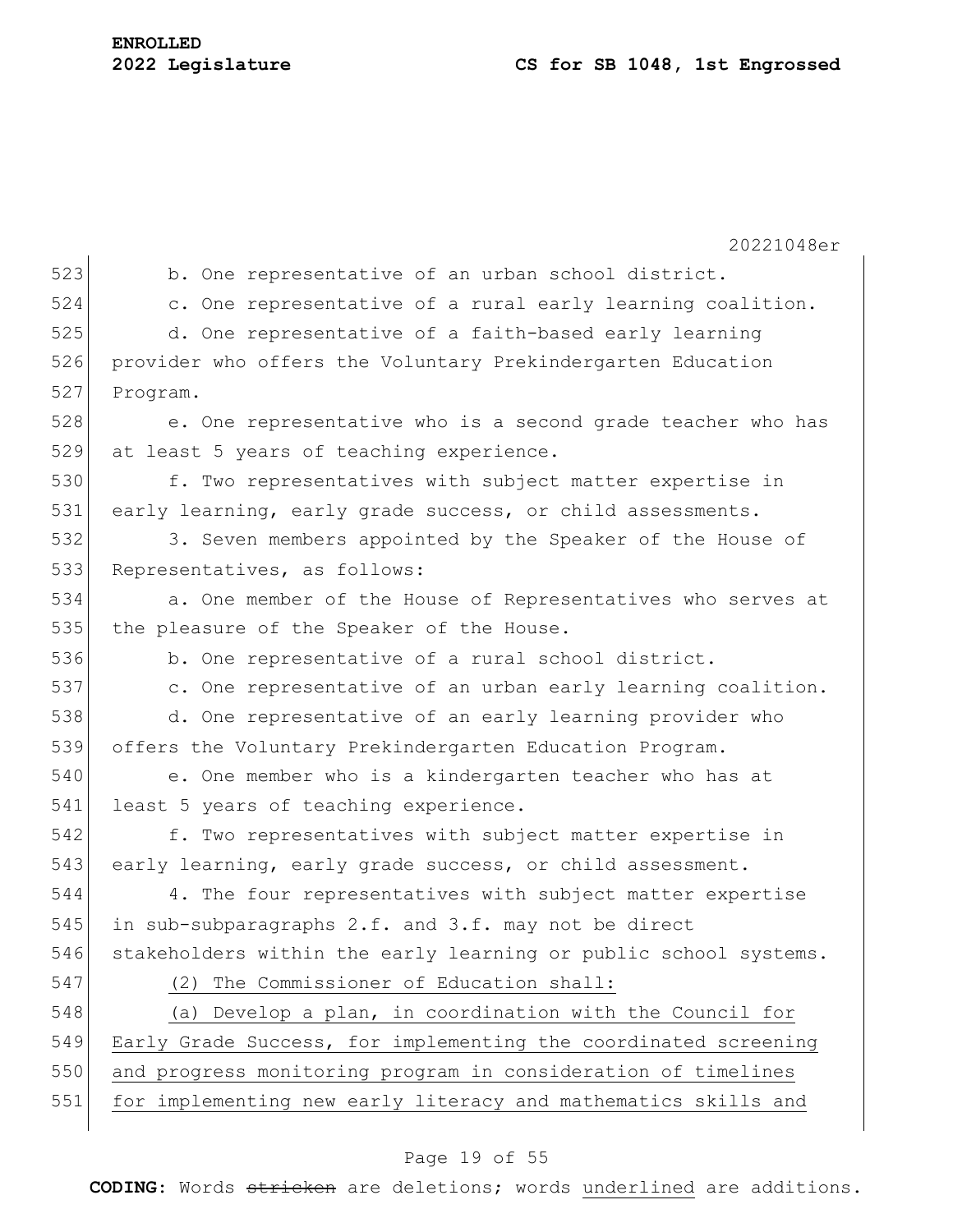20221048er 552 the English Language Arts and mathematics standards established 553 in ss. 1002.67(1)(a) and 1003.41, as appropriate. 554 (b) Provide data, reports, and information as requested to 555 the Council for Early Grade Success. 556  $(3)$   $(5)$  The council shall elect a chair and vice chair, one 557 of whom must be a member who has subject matter expertise in 558 early learning, early grade success, or child assessments. The 559 vice chair must be a member appointed by the President of the 560 Senate or the Speaker of the House of Representatives who is not 561 one of the four members with subject matter expertise in early 562 learning, early grade success, or child assessments appointed 563 pursuant to sub-subparagraphs (1)(b)2.f. and 3.f.  $\left\{4\right\}$  (b)2.f. and 564  $\left\{\frac{3.5}{1.5}\right\}$  Members of the council shall serve without compensation but 565 are entitled to reimbursement for per diem and travel expenses 566 pursuant to s. 112.061. 567 Section 12. Present subsection (13) of section 1008.22, 568 Florida Statutes, is redesignated as subsection  $(14)$ , a new 569 subsection (13) is added to that section, and subsections (3) 570 and (6) and paragraphs (a), (b), (c), (e), (g), (h), and (i) of 571 subsection (7) of that section are amended, to read: 572 1008.22 Student assessment program for public schools.— 573 (3) STATEWIDE, STANDARDIZED ASSESSMENT PROGRAM.—The 574 Commissioner of Education shall design and implement a 575 statewide, standardized assessment program aligned to the core 576 curricular content established in the Next Generation Sunshine 577 state academic standards. The commissioner also must develop or 578 select and implement a common battery of assessment tools that 579 will be used in all juvenile justice education programs in the 580 state. These tools must accurately measure the core curricular

#### Page 20 of 55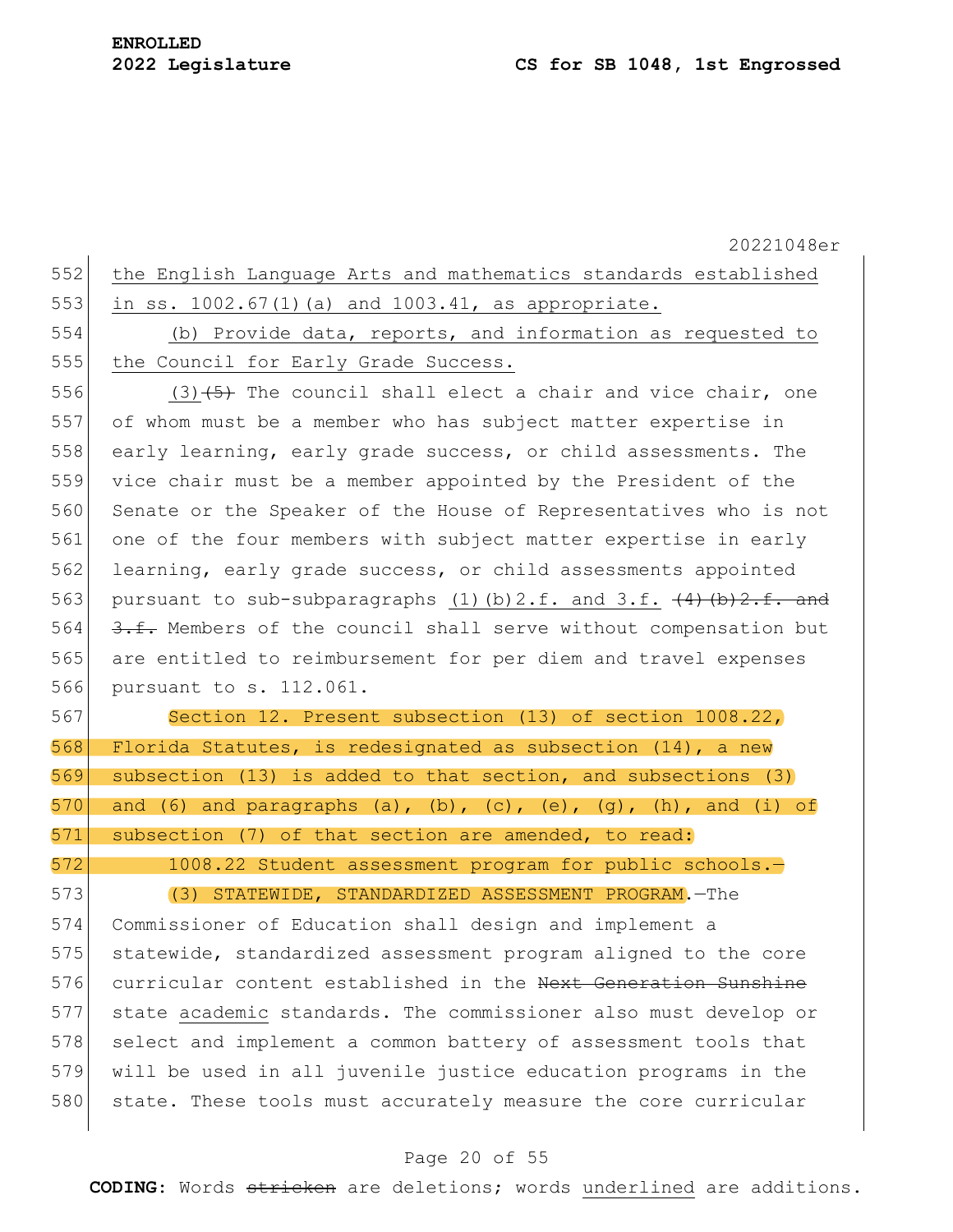#### **2022 Legislature CS for SB 1048, 1st Engrossed**

20221048er

581 content established in the Next Generation Sunshine state 582 academic standards. Participation in the assessment program is 583 mandatory for all school districts and all students attending 584 public schools, including adult students seeking a standard high 585 school diploma under s. 1003.4282 and students in Department of 586 Juvenile Justice education programs, except as otherwise 587 provided by law. If a student does not participate in the 588 assessment program, the school district must notify the 589 student's parent and provide the parent with information 590 regarding the implications of such nonparticipation. The 591 statewide, standardized assessment program shall be designed and 592 implemented as follows:

593 (a) *Statewide, standardized comprehensive assessments.*—

594 1. The statewide, standardized English Language Arts (ELA) assessments shall be administered to students in grades 3 through 10. Retake opportunities for the grade 10 ELA assessment must be provided. Reading passages and writing prompts for ELA assessments shall incorporate grade-level core curricula content from social studies. The statewide, standardized Mathematics assessments shall be administered annually in grades 3 through 601 8. The statewide, standardized Science assessment shall be administered annually at least once at the elementary and middle 603 grades levels. In order to earn a standard high school diploma, a student who has not earned a passing score on the grade 10 ELA assessment must earn a passing score on the assessment retake or 606 earn a concordant score as authorized under subsection (9). Statewide, standardized ELA and Mathematics assessments in grades 3 through 6 must be delivered in a paper-based format. 2. Beginning with the 2022-2023 school year, the end-of-

#### Page 21 of 55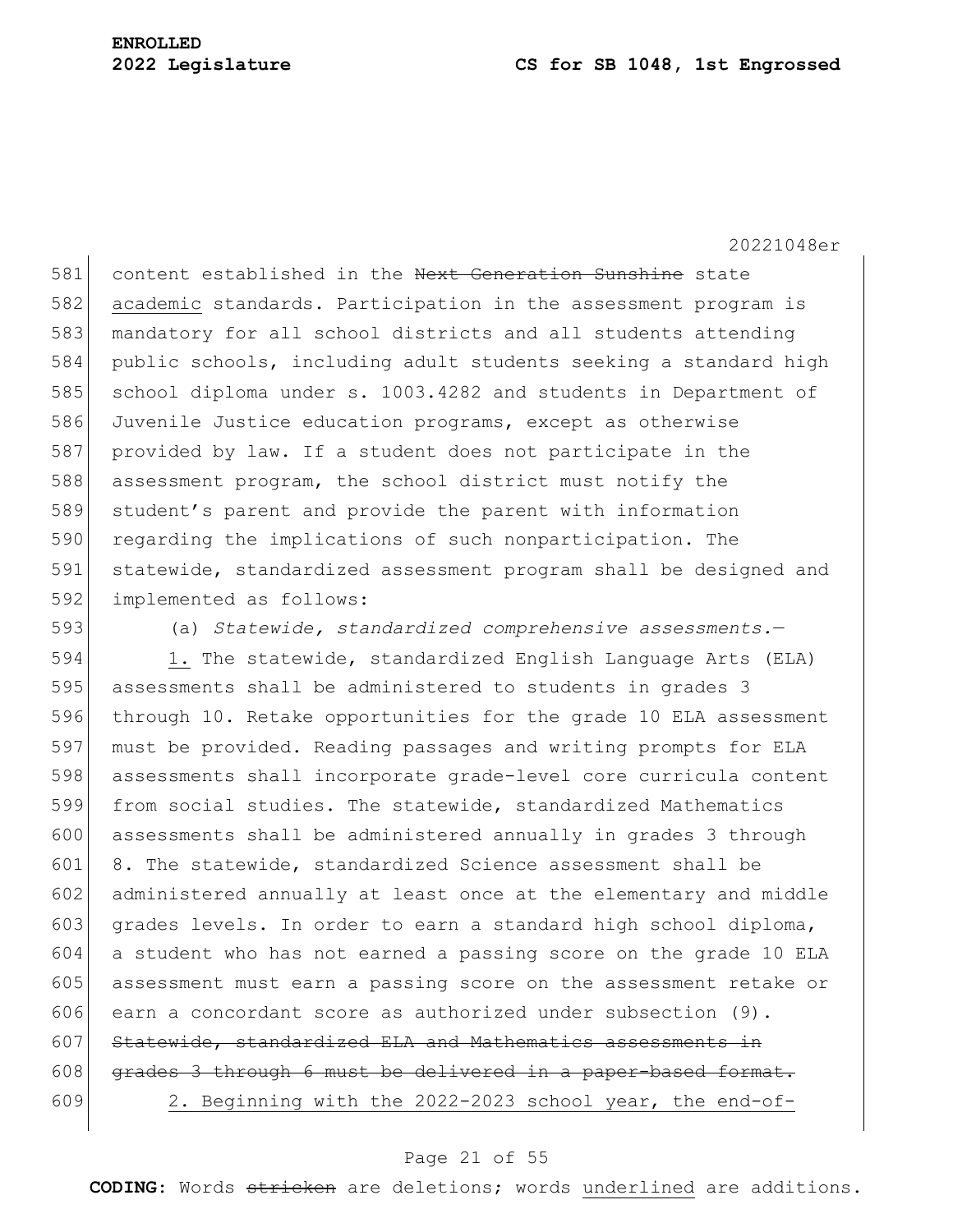$\mathbf{I}$ 

20221048er

|     | 610 year comprehensive progress monitoring assessment administered |
|-----|--------------------------------------------------------------------|
| 611 | pursuant to s. $1008.25(8)$ (b) 2. is the statewide, standardized  |
| 612 | ELA assessment for students in grades 3 through 10 and the         |
| 613 | statewide, standardized Mathematics assessment for students in     |
| 614 | grades 3 through 8.                                                |
|     |                                                                    |

 (b) *End-of-course (EOC) assessments.*—EOC assessments must 616 be statewide, standardized, and developed or approved by the Department of Education as follows:

618 1. EOC assessments for Algebra I, Geometry, Biology I, United States History, and Civics shall be administered to students enrolled in such courses as specified in the course code directory.

 2. Students enrolled in a course, as specified in the 623 course code directory, with an associated statewide, standardized EOC assessment must take the EOC assessment for such course and may not take the corresponding subject or grade- level statewide, standardized assessment pursuant to paragraph (a). Sections 1003.4156 and 1003.4282 govern the use of 628 statewide, standardized EOC assessment results for students.

629 3. The commissioner may select one or more nationally 630 developed comprehensive examinations, which may include examinations for a College Board Advanced Placement course, International Baccalaureate course, or Advanced International Certificate of Education course, or industry-approved examinations to earn national industry certifications identified in the CAPE Industry Certification Funding List, for use as EOC assessments under this paragraph if the commissioner determines that the content knowledge and skills assessed by the examinations meet or exceed the grade-level expectations for the

## Page 22 of 55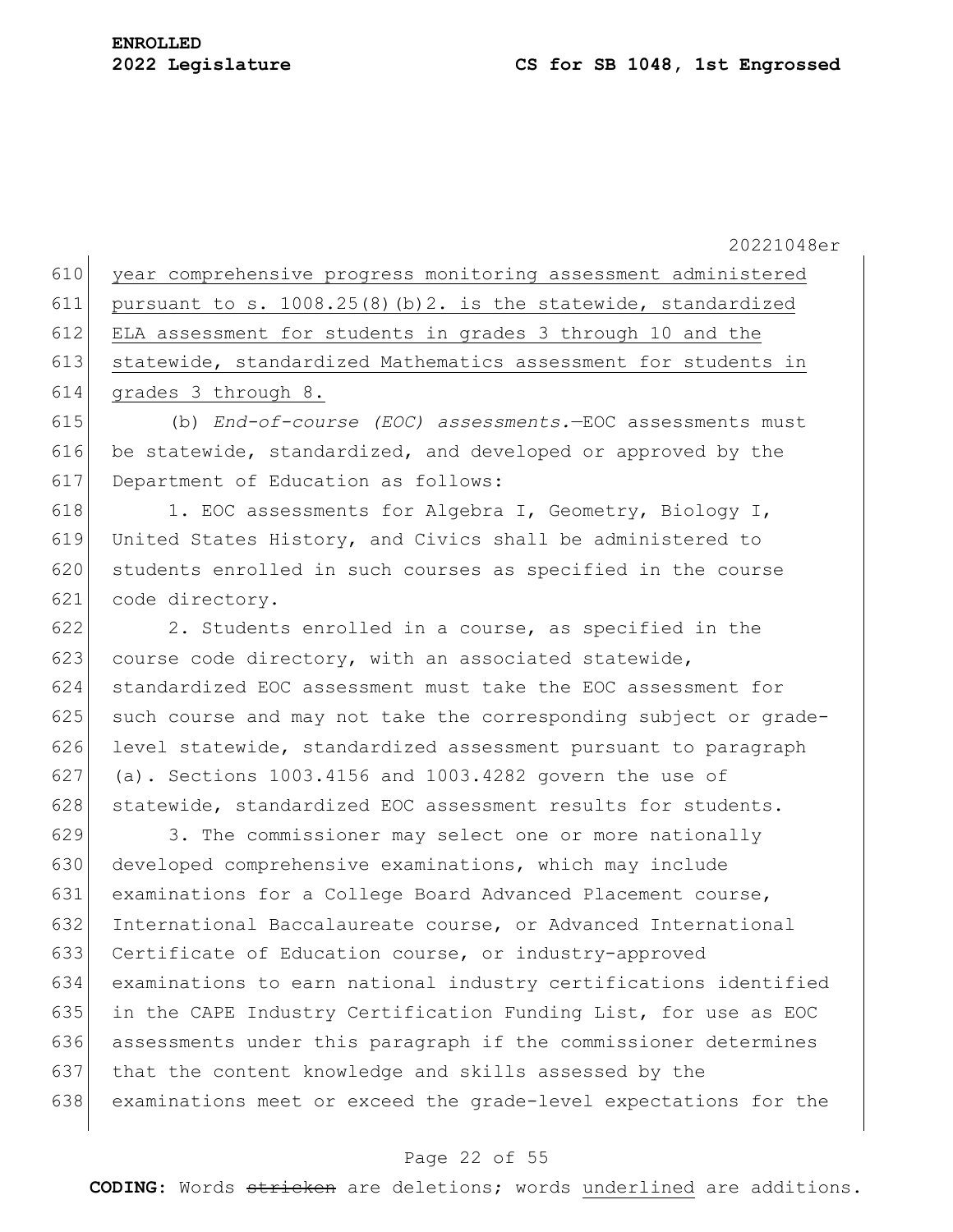639 core curricular content established for the course in the Next 640 Generation Sunshine state academic standards. Use of any such 641 examination as an EOC assessment must be approved by the state 642 board in rule.

 4. Contingent upon funding provided in the General Appropriations Act, including the appropriation of funds received through federal grants, the commissioner may establish an implementation schedule for the development and administration of additional statewide, standardized EOC assessments that must be approved by the state board in rule. If 649 approved by the state board, student performance on such 650 assessments constitutes 30 percent of a student's final course 651 grade.

652 5. All statewide, standardized EOC assessments must be 653 administered online except as otherwise provided in paragraph  $654$  (d).

655 6. A student enrolled in an Advanced Placement (AP), 656 International Baccalaureate (IB), or Advanced International 657 Certificate of Education (AICE) course who takes the respective 658 AP, IB, or AICE assessment and earns the minimum score necessary 659 to earn college credit, as identified in s. 1007.27(2), meets 660 the requirements of this paragraph and does not have to take the 661 EOC assessment for the corresponding course.

662 (c) *Nationally recognized high school assessments.*—Each 663 school district shall, by the 2021-2022 school year and subject 664 to appropriation, select either the SAT or ACT for districtwide 665 administration to each public school student in grade  $11$ , 666 including students attending public high schools, alternative 667 schools, and Department of Juvenile Justice education programs.

## Page 23 of 55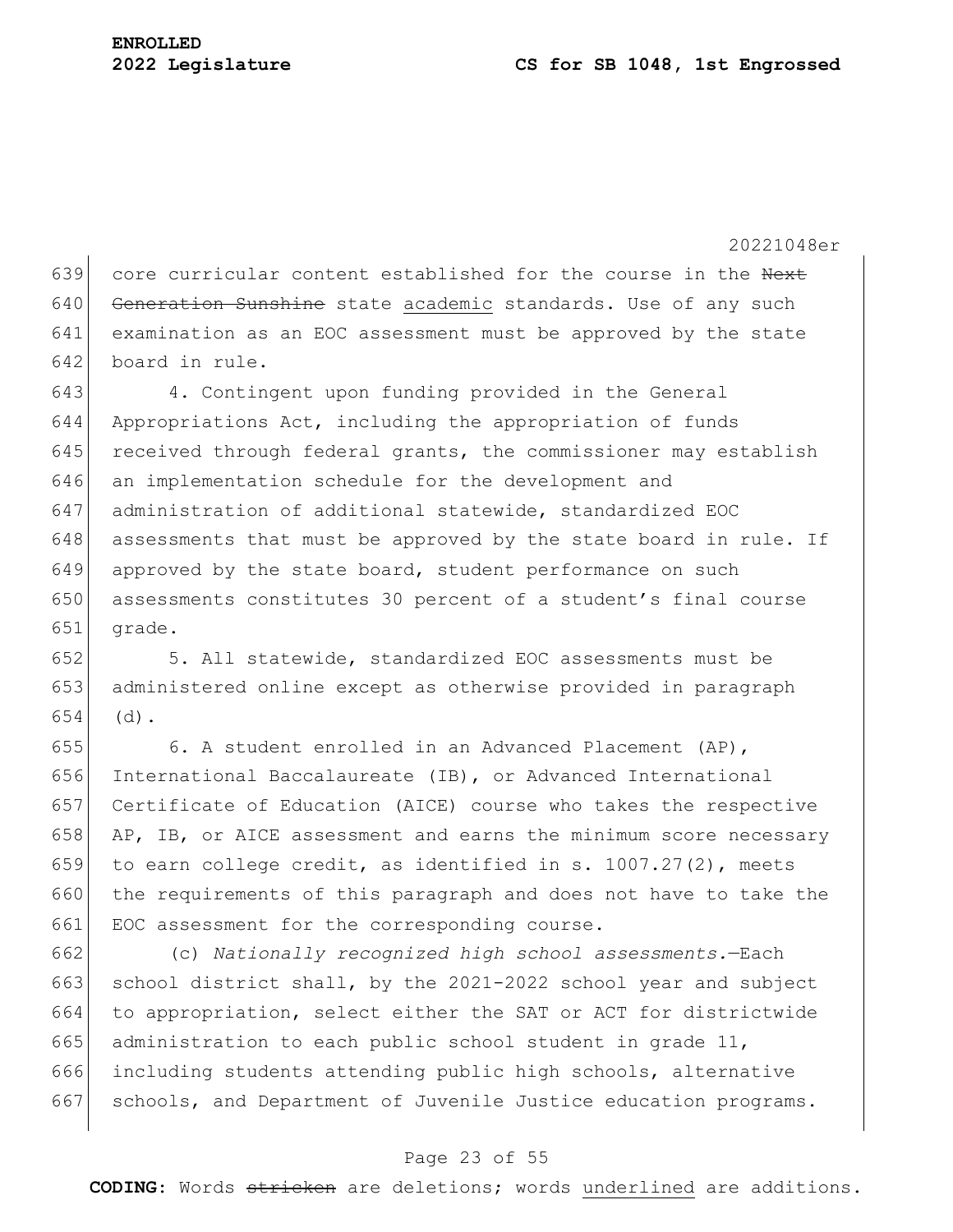668 (d) *Students with disabilities; Florida Alternate*  669 *Assessment.*—

670 1. Each district school board must provide instruction to 671 prepare students with disabilities in the core content knowledge 672 and skills necessary for successful grade-to-grade progression 673 and high school graduation.

674 2. A student with a disability, as defined in s. 1007.02, 675 for whom the individual education plan (IEP) team determines 676 that the statewide, standardized assessments under this section 677 cannot accurately measure the student's abilities, taking into 678 consideration all allowable accommodations, shall have 679 assessment results waived for the purpose of receiving a course 680 grade and a standard high school diploma. Such waiver shall be 681 designated on the student's transcript. The statement of waiver 682 shall be limited to a statement that performance on an 683 assessment was waived for the purpose of receiving a course 684 grade or a standard high school diploma, as applicable.

685 3. The State Board of Education shall adopt rules, based 686 upon recommendations of the commissioner, for the provision of 687 assessment accommodations for students with disabilities and for 688 students who have limited English proficiency.

 a. Accommodations that negate the validity of a statewide, 690 standardized assessment are not allowed during the administration of the assessment. However, instructional accommodations are allowed in the classroom if identified in a 693 student's IEP. Students using instructional accommodations in 694 | the classroom that are not allowed on a statewide, standardized assessment may have assessment results waived if the IEP team determines that the assessment cannot accurately measure the

## Page 24 of 55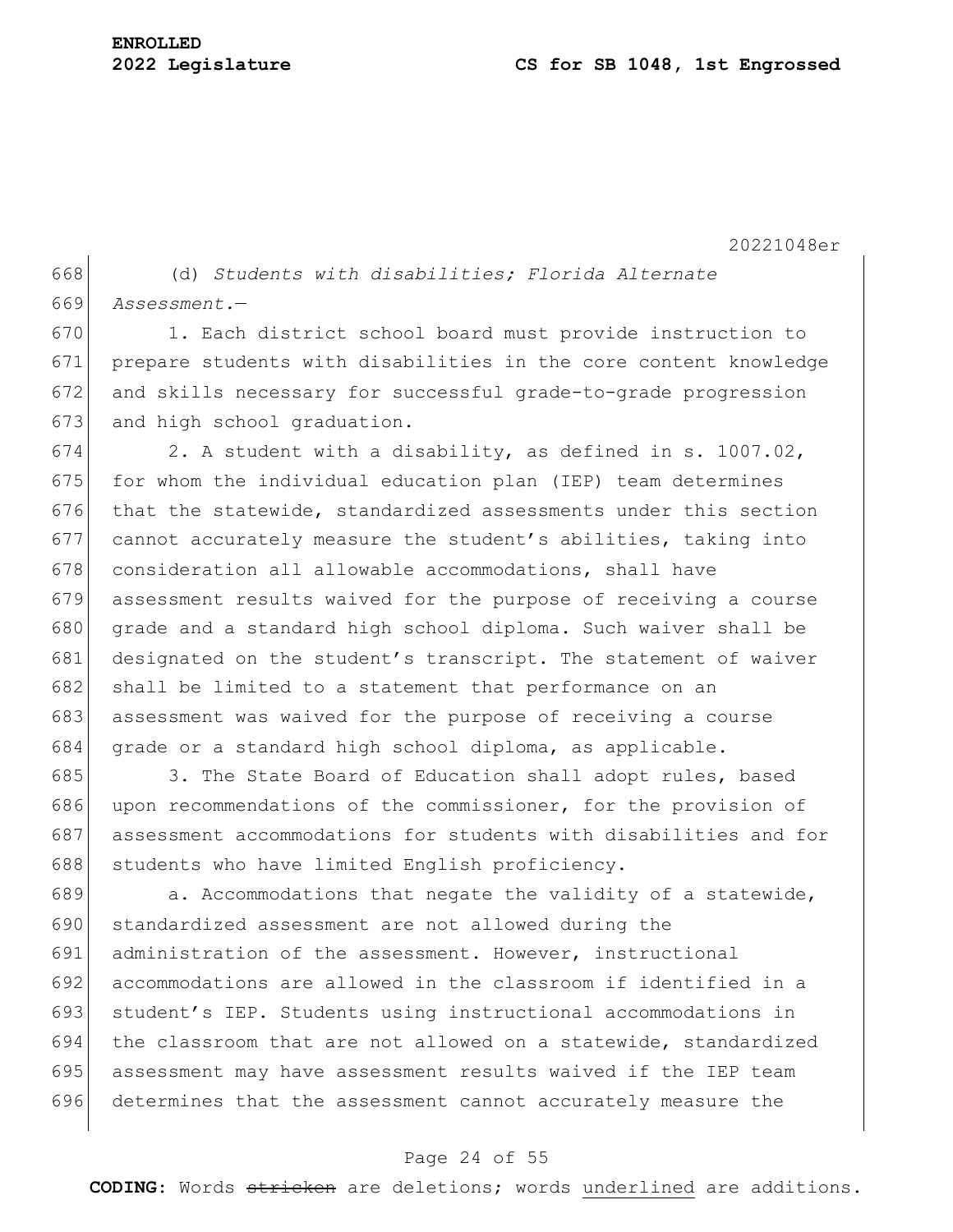697 student's abilities.

698 b. If a student is provided with instructional 699 accommodations in the classroom that are not allowed as 700 accommodations for statewide, standardized assessments, the 701 district must inform the parent in writing and provide the 702 parent with information regarding the impact on the student's 703 ability to meet expected performance levels. A parent must 704 provide signed consent for a student to receive classroom 705 instructional accommodations that would not be available or 706 permitted on a statewide, standardized assessment and 707 acknowledge in writing that he or she understands the 708 implications of such instructional accommodations.

709 c. If a student's IEP states that online administration of 710 a statewide, standardized assessment will significantly impair 711 the student's ability to perform, the assessment shall be 712 administered in hard copy.

713 4. For students with significant cognitive disabilities, 714 the Department of Education shall provide for implementation of 715 the Florida Alternate Assessment to accurately measure the core 716 curricular content established in the Next Generation Sunshine 717 state academic standards.

718 (e) *Assessment scores and achievement levels.*—

719 1. All statewide, standardized EOC assessments and ELA, 720 Mathematics, and Science assessments shall use scaled scores and 721 achievement levels. Achievement levels shall range from 1 722 through 5, with level 1 being the lowest achievement level, 723 level 5 being the highest achievement level, and level 3 724 indicating grade-level satisfactory performance on an 725 assessment.

## Page 25 of 55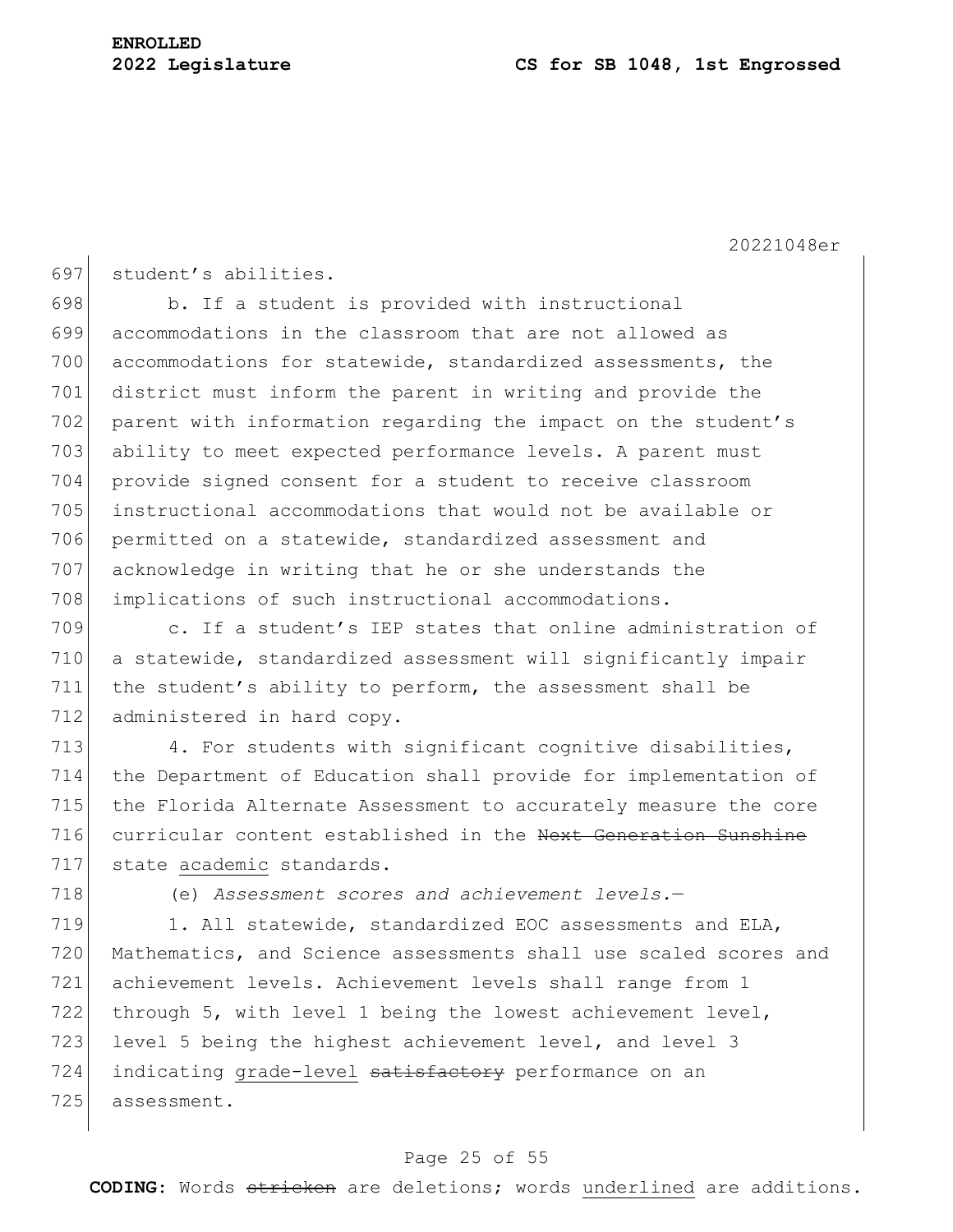20221048er 726 2. The state board shall designate by rule a passing score, 727 indicating grade-level performance, for each statewide, 728 standardized assessment.

729 3. If the commissioner seeks to revise a statewide, 730 standardized assessment and the revisions require the state 731 board to modify performance level scores, including the passing 732 score, the commissioner shall provide a copy of the proposed 733 scores and implementation plan to the President of the Senate 734 and the Speaker of the House of Representatives at least 45  $90$ 735 days before submission to the state board for review. Until the 736 state board adopts the modifications by rule, the commissioner 737 shall use calculations for scoring the assessment that adjust 738 student scores on the revised assessment for statistical 739 equivalence to student scores on the former assessment. The 740 state board shall adopt by rule the passing score for the 741 revised assessment that is statistically equivalent to the 742 passing score on the discontinued assessment for a student who 743 is required to attain a passing score on the discontinued 744 assessment. The commissioner may, with approval of the state 745 board, discontinue administration of the former assessment upon 746 the graduation, based on normal student progression, of students 747 participating in the final regular administration of the former 748 assessment. If the commissioner revises a statewide, 749 standardized assessment and the revisions require the state 750 board to modify the passing score, only students taking the 751 assessment for the first time after the rule is adopted are 752 affected.

753 (f) *Prohibited activities.*—A district school board shall 754 prohibit each public school from suspending a regular program of

## Page 26 of 55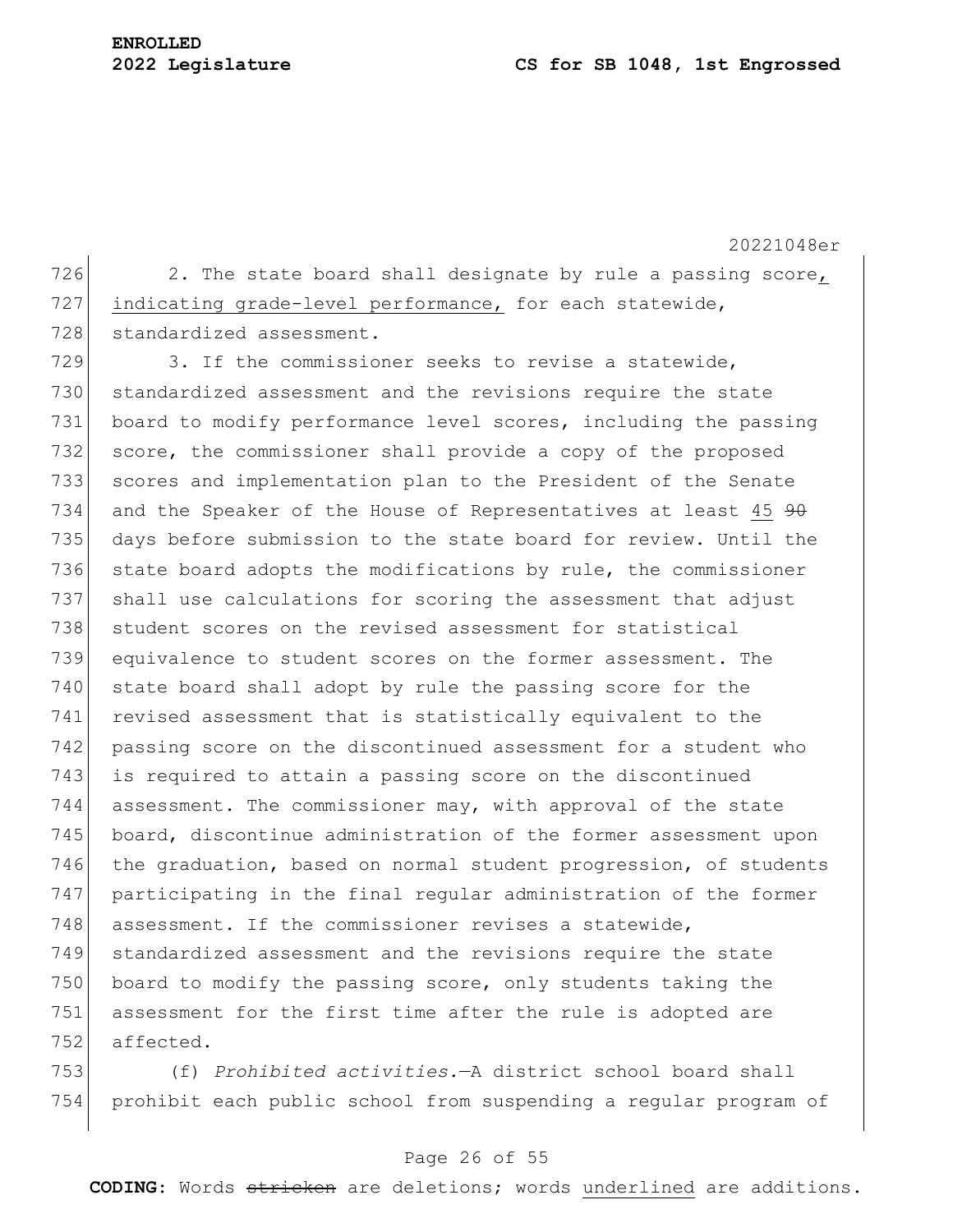20221048er curricula for purposes of administering practice assessments or engaging in other assessment-preparation activities for a statewide, standardized assessment. However, a district school board may authorize a public school to engage in the following assessment-preparation activities: 1. Distributing to students sample assessment books and answer keys published by the Department of Education. 2. Providing individualized instruction in assessment-

763 taking strategies, without suspending the school's regular 764 program of curricula, for a student who scores Level 1 or Level 765 2 on a prior administration of an assessment.

766 3. Providing individualized instruction in the content 767 knowledge and skills assessed, without suspending the school's 768 regular program of curricula, for a student who scores Level 1 769 or Level 2 on a prior administration of an assessment or a 770 student who, through a diagnostic assessment administered by the 771 school district, is identified as having a deficiency in the 772 content knowledge and skills assessed.

773 4. Administering a practice assessment or engaging in other 774 assessment-preparation activities that are determined necessary 775 to familiarize students with the organization of the assessment, 776 the format of assessment items, and the assessment directions or 777 that are otherwise necessary for the valid and reliable 778 administration of the assessment, as set forth in rules adopted 779 by the State Board of Education with specific reference to this 780 paragraph.

781 (g) *Contracts for assessments.*—The commissioner shall 782 provide for the assessments to be developed or obtained, as 783 appropriate, through contracts and project agreements with

#### Page 27 of 55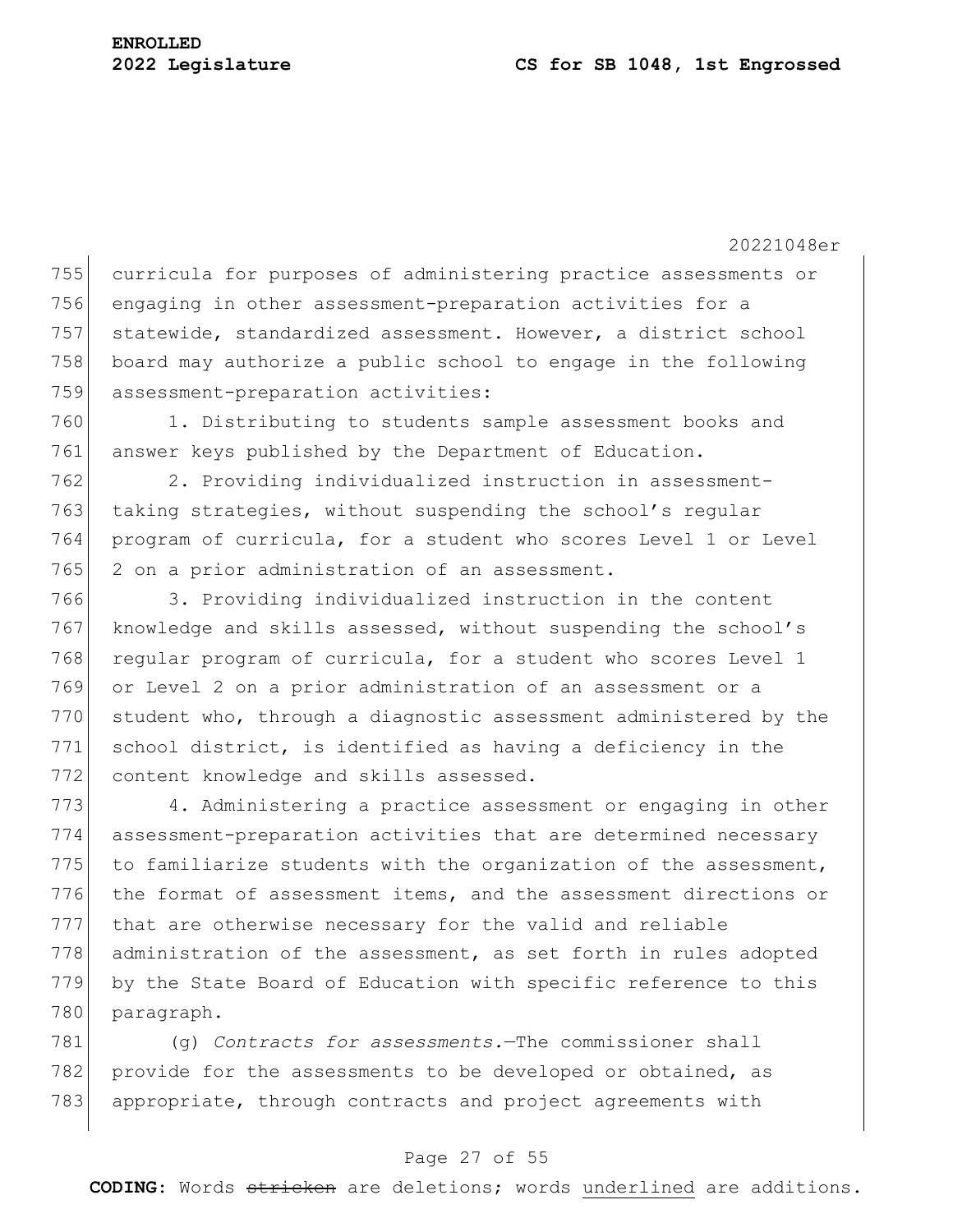private vendors, public vendors, public agencies, postsecondary educational institutions, or school districts. The commissioner may enter into contracts for the continued administration of the 787 assessments authorized and funded by the Legislature. Contracts may be initiated in 1 fiscal year and continue into the next fiscal year and may be paid from the appropriations of either or both fiscal years. The commissioner may negotiate for the sale 791 or lease of tests, scoring protocols, test scoring services, and 792 related materials developed pursuant to law. (6) LOCAL ASSESSMENT OF STUDENT PERFORMANCE ON STATE STANDARDS.—Measurement of student performance is the 795 responsibility of school districts except in those subjects and 796 grade levels measured under the statewide, standardized assessment program described in this section and the coordinated 798 screening and progress monitoring system under s. 1008.25(8). When available, instructional personnel must be provided with information on student achievement of standards and benchmarks 801 in order to improve instruction.

802 (7) ASSESSMENT SCHEDULES AND REPORTING OF RESULTS.

803 (a) The Commissioner of Education shall establish schedules 804 for the administration of statewide, standardized assessments 805 and the reporting of student assessment results. The 806 commissioner shall consider the observance of religious and 807 school holidays when developing the schedules. The assessment 808 and reporting schedules must provide the earliest possible 809 reporting of student assessment results to the school districts. 810 Assessment results for the statewide, standardized ELA and 811 Mathematics assessments and all statewide, standardized EOC 812 assessments must be made available no later than June 30, except

## Page 28 of 55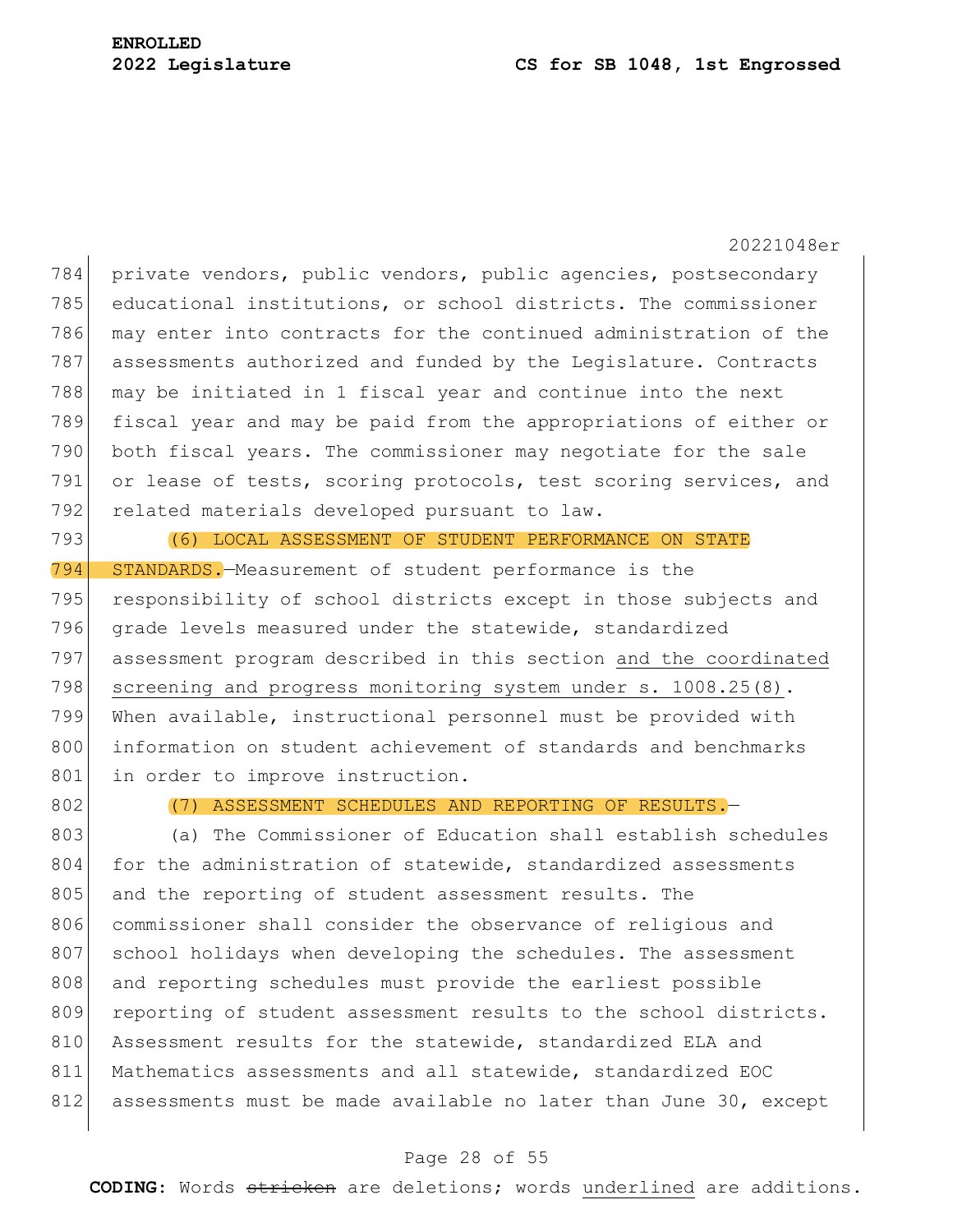813 for results for the grade 3 statewide, standardized ELA 814 assessment, which must be made available no later than May 31. 815 Beginning with the 2023-2024 school year, assessment results for 816 the statewide, standardized ELA and Mathematics assessments must 817 be available no later than May 31. School districts shall 818 administer statewide, standardized assessments in accordance 819 with the schedule established by the commissioner.

820 (b) By January of each year, the commissioner shall publish 821 on the department's website a uniform calendar that includes the 822 assessment and reporting schedules for, at a minimum, the next 2 823 school years. The uniform calendar must be provided to school 824 districts in an electronic format that allows each school 825 district and public school to populate the calendar with, at 826 minimum, the following information for reporting the district 827 assessment schedules under paragraph (d):

828 1. Whether the assessment is a district-required assessment 829 or a state-required assessment.

830 2. The specific date or dates that each assessment will be 831 administered, including administrations of the coordinated 832 screening and progress monitoring system under s. 1008.25(8)(b).

833 3. The time allotted to administer each assessment.

834 4. Whether the assessment is a computer-based assessment or 835 a paper-based assessment.

836 5. The grade level or subject area associated with the 837 assessment.

838 6. The date that the assessment results are expected to be 839 available to teachers and parents.

840 7. The type of assessment, the purpose of the assessment, 841 and the use of the assessment results.

## Page 29 of 55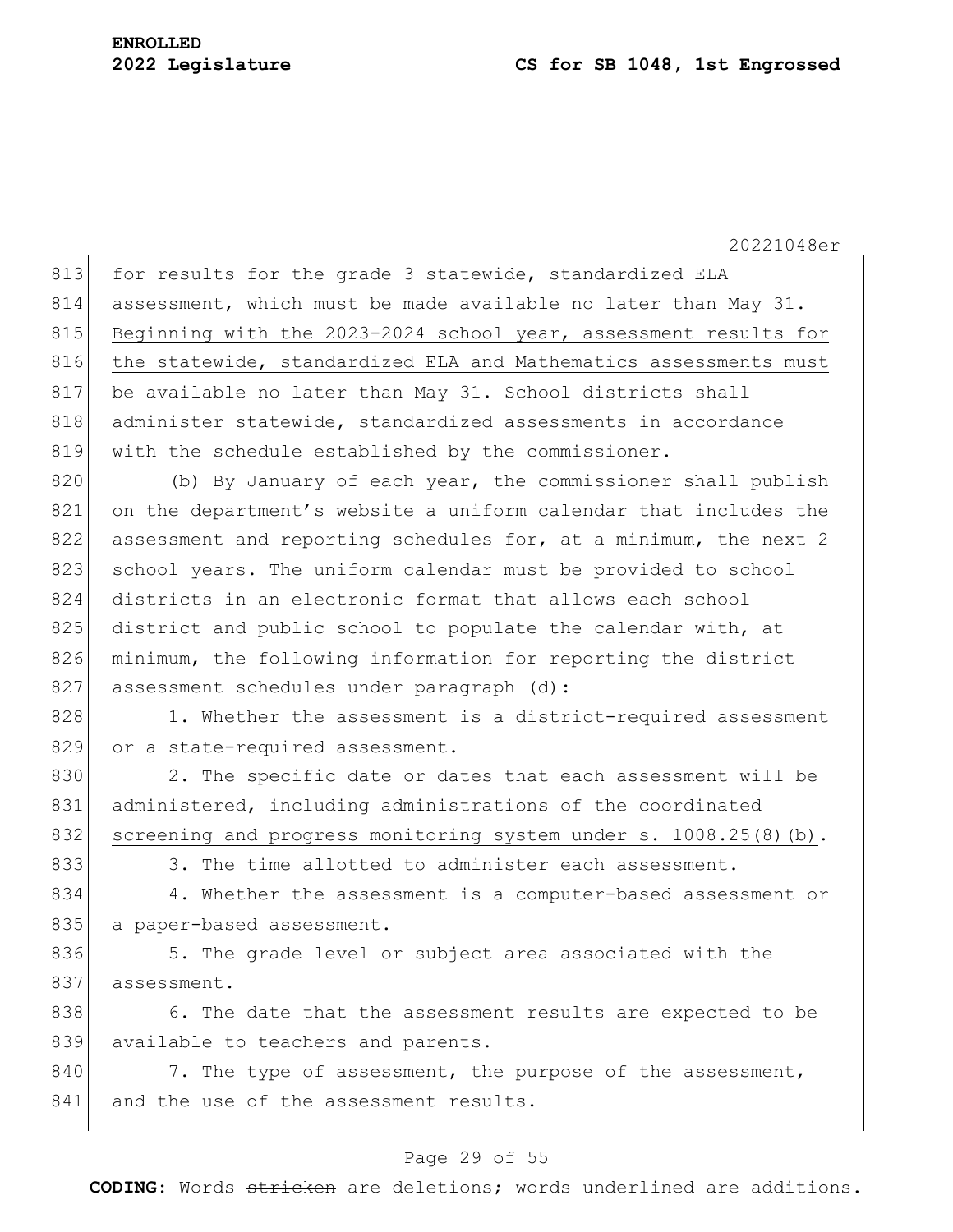| I |  |
|---|--|
|   |  |

 $\begin{array}{c|c} 842 & \text{8. A glossary of assessment terminology.} \end{array}$ 843 9. Estimates of average time for administering state-844 required and district-required assessments, by grade level.

845 (c) The spring administration of the statewide, 846 standardized assessments in paragraphs  $(3)$  (a) and  $(b)$ , excluding 847 assessment retakes, must be in accordance with the following 848 schedule:

849 1. The grade 3 statewide, standardized ELA assessment and 850 the writing portion of the statewide, standardized ELA 851 assessment must be administered no earlier than April 1 each 852 year within an assessment window not to exceed 2 weeks.

853 2. With the exception of assessments identified in 854 subparagraph 1., any statewide, standardized assessment that is 855 delivered in a paper-based format must be administered no 856 earlier than May 1 each year within an assessment window not to 857 exceed 2 weeks.

858 3. With the exception of assessments identified in 859 subparagraphs 1. and 2., any statewide, standardized assessment 860 must be administered within a 4-week assessment window that 861 opens no earlier than May 1 each year.

862 (e) A school district may not schedule more than 5 percent 863 of a student's total school hours in a school year to administer 864 statewide, standardized assessments, the coordinated screening 865 and progress monitoring system under s.  $1008.25(8)(b)2.$ , and 866 district-required local assessments. The district must secure 867 written consent from a student's parent before administering 868 district-required local assessments that, after applicable 869 statewide, standardized assessments and coordinated screening 870 and progress monitoring are scheduled, exceed the 5 percent test

## Page 30 of 55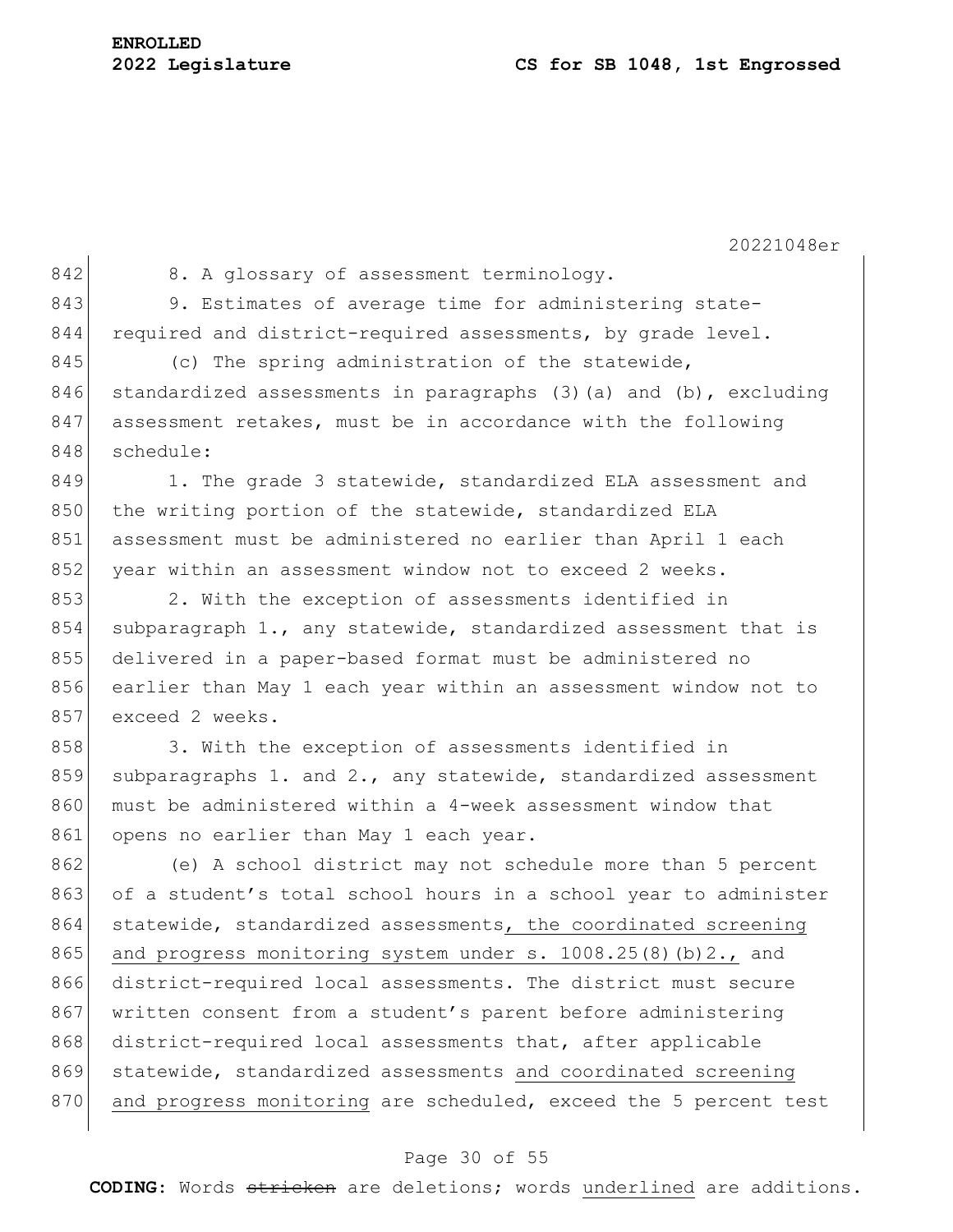#### **2022 Legislature CS for SB 1048, 1st Engrossed**

20221048er

871 administration limit for that student under this paragraph. The 872 5 percent test administration limit for a student under this 873 paragraph may be exceeded as needed to provide test 874 accommodations that are required by an IEP or are appropriate 875 for an English language learner who is currently receiving 876 services in a program operated in accordance with an approved 877 English language learner district plan pursuant to s. 1003.56. 878 Notwithstanding this paragraph, a student may choose within a 879 school year to take an examination or assessment adopted by 880 State Board of Education rule pursuant to this section and ss. 881 1007.27, 1008.30, and 1008.44.

882 (g) A school district must provide a student's performance 883 results on district-required local assessments to the student's 884 teachers and parent within 1 week and to the student's parents 885 no later than 30 days after administering such assessments, 886 unless the superintendent determines in writing that extenuating 887 circumstances exist and reports the extenuating circumstances to 888 | the district school board. Results must be made available 889 through a web-based portal as part of the school district's 890 student information system and in a printed format upon request 891 by a student's parent.

892 (h) The results of statewide, standardized assessment in 893 ELA and mathematics, science, and social studies, including 894 assessment retakes, shall be reported in an easy-to-read and 895 understandable format and delivered in time to provide useful, 896 actionable information to students, parents, and each student's 897 current teacher of record and teacher of record for the 898 subsequent school year; however, in any case, the district shall 899 provide the results pursuant to this paragraph within 1 week

#### Page 31 of 55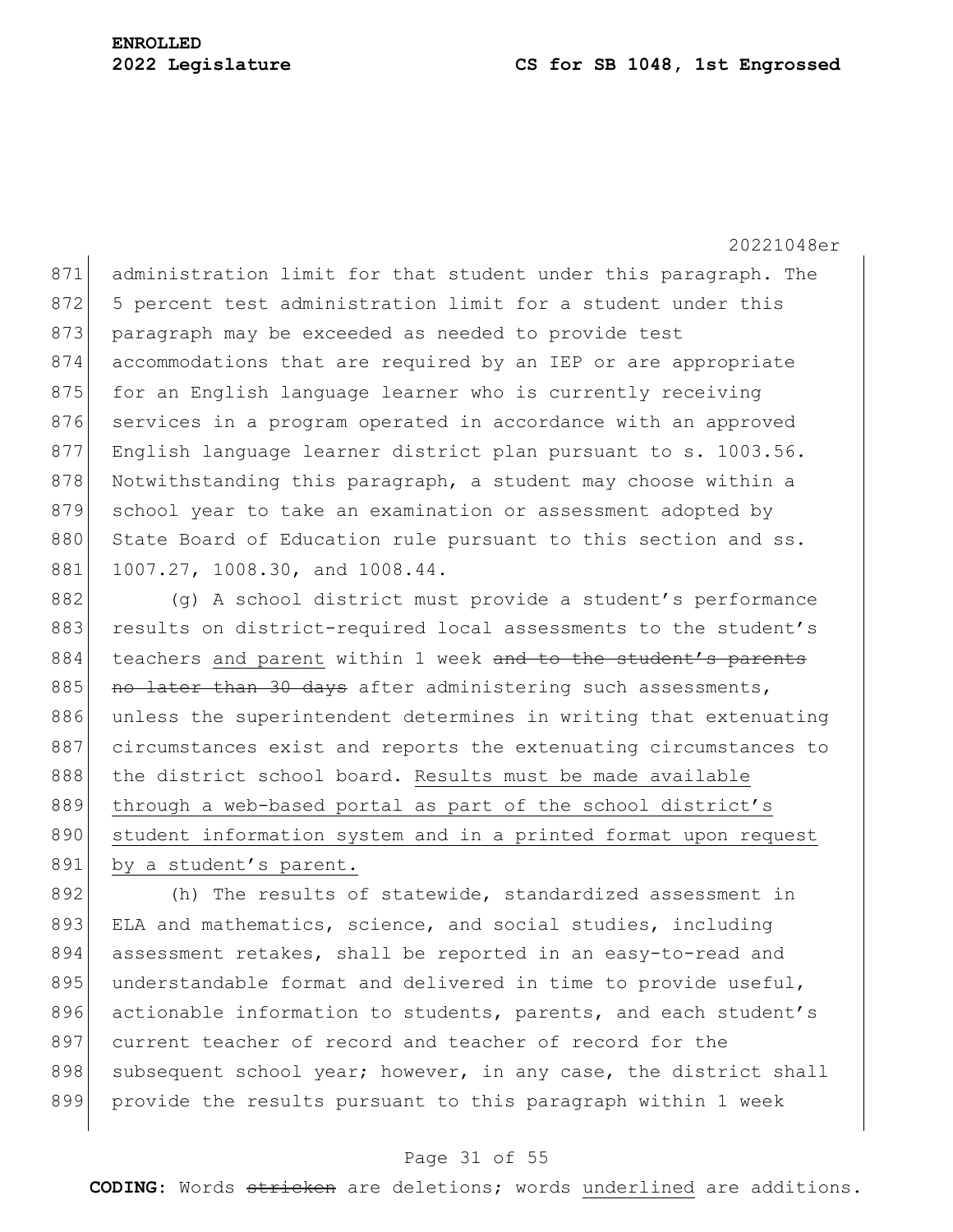20221048er 900 after receiving the results from the department. A report of 901 student assessment results must, at a minimum, contain: 902 1. A clear explanation of the student's performance on the 903 applicable statewide, standardized assessments. 904 2. Information identifying the student's areas of strength 905 and areas in need of improvement.  $906$  3. Specific actions that may be taken, and the available 907 resources that may be used, by the student's parent to assist 908 his or her child based on the student's areas of strength and 909 areas in need of improvement. 910 4. Longitudinal information, if available, on the student's 911 progress in each subject area based on previous statewide, 912 standardized assessment data. 913 5. Comparative information showing the student's score

914 compared to other students in the school district, in the state, 915 or, if available, in other states.

916 6. Predictive information, if available, showing the 917 linkage between the scores attained by the student on the 918 statewide, standardized assessments and the scores he or she may 919 potentially attain on nationally recognized college entrance 920 examinations.

921

922 The information included under this paragraph relating to 923 results from the statewide, standardized ELA assessments for 924 grades 3 through 10 and Mathematics assessments for grades 3 925 through 8 must be included in individual student reports under  $926$  s.  $1008.25(8)(c)$ .

927 (i) The State Board of Education shall adopt rules for the 928 development of the uniform calendar that, at minimum, define

# Page 32 of 55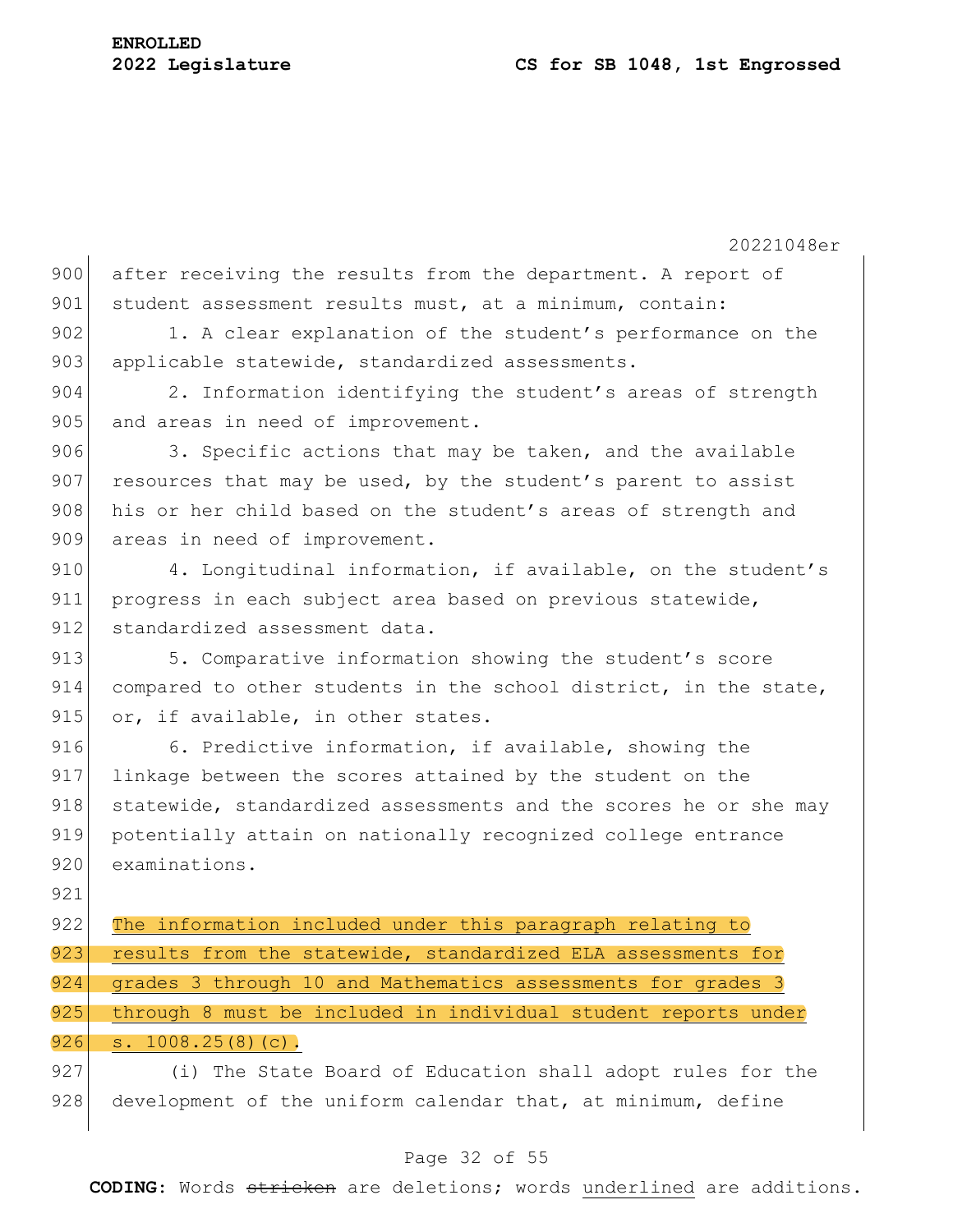20221048er 929 terms that must be used in the calendar to describe various 930 assessments, including the terms "progress monitoring," 931 | "summative assessment," "formative assessment," and "interim 932 assessment." 933 (13) INDEPENDENT REVIEW. By January 31, 2025, the 934 Commissioner of Education shall provide recommendations to the 935 Governor, the President of the Senate, and the Speaker of the 936 House of Representatives based on an independent review of the 937 coordinated screening and progress monitoring system under s. 938 1008.25(8). At a minimum, the review and recommendations must 939 address: 940 (a) The feasibility and validity of using results from 941 either the first or second administration of progress 942 monitoring, or both, in lieu of using the comprehensive, end-of-943 year progress monitoring assessment for purposes of 944 demonstrating a passing score, promotion to grade 4, meeting 945 graduation requirements, and calculating school grades in 946 accordance with s. 1008.34. 947 (b) Options for further reducing the statewide, 948 standardized assessment footprint while maintaining valid and 949 reliable data for purposes of school accountability and 950 providing school and student supports, including the use of 951 computer-adaptive assessments, consistent with the requirements 952 of the federal Elementary and Secondary Education Act, 20 U.S.C. 953 ss. 6301 et seq. and its implementing regulations. 954 (c) The feasibility and validity of remotely administering 955 statewide, standardized assessments and the coordinated 956 screening and progress monitoring system. 957 (d) Accelerating student progression based on results from

#### Page 33 of 55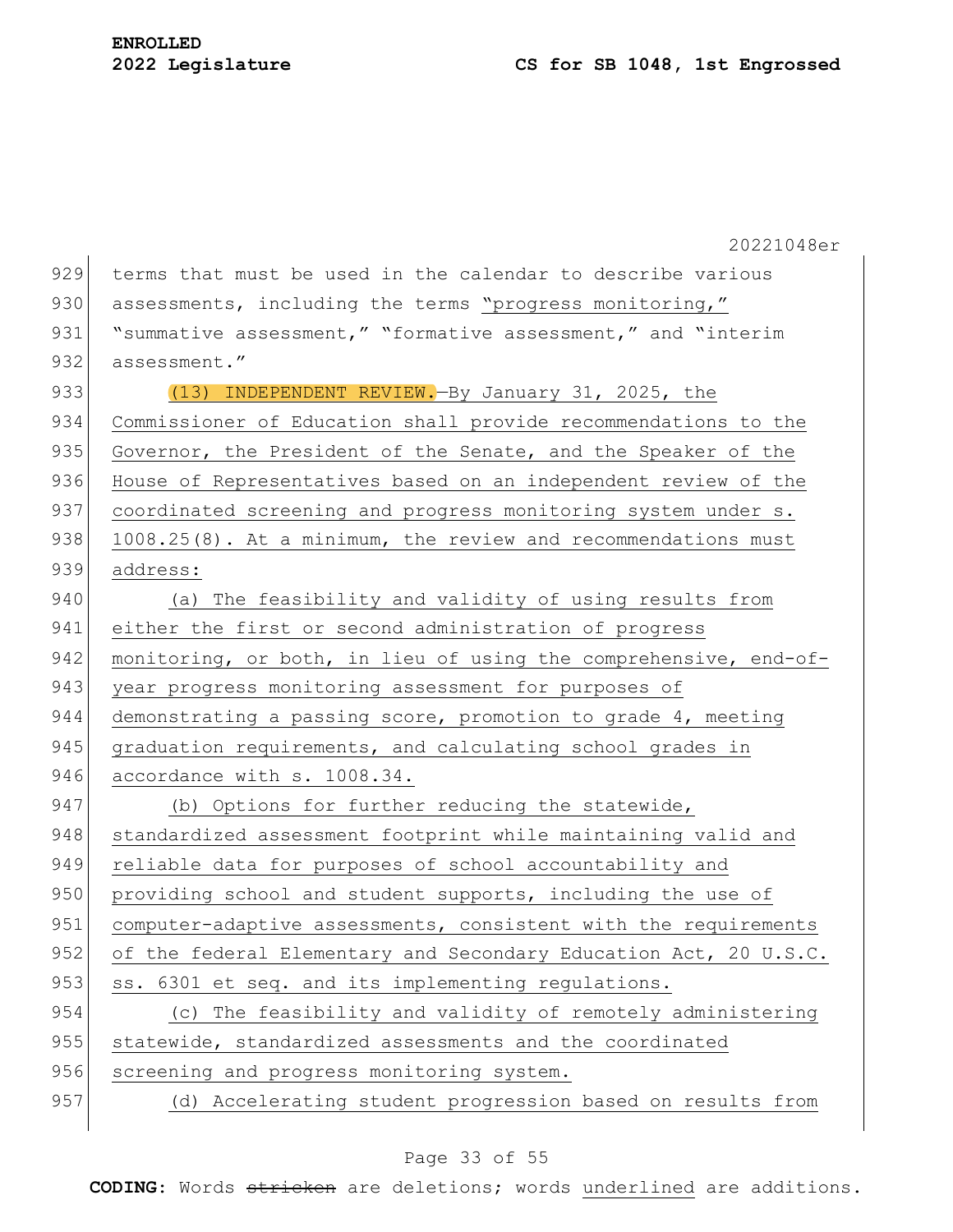20221048er 958 the coordinated screening and progress monitoring system, as 959 academically and developmentally appropriate. 960 (e) The incorporation of content from ELA instructional 961 materials adopted by the Commissioner of Education pursuant to 962 s. 1006.34 in test items within the coordinated screening and 963 progress monitoring system under s. 1008.25(8). 964 (f) The impact of the coordinated screening and progress 965 monitoring system on student learning growth data as measured by 966 the formula approved under s. 1012.34(7). 967 968 This subsection is repealed July 1, 2025. 969 Section 13. Section 1008.25, Florida Statutes, is amended 970 to read: 971 1008.25 Public school student progression; student support; 972 coordinated screening and progress monitoring; reporting 973 requirements.-974 (1) INTENT. - It is the intent of the Legislature that each 975 student's progression from one grade to another be determined, 976 in part, upon satisfactory performance in English Language Arts, 977 social studies, science, and mathematics; that district school 978 board policies facilitate student achievement; that each student 979 and his or her parent be informed of that student's academic 980 progress; and that students have access to educational options 981 that provide academically challenging coursework or accelerated 982 instruction pursuant to s. 1002.3105. 983 (2) STUDENT PROGRESSION PLAN.—Each district school board 984 shall establish a comprehensive plan for student progression 985 which must provide for a student's progression from one grade to 986 another based on the student's mastery of the standards in s.

#### Page 34 of 55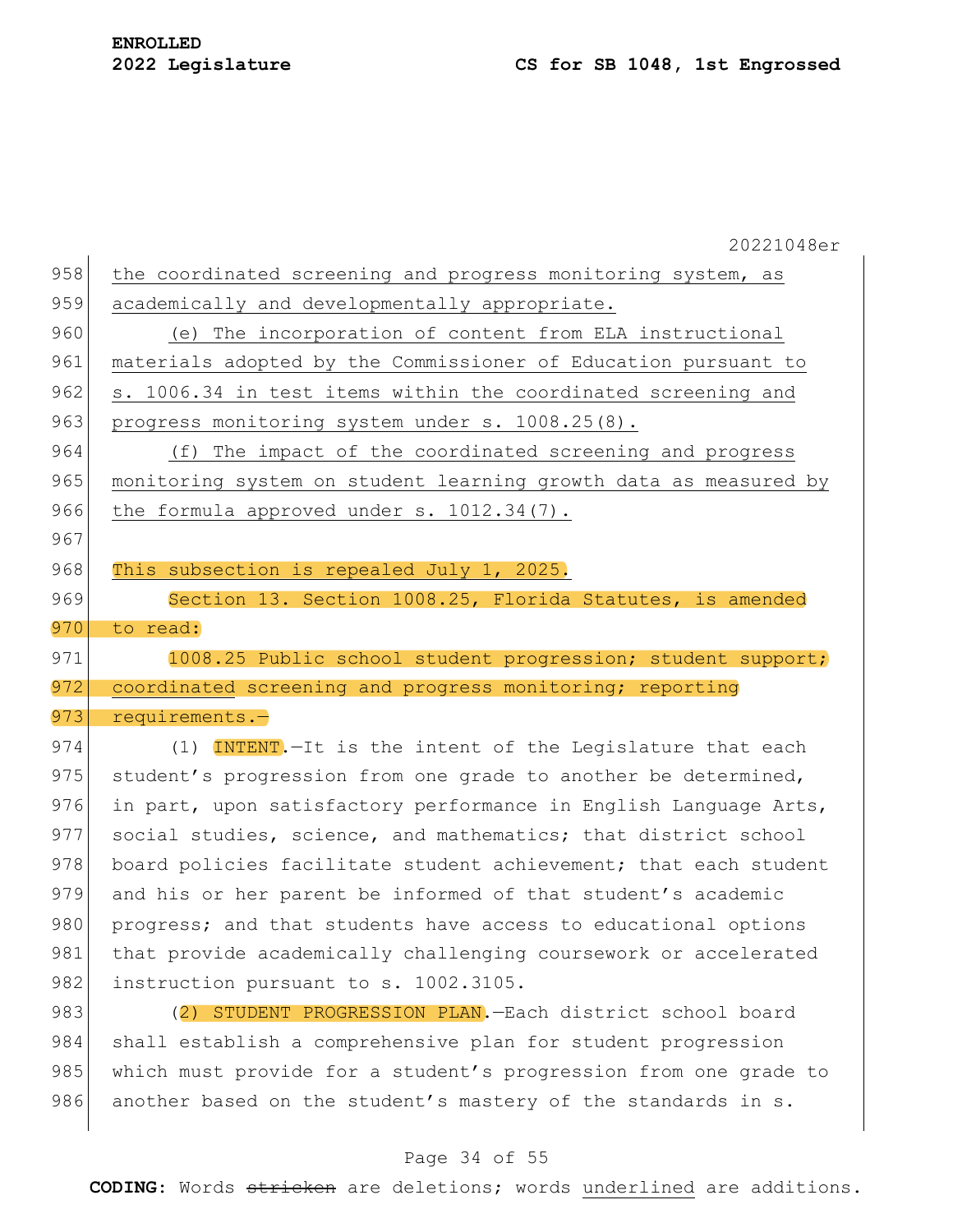#### **2022 Legislature CS for SB 1048, 1st Engrossed**

20221048er

987 1003.41, specifically English Language Arts, mathematics, 988 science, and social studies standards. The plan must:

989  $(a)$  Include criteria that emphasize student reading 990 proficiency in kindergarten through grade 3 and provide targeted 991 instructional support for students with identified deficiencies 992 in English Language Arts, mathematics, science, and social 993 studies. High schools shall use all available assessment 994 results, including the results of statewide, standardized 995 English Language Arts assessments and end-of-course assessments 996 for Algebra I and Geometry, to advise students of any identified 997 deficiencies and to provide appropriate postsecondary 998 preparatory instruction before high school graduation. The 999 results of evaluations used to monitor a student's progress in 1000 grades K-12 must be provided to the student's teacher in a 1001 timely manner and as otherwise required by law. Thereafter, 1002 evaluation results must be provided to the student's parent in a 1003 timely manner. When available, instructional personnel must be 1004 provided with information on student achievement of standards 1005 and benchmarks in order to improve instruction.

1006 (b)1. List the student eligibility and procedural 1007 requirements established by the school district for whole-grade 1008 promotion, midyear promotion, and subject-matter acceleration 1009 that would result in a student attending a different school, 1010 pursuant to s. 1002.3105(2)(b).

1011 **2.** Notify parents and students of the school district's 1012 process by which a parent may request student participation in 1013 whole-grade promotion, midyear promotion, or subject-matter 1014 acceleration that would result in a student attending a 1015 different school, pursuant to s.  $1002.3105(4)(b)2$ .

#### Page 35 of 55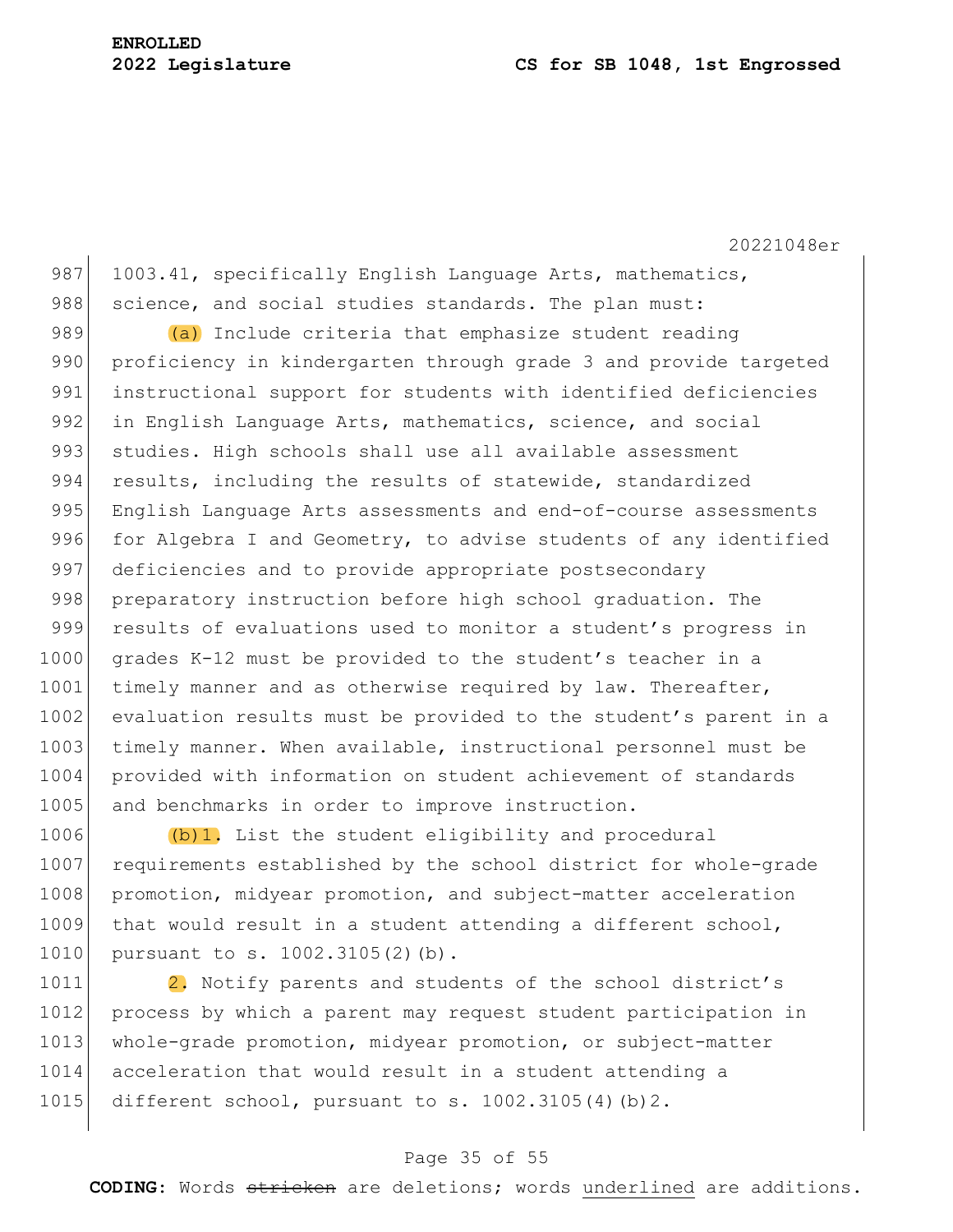1016  $(c)$ 1. Advise parents and students that additional ACCEL 1017 options may be available at the student's school, pursuant to s. 1018 1002.3105.

1019 **2.** Advise parents and students to contact the principal at 1020 the student's school for information related to student 1021 eligibility requirements for whole-grade promotion, midyear 1022 promotion, and subject-matter acceleration when the promotion or 1023 acceleration occurs within the principal's school; virtual 1024 instruction in higher grade level subjects; and any other ACCEL 1025 options offered by the principal, pursuant to s.  $1026$  1002.3105(2)(a).

1027  $\vert$  3. Advise parents and students to contact the principal at 1028 the student's school for information related to the school's 1029 process by which a parent may request student participation in 1030 whole-grade promotion, midyear promotion, and subject-matter 1031 acceleration when the promotion or acceleration occurs within 1032 the principal's school; virtual instruction in higher grade 1033 level subjects; and any other ACCEL options offered by the 1034 principal, pursuant to s. 1002.3105(4)(b)1.

1035 (d) Advise parents and students of the early graduation 1036 options under s. 1003.4281.

1037 (e) List, or incorporate by reference, all dual enrollment 1038 courses contained within the dual enrollment articulation 1039 agreement established pursuant to s. 1007.271(21).

1040 **(f)** Provide instructional sequences by which students in 1041 kindergarten through high school may attain progressively higher 1042 levels of skill in the use of digital tools and applications. 1043 The instructional sequences must include participation in 1044 curricular and instructional options and the demonstration of

## Page 36 of 55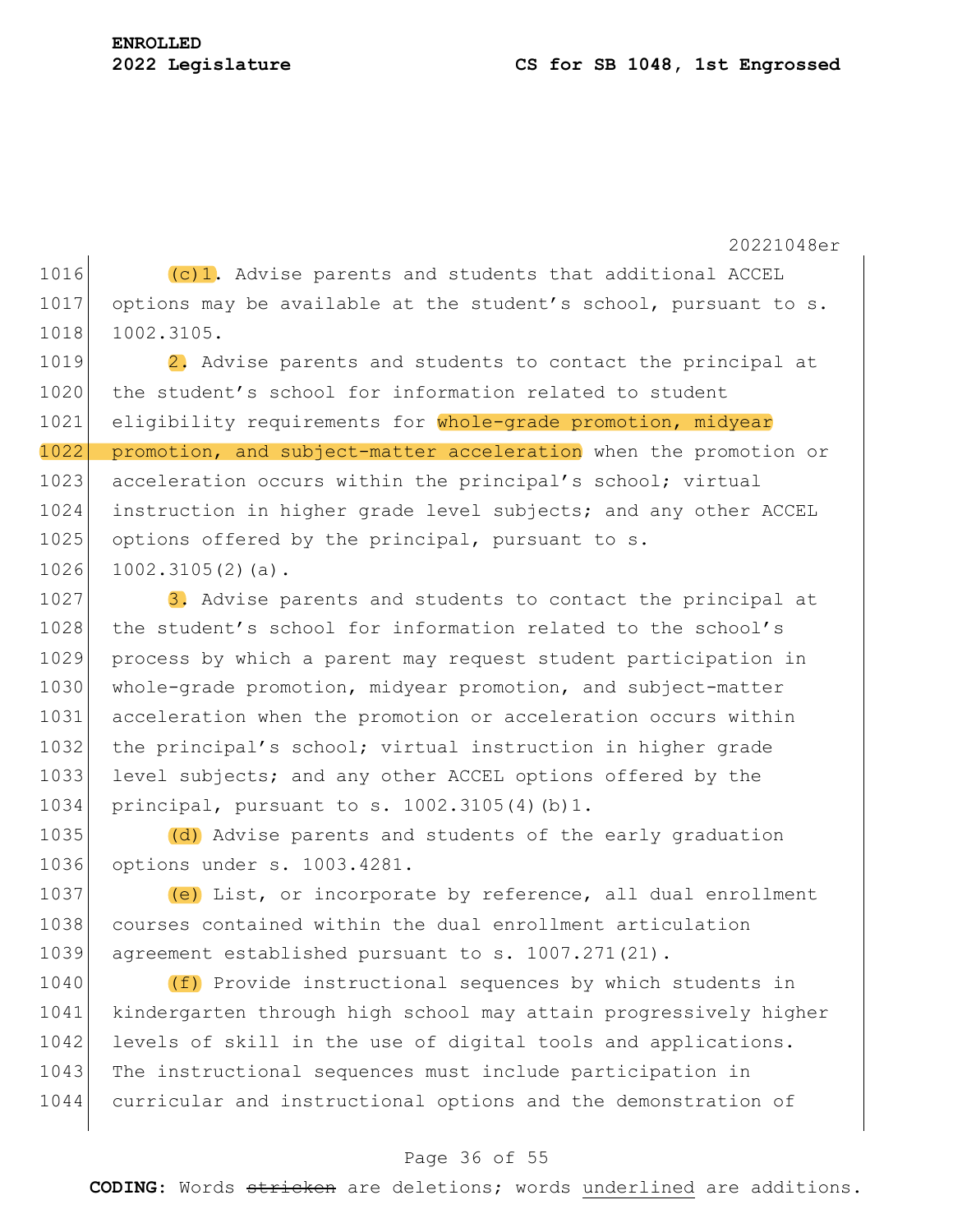20221048er 1045 competence of standards required pursuant to ss. 1003.41 and 1046 1003.4203 through attainment of industry certifications and 1047 other means of demonstrating credit requirements identified 1048 under ss. 1002.3105, 1003.4203, and 1003.4282. 1049 (3) ALLOCATION OF RESOURCES. - District school boards shall 1050 allocate remedial and supplemental instruction resources to 1051 students in the following priority: 1052 (a) Students in kindergarten through grade 3 who have a 1053 substantial deficiency in reading as determined in paragraph  $1054$  (5)(a). 1055 (b) Students who fail to meet performance levels required 1056 for promotion consistent with the district school board's plan 1057 for student progression required in subsection (2). 1058 (4) ASSESSMENT AND SUPPORT. 1059 (a) Each student must participate in the statewide, 1060 standardized assessment program required under s. 1008.22 and 1061 the <del>Voluntary Prekindergarten Education Program through grade 8</del> 1062 coordinated screening and progress monitoring system required 1063 under subsection (8). Each student who does not achieve a Level 1064 3 or above on the statewide, standardized English Language Arts 1065 assessment, the statewide, standardized Mathematics assessment, 1066 or the Algebra I EOC assessment must be evaluated to determine 1067 the nature of the student's difficulty, the areas of academic 1068 need, and strategies for providing academic supports to improve 1069 the student's performance. 1070 (b) A student who is not meeting the school district or

1071 state requirements for satisfactory performance in English 1072 Language Arts and mathematics must be covered by one of the 1073 following plans:

#### Page 37 of 55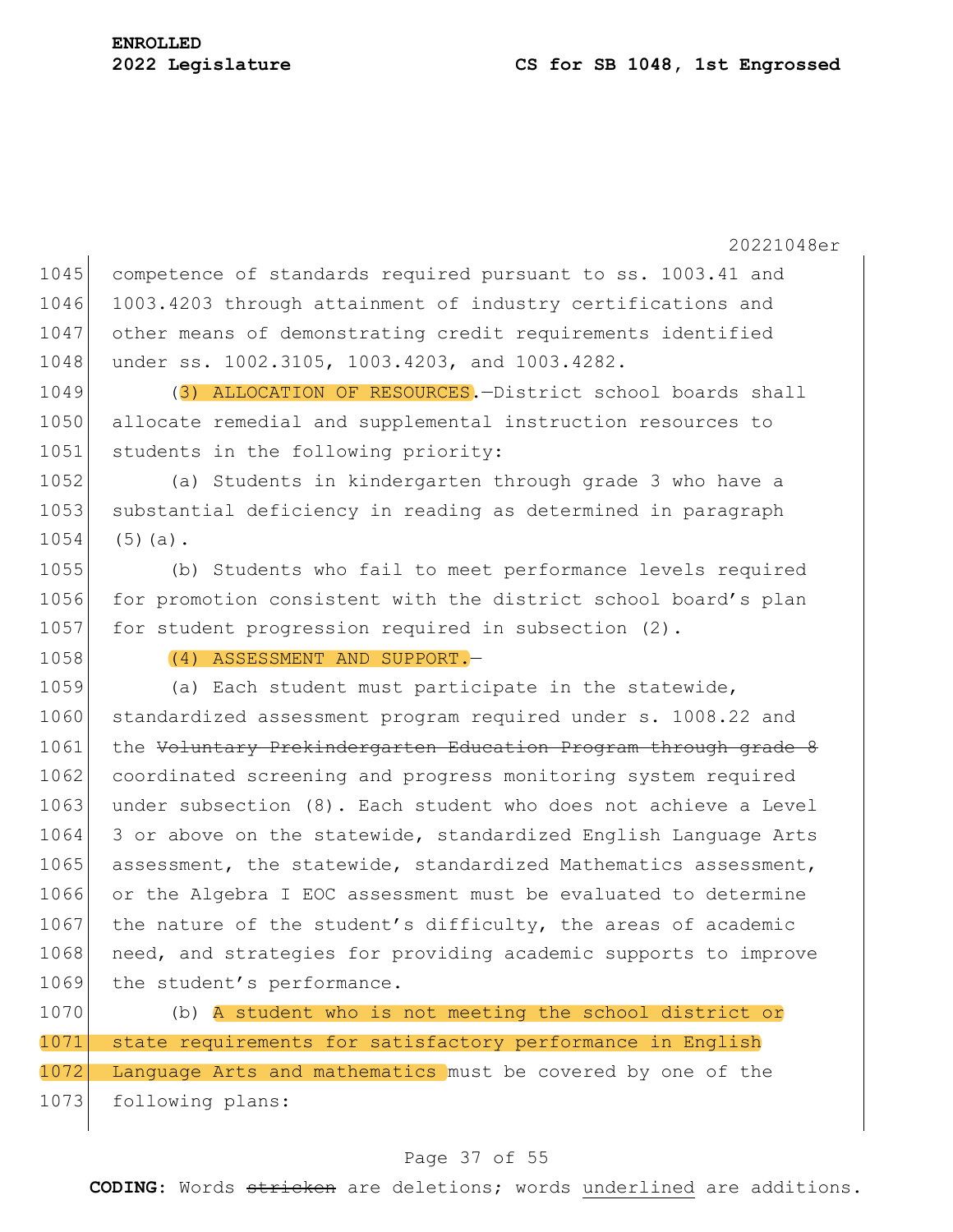20221048er 1074 1. A federally required student plan such as an individual 1075 education plan; 1076 2. A schoolwide system of progress monitoring for all 1077 students, except a student who scores Level 4 or above on the 1078 English Language Arts and Mathematics assessments may be 1079 exempted from participation by the principal; or 1080 3. An individualized progress monitoring plan. 1081 (c) A student who has a substantial reading deficiency as 1082 determined in paragraph (5)(a) must be covered by a federally 1083 required student plan, such as an individual education plan or 1084 an individualized progress monitoring plan, or both, as 1085 necessary. 1086 (5) READING DEFICIENCY AND PARENTAL NOTIFICATION. 1087 (a) Any student in kindergarten through grade 3 who 1088 exhibits a substantial deficiency in reading based upon 1089 screening, diagnostic, progress monitoring, or assessment data; 1090 statewide assessments; or teacher observations must be provided 1091 intensive, explicit, systematic, and multisensory reading 1092 interventions immediately following the identification of the 1093 reading deficiency. A school may not wait for a student to 1094 receive a failing grade at the end of a grading period to 1095 identify the student as having a substantial reading deficiency 1096 and initiate intensive reading interventions. In addition, a 1097 school may not wait until an evaluation conducted pursuant to s. 1098 1003.57 is completed to provide appropriate, evidence-based 1099 interventions for a student whose parent submits documentation 1100 from a professional licensed under chapter 490 which 1101 demonstrates that the student has been diagnosed with dyslexia. 1102 Such interventions must be initiated upon receipt of the

#### Page 38 of 55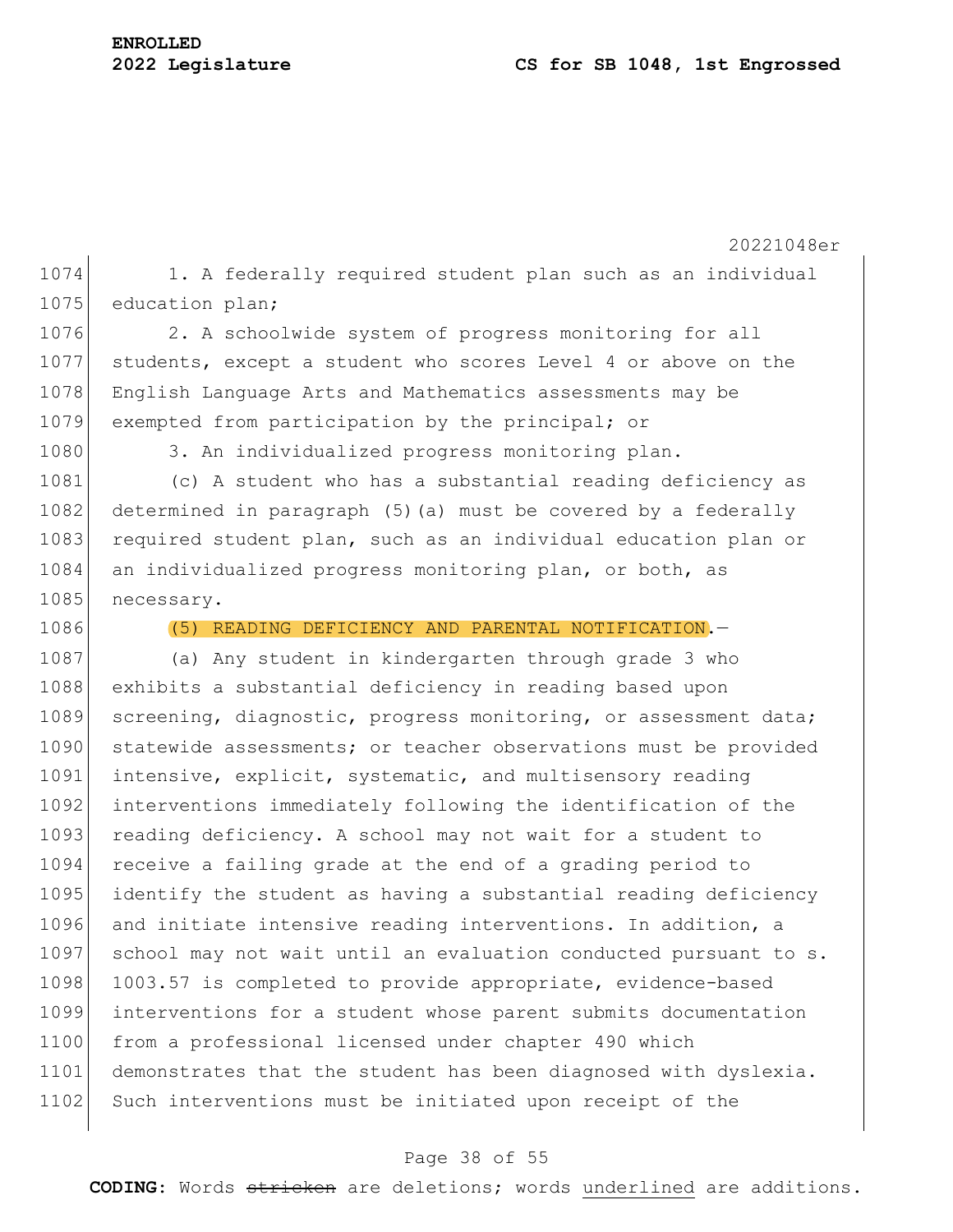1103 documentation and based on the student's specific areas of 1104 difficulty as identified by the licensed professional. A 1105 student's reading proficiency must be monitored and the 1106 intensive interventions must continue until the student 1107 demonstrates grade level proficiency in a manner determined by 1108 the district, which may include achieving a Level 3 on the 1109 statewide, standardized English Language Arts assessment. The 1110 State Board of Education shall identify by rule quidelines for 1111 determining whether a student in kindergarten through grade 3 1112 has a substantial deficiency in reading.

1113 (b) A Voluntary Prekindergarten Education Program student 1114 who exhibits a substantial deficiency in early literacy skills 1115 in accordance with the standards under s.  $1002.67(1)$  (a) and 1116 based upon the results of the administration of the final 1117 coordinated screening and progress monitoring under subsection 1118 (8)  $\pm$  1008.2125 shall be referred to the local school district 1119 and may be eligible to receive intensive reading interventions 1120 before participating in kindergarten. Such intensive reading 1121 interventions shall be paid for using funds from the district's 1122 evidence-based research-based reading instruction allocation in 1123 accordance with s. 1011.62(8) s. 1011.62(9).

1124 (c) To be promoted to grade 4, a student must score a Level 1125 2 or higher on the statewide, standardized English Language Arts 1126 assessment required under s.  $1008.22$  for grade 3. If a student's 1127 reading deficiency is not remedied by the end of grade 3, as 1128 demonstrated by scoring Level 2 or higher on the statewide, 1129 standardized assessment required under s. 1008.22 for grade 3, 1130 the student must be retained.

1131 (d) The parent of any student who exhibits a substantial

## Page 39 of 55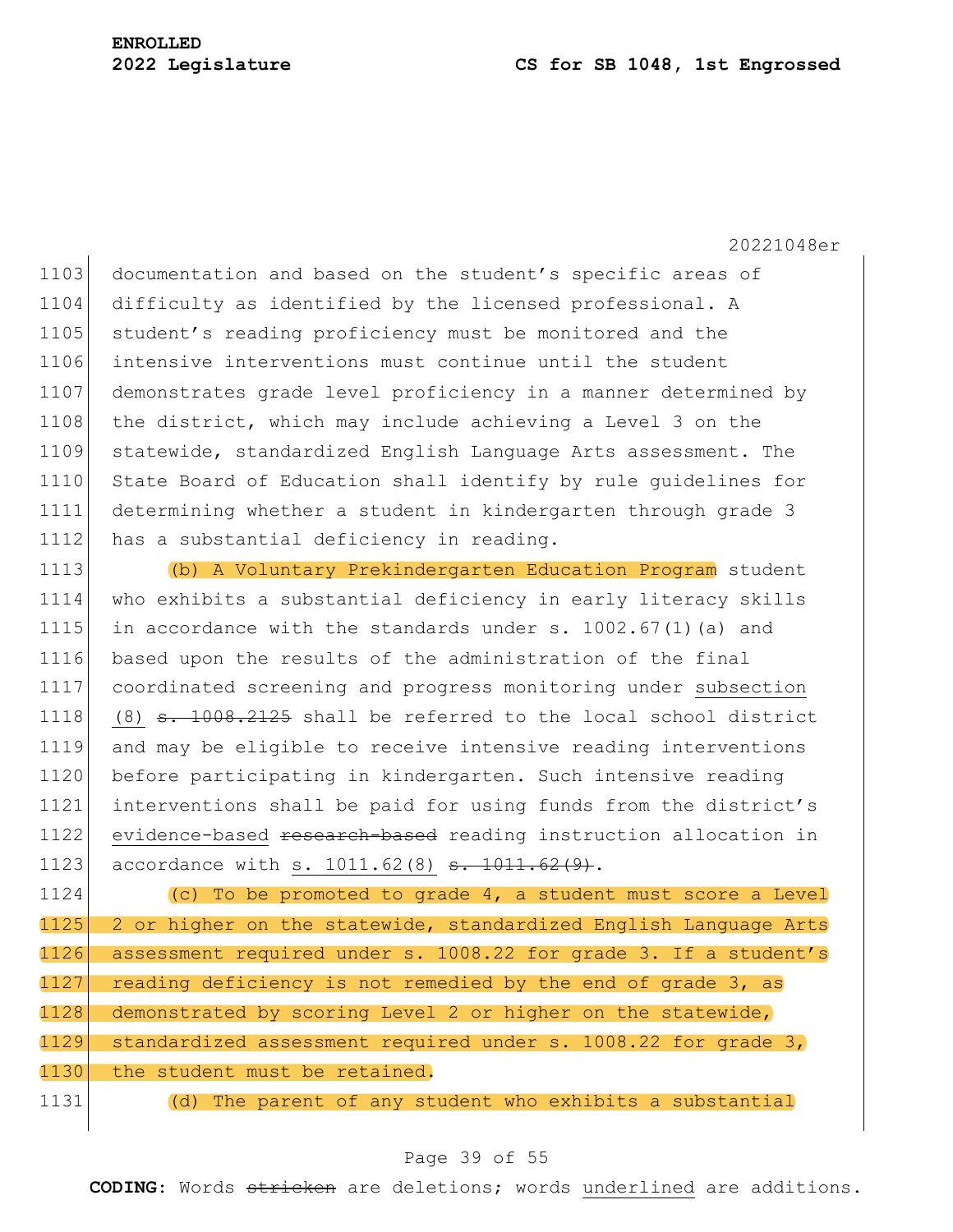$\mathbf{I}$ 

20221048er

| 1132 deficiency in reading, as described in paragraph (a), must be |  |  |  |
|--------------------------------------------------------------------|--|--|--|
| 1133 notified in writing of the following:                         |  |  |  |

1134 1. That his or her child has been identified as having a 1135 substantial deficiency in reading, including a description and 1136 explanation, in terms understandable to the parent, of the exact 1137 | nature of the student's difficulty in learning and lack of 1138 achievement in reading.

1139 2. A description of the current services that are provided 1140 to the child.

1141 3. A description of the proposed intensive interventions 1142 and supports that will be provided to the child that are 1143 designed to remediate the identified area of reading deficiency.

1144 4. That if the child's reading deficiency is not remediated 1145 by the end of grade 3, the child must be retained unless he or 1146 she is exempt from mandatory retention for good cause.

1147 5. Strategies, including multisensory strategies, through a 1148 read-at-home plan the parent can use in helping his or her child 1149 succeed in reading. The read-at-home plan must provide access to 1150 the resources identified in paragraph (e) paragraph (d).

1151 6. That the statewide, standardized English Language Arts assessment is not the sole determiner of promotion and that additional evaluations, portfolio reviews, and assessments are available to the child to assist parents and the school district in knowing when a child is reading at or above grade level and 1156 ready for grade promotion.

1157 7. The district's specific criteria and policies for a 1158 portfolio as provided in subparagraph  $(6)$  (b) 4. and the evidence 1159 required for a student to demonstrate mastery of Florida's 1160 academic standards for English Language Arts. A school must

## Page 40 of 55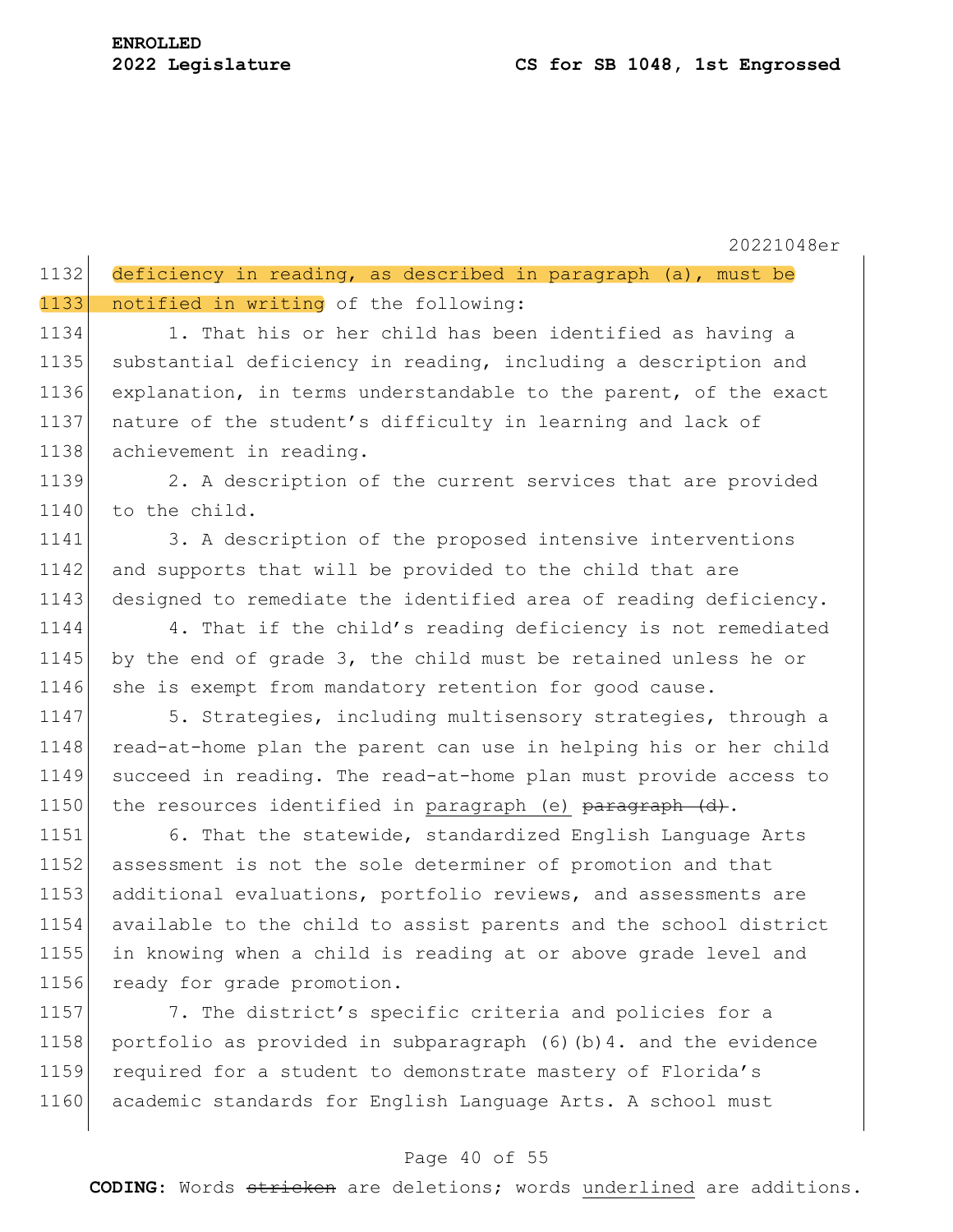20221048er 1161 immediately begin collecting evidence for a portfolio when a 1162 student in grade 3 is identified as being at risk of retention 1163 or upon the request of the parent, whichever occurs first. 1164 8. The district's specific criteria and policies for 1165 midyear promotion. Midyear promotion means promotion of a 1166 retained student at any time during the year of retention once 1167 the student has demonstrated ability to read at grade level. 1168 9. Information about the student's eligibility for the New 1169 Worlds Reading Initiative under s. 1003.485 and information on 1170 parent training modules and other reading engagement resources 1171 available through the initiative. 1172 1173 After initial notification, the school shall apprise the parent 1174 at least monthly of the student's progress in response to the 1175 intensive interventions and supports. Such communications must 1176 be in writing and must explain any additional interventions or 1177 supports that will be implemented to accelerate the student's 1178 progress if the interventions and supports already being 1179 implemented have not resulted in improvement. 1180 (e) The Department of Education shall compile resources

1181 that each school district must incorporate into a read-at-home 1182 plan provided to the parent of a student who is identified as 1183 having a substantial reading deficiency pursuant to paragraph 1184 (d)  $\beta$  paragraph  $\langle e \rangle$ . The resources must be made available in an 1185 electronic format that is accessible online and must include the 1186 following:

1187 1. Developmentally appropriate, evidence-based strategies 1188 and programming, including links to video training modules and 1189 opportunities to sign up for at-home reading tips delivered

#### Page 41 of 55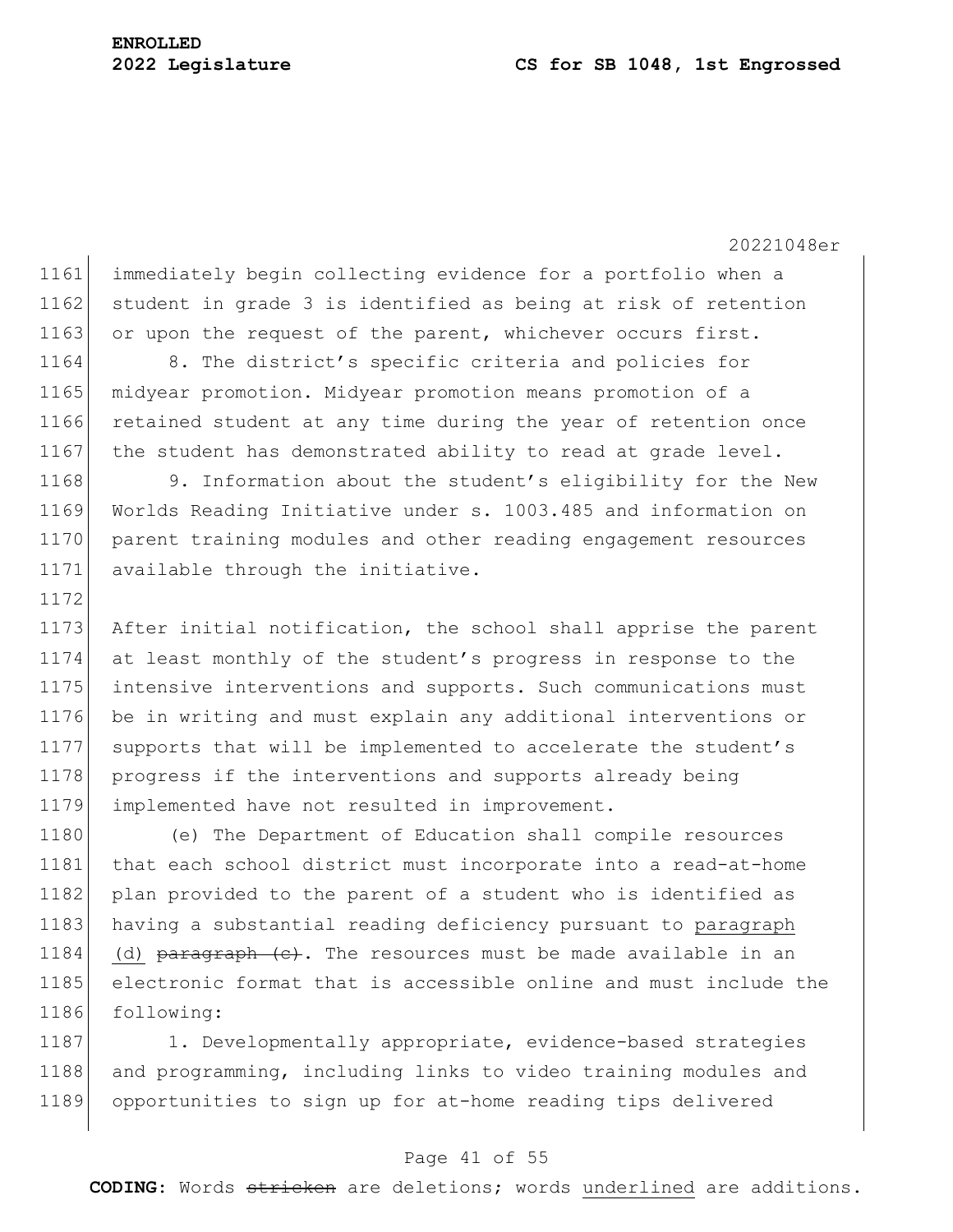1190 periodically via text and e-mail, which a parent can use to help 1191 improve his or her child's literacy skills.

1192 2. An overview of the types of assessments used to identify 1193 reading deficiencies and what those assessments measure or do 1194 not measure, the frequency with which the assessments are 1195 administered, and the requirements for interventions and 1196 supports that districts must provide to students who do not make 1197 adequate academic progress.

1198 3. An overview of the process for initiating and conducting 1199 evaluations for exceptional education eligibility. The overview 1200 must include an explanation that a diagnosis of a medical 1201 condition alone is not sufficient to establish exceptional 1202 education eligibility but may be used to document how that 1203 condition relates to the student's eligibility determination and 1204 may be disclosed in an eligible student's individual education 1205 plan when necessary to inform school personnel responsible for 1206 implementing the plan.

1207 4. Characteristics of conditions associated with learning 1208 disorders, including dyslexia, dysgraphia, dyscalculia, and 1209 developmental aphasia.

1210 5. A list of resources that support informed parent 1211 involvement in decisionmaking processes for students who have 1212 difficulty in learning.

1214 Upon the request of a parent, resources meeting the requirements 1215 of this paragraph must be provided to the parent in a hardcopy 1216 format.

1213

1217 (6) ELIMINATION OF SOCIAL PROMOTION.

1218 (a) No student may be assigned to a grade level based

## Page 42 of 55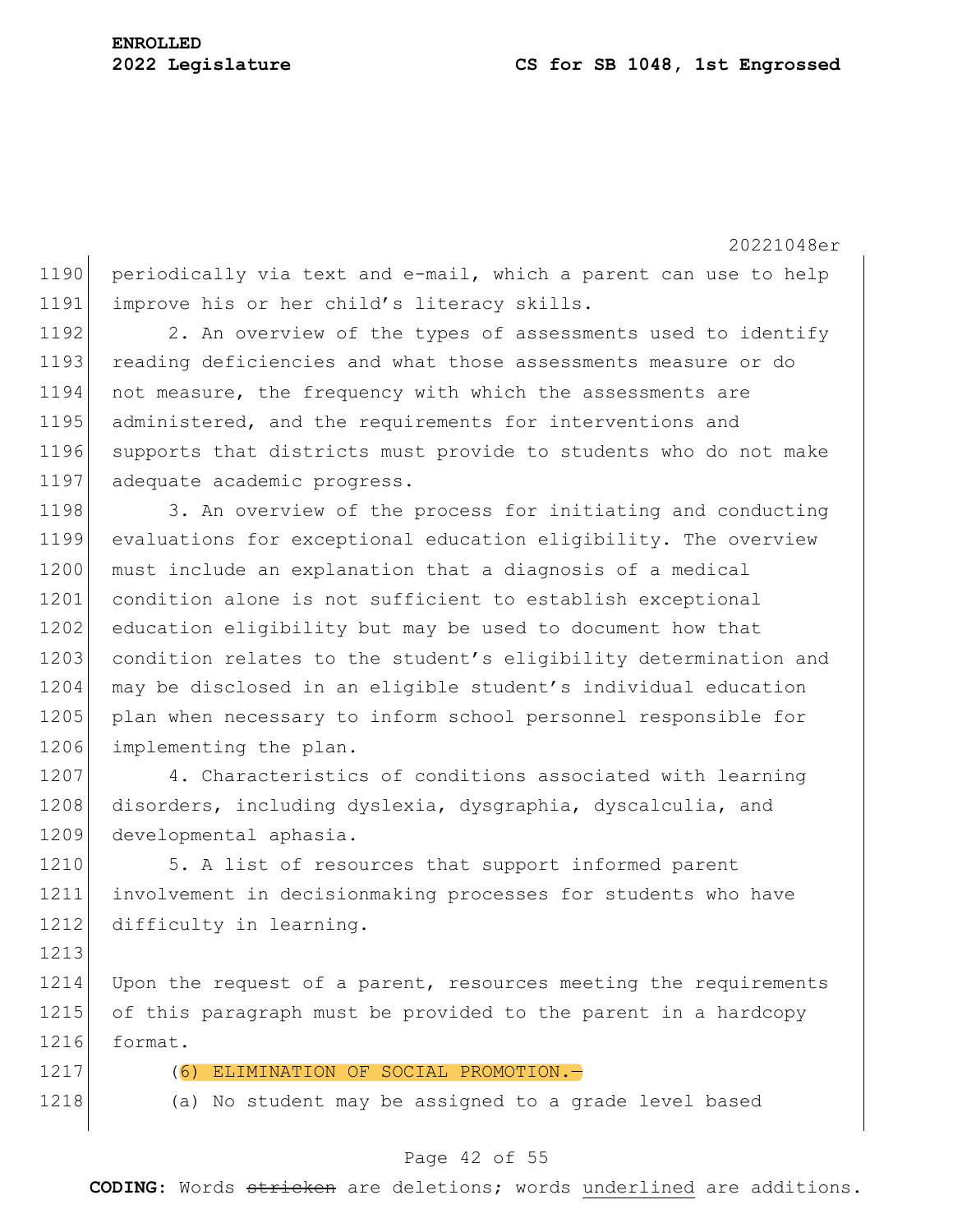20221048er 1219 solely on age or other factors that constitute social promotion. 1220 (b) The district school board may only exempt students from 1221 mandatory retention, as provided in paragraph (5)(c), for good 1222 cause. A student who is promoted to grade 4 with a good cause 1223 exemption shall be provided intensive reading instruction and 1224 intervention that include specialized diagnostic information and 1225 specific reading strategies to meet the needs of each student so 1226 promoted. The school district shall assist schools and teachers 1227 with the implementation of explicit, systematic, and 1228 multisensory reading instruction and intervention strategies for 1229 students promoted with a good cause exemption which research has 1230 shown to be successful in improving reading among students who 1231 have reading difficulties. Good cause exemptions are limited to 1232 the following:

1233 1. Limited English proficient students who have had less 1234 than 2 years of instruction in an English for Speakers of Other 1235 Languages program based on the initial date of entry into a 1236 school in the United States.

1237 2. Students with disabilities whose individual education 1238 plan indicates that participation in the statewide assessment 1239 program is not appropriate, consistent with the requirements of 1240 s. 1008.212.

1241 3. Students who demonstrate an acceptable level of 1242 performance on an alternative standardized reading or English 1243 Language Arts assessment approved by the State Board of 1244 Education.

1245 4. A student who demonstrates through a student portfolio 1246 that he or she is performing at least at Level 2 on the 1247 statewide, standardized English Language Arts assessment.

#### Page 43 of 55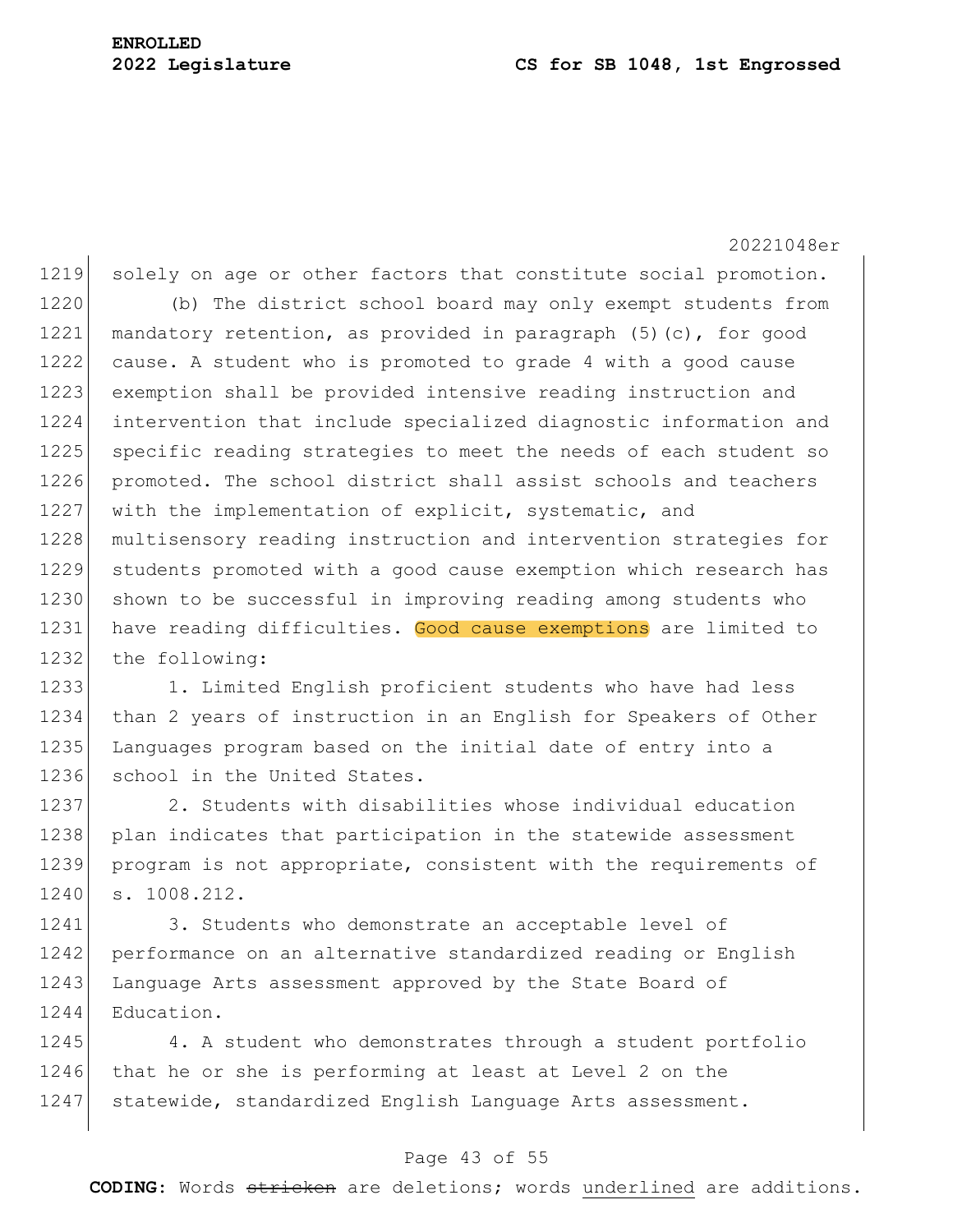# **ENROLLED**

# **2022 Legislature CS for SB 1048, 1st Engrossed**

20221048er

1248 5. Students with disabilities who take the statewide, 1249 standardized English Language Arts assessment and who have an 1250 individual education plan or a Section 504 plan that reflects 1251 that the student has received intensive instruction in reading 1252 or English Language Arts for more than 2 years but still 1253 demonstrates a deficiency and was previously retained in 1254 kindergarten, grade 1, grade 2, or grade 3.

1255 6. Students who have received intensive reading 1256 intervention for 2 or more years but still demonstrate a 1257 deficiency in reading and who were previously retained in 1258 kindergarten, grade 1, grade 2, or grade 3 for a total of 2 1259 years. A student may not be retained more than once in grade 3.

1260 (c) Requests for good cause exemptions for students from 1261 the mandatory retention requirement as described in 1262 subparagraphs (b) 3. and 4. shall be made consistent with the 1263 following:

 $1264$  1. Documentation shall be submitted from the student's 1265 teacher to the school principal that indicates that the 1266 promotion of the student is appropriate and is based upon the 1267 student's academic record. In order to minimize paperwork 1268 requirements, such documentation shall consist only of the 1269 existing progress monitoring plan, individual educational plan, 1270 if applicable, report card, or student portfolio.

1271 2. The school principal shall review and discuss such 1272 recommendation with the teacher and make the determination as to 1273 whether the student should be promoted or retained. If the 1274 school principal determines that the student should be promoted, 1275 the school principal shall make such recommendation in writing 1276 to the district school superintendent. The district school

#### Page 44 of 55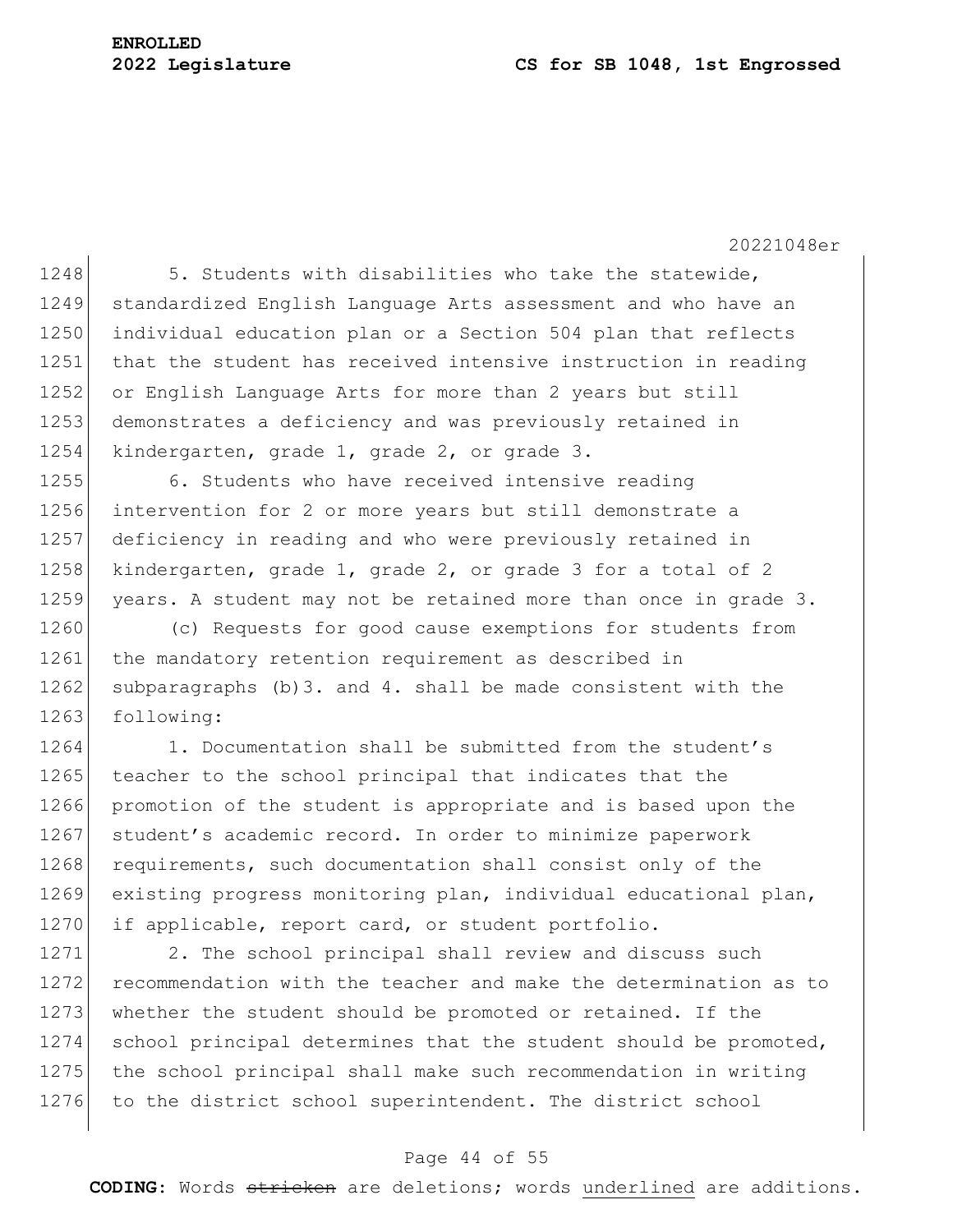1277 superintendent shall accept or reject the school principal's 1278 recommendation in writing.

1279 (7) SUCCESSFUL PROGRESSION FOR RETAINED THIRD GRADE 1280 STUDENTS.-

1281 (a) Students retained under paragraph (5)(c) must be 1282 provided intensive interventions in reading to ameliorate the 1283 student's specific reading deficiency and prepare the student 1284 for promotion to the next grade. These interventions must 1285 include:

1286 1. Evidence-based, explicit, systematic, and multisensory 1287 reading instruction in phonemic awareness, phonics, fluency, 1288 vocabulary, and comprehension and other strategies prescribed by 1289 the school district.

1290 2. Participation in the school district's summer reading 1291 camp, which must incorporate the instructional and intervention 1292 strategies under subparagraph 1.

1293 3. A minimum of 90 minutes of daily, uninterrupted reading 1294 instruction incorporating the instructional and intervention 1295 strategies under subparagraph 1. This instruction may include:

1296 **a.** Coordinated integration of content-rich texts in science 1297 and civic literacy within the 90-minute block.

1298 b. Small group instruction.

1299 c. Reduced teacher-student ratios.

1300 d. More frequent progress monitoring.

1301 e. Tutoring or mentoring.

1302 f. Transition classes containing 3rd and 4th grade 1303 students.

- 1304 g. Extended school day, week, or year.
- 1305 (b) Each school district shall:

# Page 45 of 55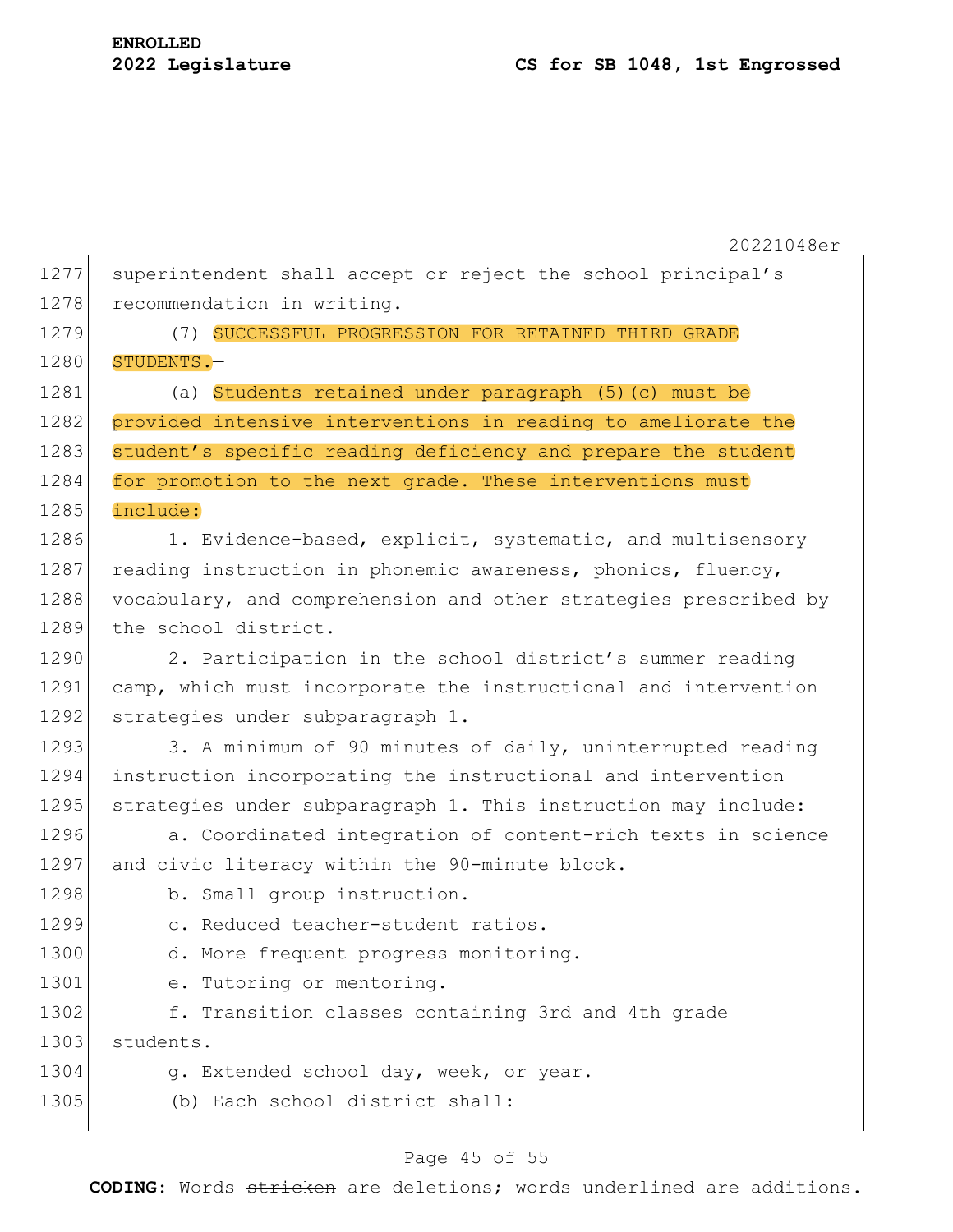20221048er 1306 1. Provide written notification to the parent of a student 1307 who is retained under paragraph (5) (c) that his or her child has 1308 not met the achievement proficiency level required for promotion 1309 and the reasons the child is not eligible for a good cause 1310 exemption as provided in paragraph (6)(b). The notification must 1311 comply with paragraph (5)(d) and must include a description of 1312 proposed interventions and supports that will be provided to the 1313 child to remediate the identified areas of reading deficiency. 1314 2. Implement a policy for the midyear promotion of a 1315 student retained under paragraph (5)(c) who can demonstrate that 1316 he or she is a successful and independent reader and performing 1317 at or above grade level in reading or, upon implementation of 1318 English Language Arts assessments, performing at or above grade 1319 level in English Language Arts. Tools that school districts may 1320 use in reevaluating a student retained may include subsequent 1321 assessments, alternative assessments, and portfolio reviews, in 1322 accordance with rules of the State Board of Education. Students 1323 promoted during the school year after November 1 must 1324 demonstrate achievement proficiency levels in reading equivalent 1325 to the level necessary for the beginning of grade 4. The rules 1326 adopted by the State Board of Education must include standards 1327 that provide a reasonable expectation that the student's 1328 progress is sufficient to master appropriate grade 4 level 1329 reading skills.

1330 3. Provide students who are retained under paragraph 1331  $(5)(c)$ , including students participating in the school 1332 district's summer reading camp under subparagraph  $(a)2$ ., with a 1333 highly effective teacher who is certified or endorsed in reading 1334 and is rated highly effective as determined by the teacher's

## Page 46 of 55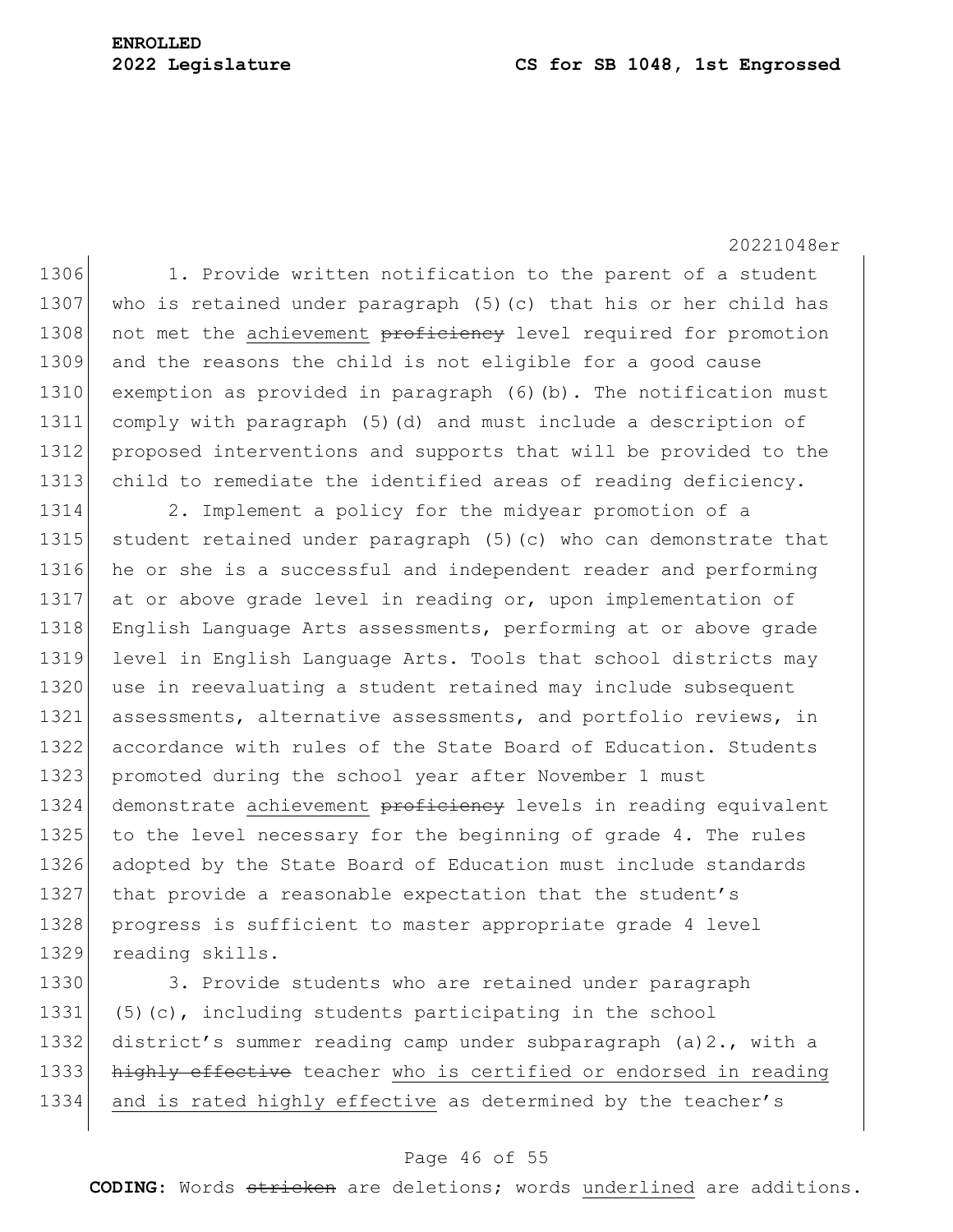20221048er 1335 performance evaluation under s. 1012.34, and, beginning July 1, 1336 2020, the teacher must also be certified or endorsed in reading. 1337 4. Establish at each school, when applicable, an intensive 1338 reading acceleration course for any student retained in grade 3 1339 who was previously retained in kindergarten, grade 1, or grade 1340 2. The intensive reading acceleration course must provide the 1341 following: 1342 a. Uninterrupted reading instruction for the majority of 1343 student contact time each day and opportunities to master the 1344 grade 4 Next Generation Sunshine state academic standards in 1345 other core subject areas through content-rich texts. 1346 b. Small group instruction. 1347 c. Reduced teacher-student ratios. 1348 d. The use of explicit, systematic, and multisensory 1349 reading interventions, including intensive language, phonics, 1350 and vocabulary instruction, and use of a speech-language 1351 therapist if necessary, that have proven results in accelerating 1352 student reading achievement within the same school year. 1353 e. A read-at-home plan. 1354 (8) COORDINATED SCREENING AND PROGRESS MONITORING SYSTEM.— 1355 (a) The Department of Education, in collaboration with the 1356 Office of Early Learning, shall procure and require the use of a 1357 statewide, standardized coordinated screening and progress 1358 monitoring system for the Voluntary Prekindergarten Education 1359 Program and public schools serving kindergarten through grade 8 1360 students. The system must: 1361 1. Measure student progress in the Voluntary

1362 Prekindergarten Education Program through grade 8 in meeting the 1363 appropriate expectations in early literacy and mathematics

## Page 47 of 55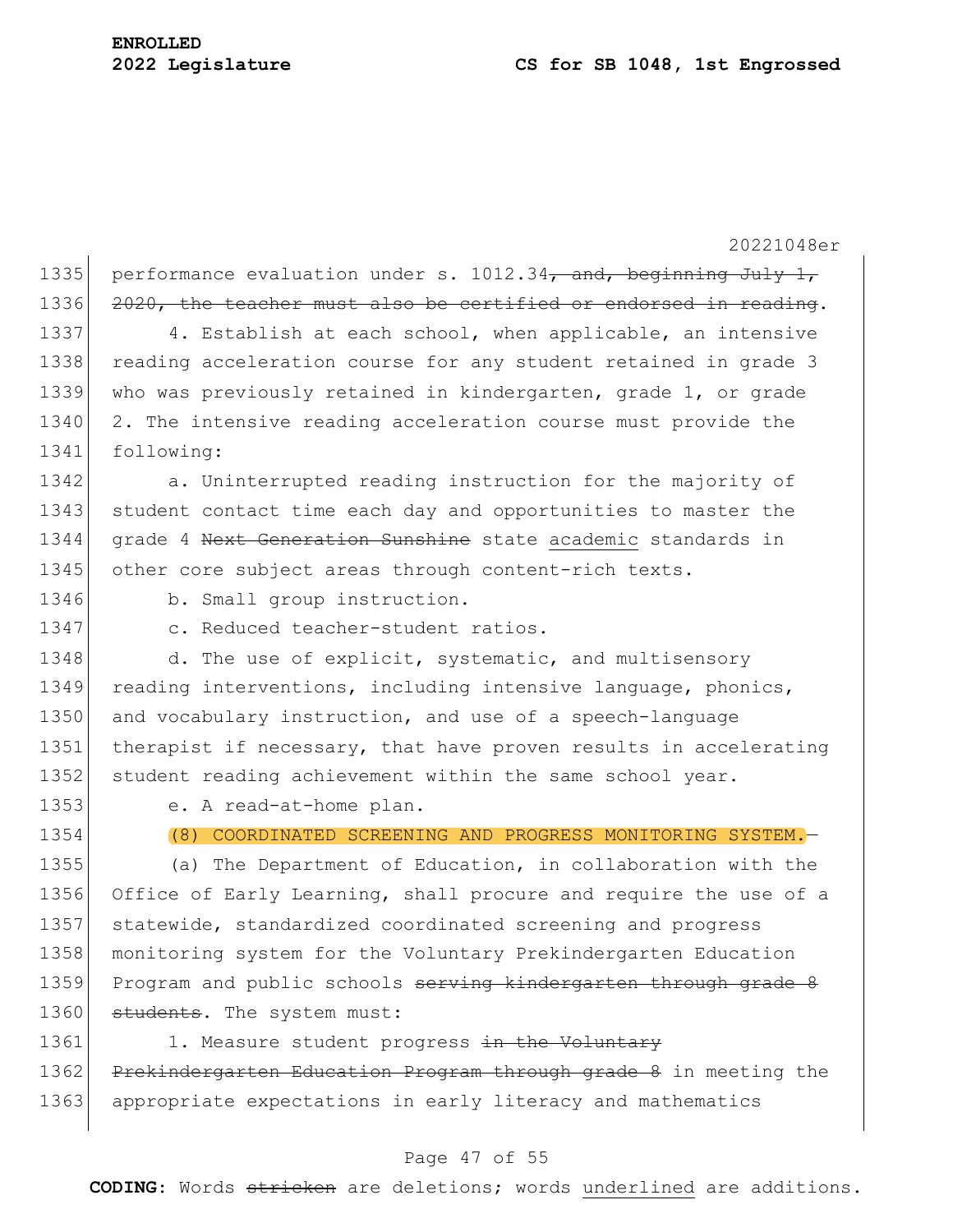20221048er 1364 skills and in English Language Arts and mathematics standards as 1365 required by ss. 1002.67(1)(a) and 1003.41 and identify the 1366 educational strengths and needs of students. 1367 2. For students in the Voluntary Prekindergarten Education 1368 Program through grade 3, measure student performance in oral 1369 language development, phonological and phonemic awareness, 1370 knowledge of print and letters, decoding, fluency, vocabulary, 1371 and comprehension, as applicable by grade level, and, at a 1372 minimum, provide interval level and norm-referenced data that 1373 measures equivalent levels of growth. 1374 3. Be a valid, reliable, and developmentally appropriate 1375 computer-based computer-adaptive direct instrument that provides 1376 screening and diagnostic capabilities for monitoring student 1377 progress; identifies students who have a substantial deficiency 1378 in reading, including identifying students with characteristics 1379 of dyslexia and other learning disorders; and informs 1380 instruction. Beginning with the 2023-2024 school year, the 1381 coordinated screening and progress monitoring system must be

1382 computer-adaptive.

1383 4. Provide data for Voluntary Prekindergarten Education 1384 Program accountability as required under s. 1002.68 s. 1002.67.

1385 5. Provide Voluntary Prekindergarten Education Program 1386 providers, school districts, schools, and teachers, and parents 1387 with data and resources that enhance differentiated instruction 1388 and parent communication.

1389 6. Provide baseline data to the department of each 1390 student's readiness for kindergarten. The determination of 1391 kindergarten readiness must be based on the results of each 1392 student's initial progress monitoring assessment in

#### Page 48 of 55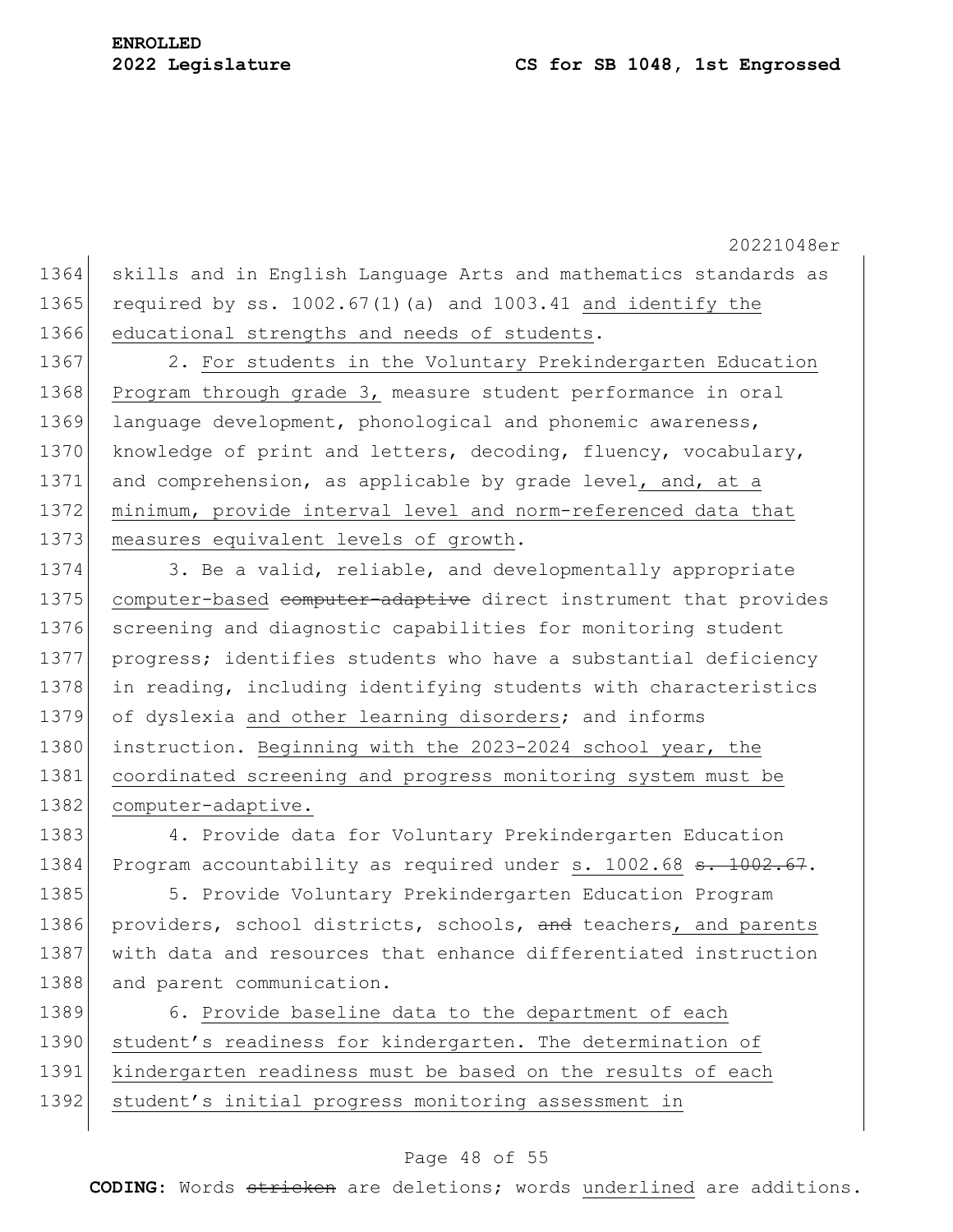| 1393 kindergarten. The methodology for determining a student's |  |  |  |
|----------------------------------------------------------------|--|--|--|

1394 readiness for kindergarten must be developed by the department

1395 and aligned to the methodology adopted pursuant to s.

1396 1002.68(4).

1397 7. Assess how well educational goals and curricular 1398 standards are met at the provider, school, district, and state 1399 levels and provide information to the department to aid in the 1400 development of educational programs, policies, and supports for 1401 providers, districts, and schools.

1402 (b) Beginning with the 2022-2023 school year, private 1403 Voluntary Prekindergarten Education Program providers and public 1404 schools must participate in the coordinated screening and 1405 progress monitoring system pursuant to this paragraph.

1406 1. For students in the Voluntary Prekindergarten Education 1407 Program through grade 2, the coordinated screening and progress 1408 monitoring system must be administered at least three times 1409 within a program year or school year, as applicable, with the 1410 first administration occurring no later than the first 30 1411 instructional days after a student's enrollment or the start of 1412 the program year or school year, the second administration 1413 occurring midyear, and the third administration occurring within 1414 the last 30 days of the program or school year pursuant to state 1415 board rule. The state board may adopt alternate timeframes to 1416 address nontraditional school year calendars or summer programs 1417 to ensure the coordinated screening and progress monitoring 1418 program is administered a minimum of three times within a year 1419 or program.

1420 2. For grades 3 through 10 English Language Arts and grades 1421 3 through 8 Mathematics, the coordinated screening and progress

#### Page 49 of 55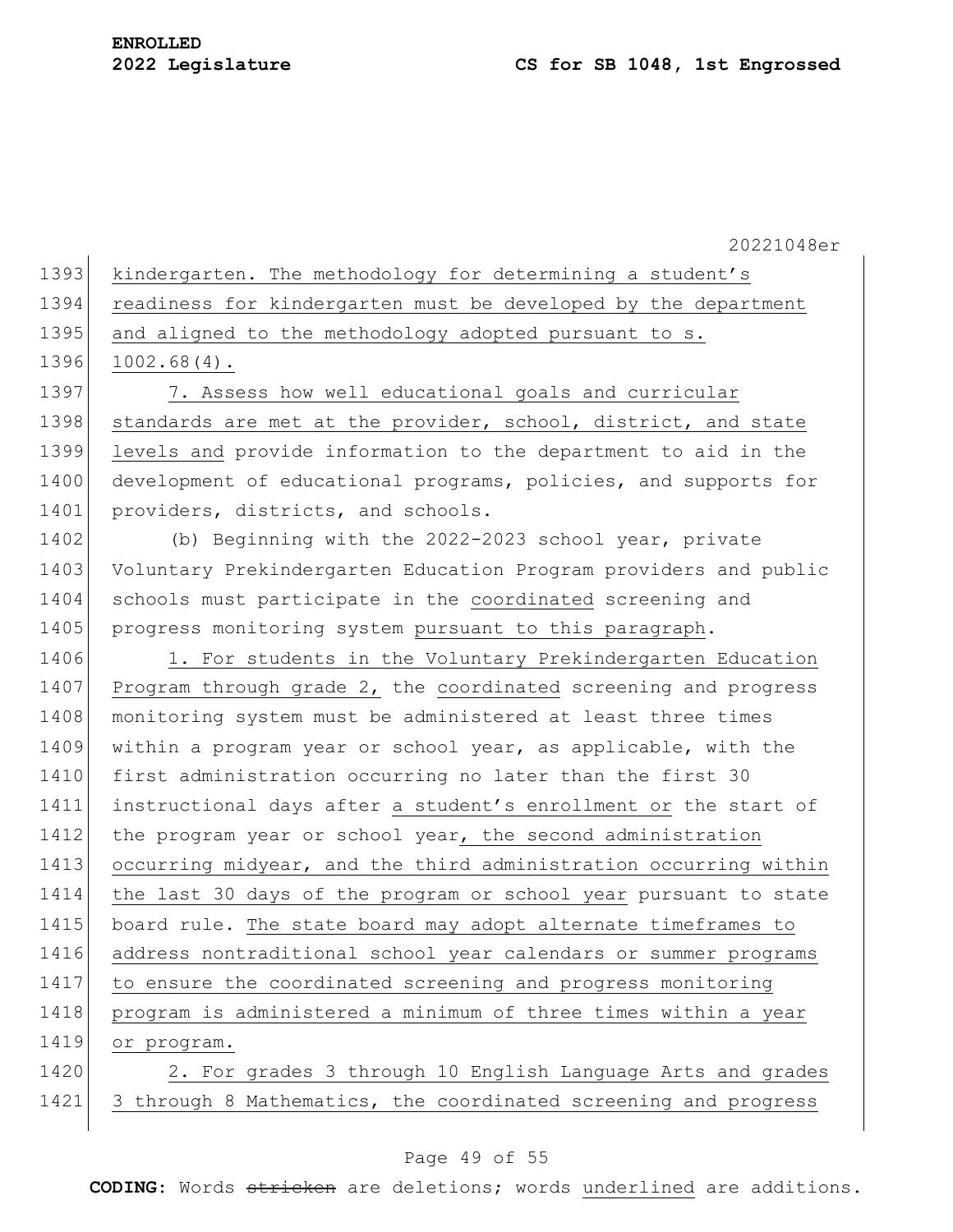20221048er 1422 monitoring system must be administered at the beginning, middle, 1423 and end of the school year pursuant to state board rule. The 1424 end-of-year administration of the coordinated screening and 1425 progress monitoring system must be a comprehensive progress 1426 monitoring assessment administered in accordance with the 1427 scheduling requirements under s. 1008.22(7)(c). 1428 (c) To facilitate timely interventions and supports 1429 pursuant to subsection (4), the system must provide results from 1430 the first two administrations of the progress monitoring to a 1431 student's teacher within 1 week and to the student's parent 1432 within 2 weeks of the administration of the progress monitoring. 1433 Delivery of results from the comprehensive, end-of-year progress 1434 monitoring ELA assessment for grades 3 through 10 and 1435 Mathematics assessment for grades 3 through 8 must be in 1436 accordance with s. 1008.22(7)(h). 1437 1. A student's results from the coordinated screening and 1438 progress monitoring system must be recorded in a written, easy-1439 to-comprehend individual student report. Each school district 1440 shall provide a parent secure access to his or her child's 1441 individual student reports through a web-based portal as part of 1442 its student information system. Each early learning coalition 1443 shall provide parents the individual student report in a format 1444 determined by state board rule. 1445 2. In addition to the information under subparagraph (a)5., 1446 the report must also include parent resources that explain the 1447 purpose of progress monitoring, assist the parent in 1448 interpreting progress monitoring results, and support informed 1449 parent involvement. Parent resources may include personalized 1450 video formats.

# Page 50 of 55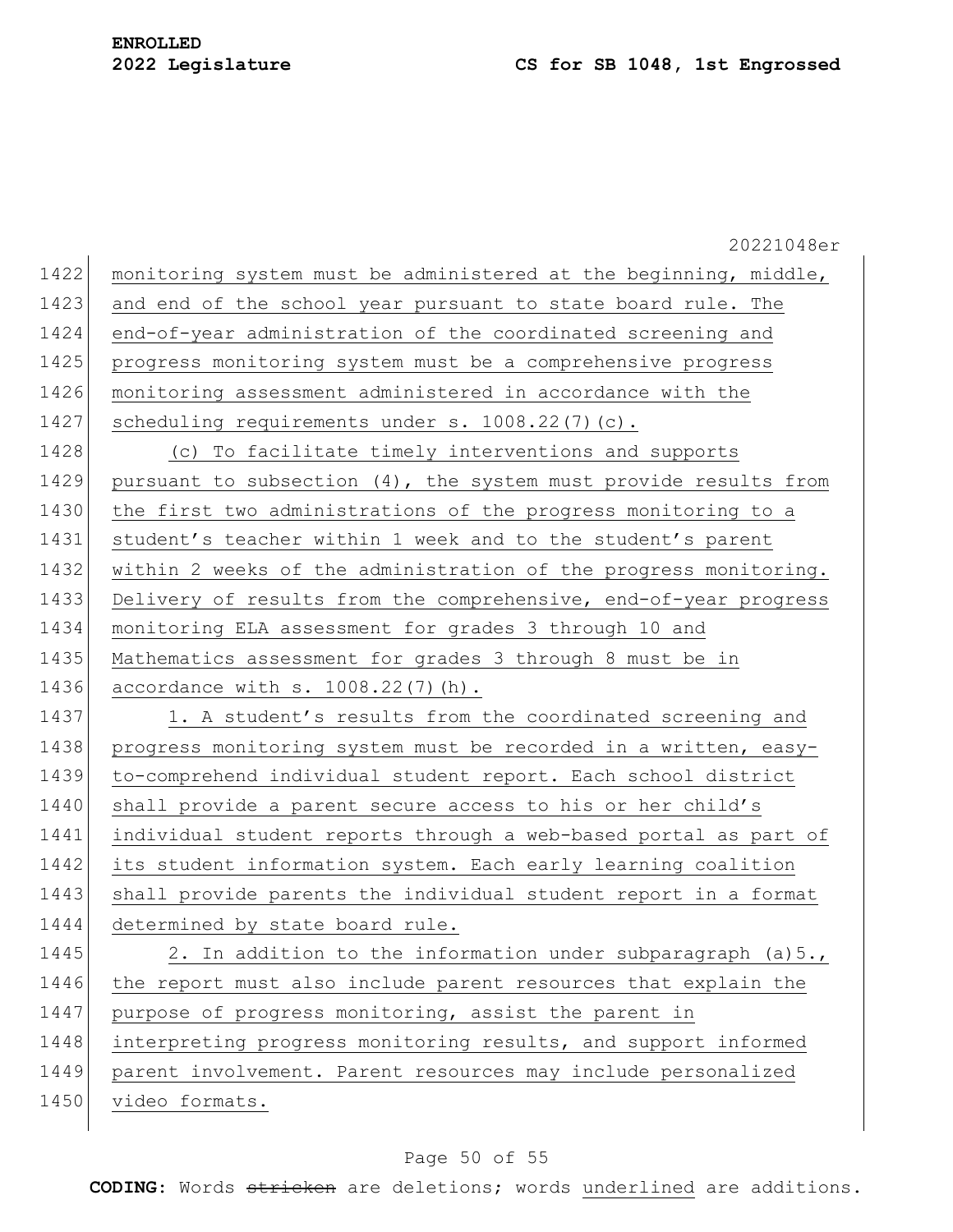20221048er 1451 3. The department shall annually update school districts 1452 and early learning coalitions on new system features and 1453 functionality and collaboratively identify with school districts 1454 and early learning coalitions strategies for meaningfully 1455 reporting to parents results from the coordinated screening and 1456 progress monitoring system. 1457 4. An individual student report must be provided in a 1458 printed format upon a parent's request 1459 **(c)** A Voluntary Prekindergarten Education Program student 1460 who is at risk of being identified as having a substantial 1461 deficiency in early literacy skills, based upon results under 1462 this subsection, must be referred to the school district in 1463 which he or she resides and may be eligible to receive early 1464 literacy instruction and interventions after program completion 1465 and before participating in kindergarten. Such instruction and 1466 interventions may be paid for using funds from the school 1467 district's evidence-based reading instruction allocation in 1468 accordance with s. 1011.62(9). 1469 (d) Screening and progress monitoring system results, 1470 including the number of students who demonstrate characteristics 1471 of dyslexia, shall be reported to the department pursuant to 1472 state board rule and maintained in the department's Education 1473 Data Warehouse. Results must be provided to a student's teacher 1474 and parent in a timely manner as required in s. 1008.22(7)(g). 1475 (e) The department, in collaboration with the Office of 1476 Early Learning, shall provide training and support for effective 1477 implementation of the screening and progress monitoring system.

- 1478 (9) ANNUAL REPORT.—
	-

1479 (a) In addition to the requirements in paragraph  $(5)(c)$ ,

# Page 51 of 55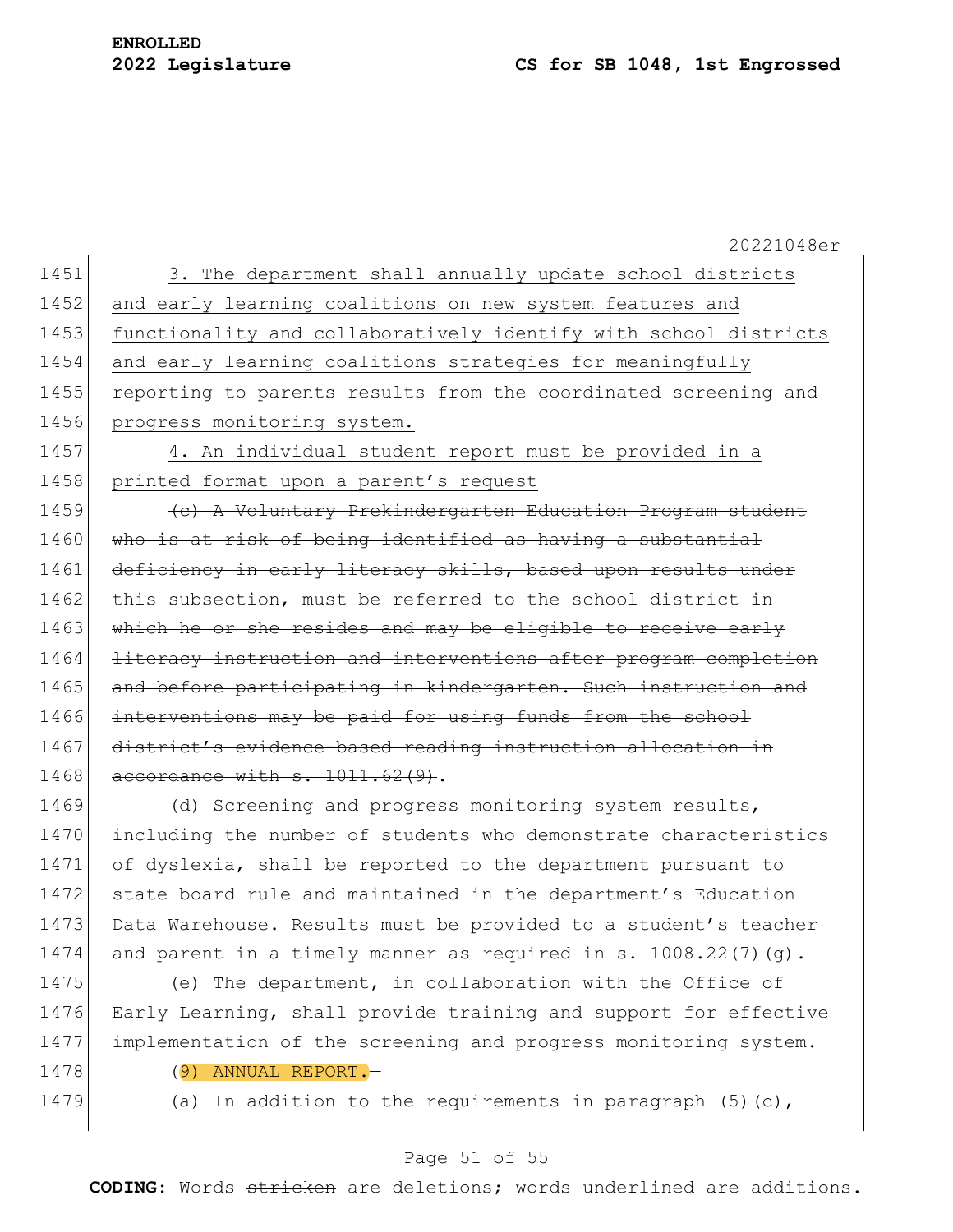20221048er 1480 each district school board must annually report to the parent of 1481 each student the progress of the student toward achieving state 1482 and district expectations for proficiency in English Language 1483 Arts, science, social studies, and mathematics. The district 1484 school board must report to the parent the student's results on 1485 each statewide, standardized assessment and the coordinated 1486 screening and progress monitoring system under subsection  $(8)$ . 1487 The evaluation of each student's progress must be based upon the 1488 student's classroom work, observations, tests, district and 1489 state assessments, response to intensive interventions provided 1490 under paragraph (5)(a), and other relevant information. Progress 1491 reporting must be provided to the parent in writing in a format 1492 adopted by the district school board and must be accessible 1493 through secure, web-based options.

1494 (b) Each district school board must annually publish on the 1495 district website and in the local newspaper the following 1496 information on the prior school year:

1497 1. The provisions of this section relating to public school 1498 student progression and the district school board's policies and 1499 procedures on student retention and promotion.

1500 2. By grade, the number and percentage of all students in 1501 grades 3 through 10 performing at Levels 1 and 2 on the 1502 statewide, standardized English Language Arts assessment.

1503 3. By grade, the number and percentage of all students 1504 retained in kindergarten through grade 10.

1505 4. Information on the total number of students who were 1506 promoted for good cause, by each category of good cause as 1507 specified in paragraph (6)(b).

1508 5. Any revisions to the district school board's policies

# Page 52 of 55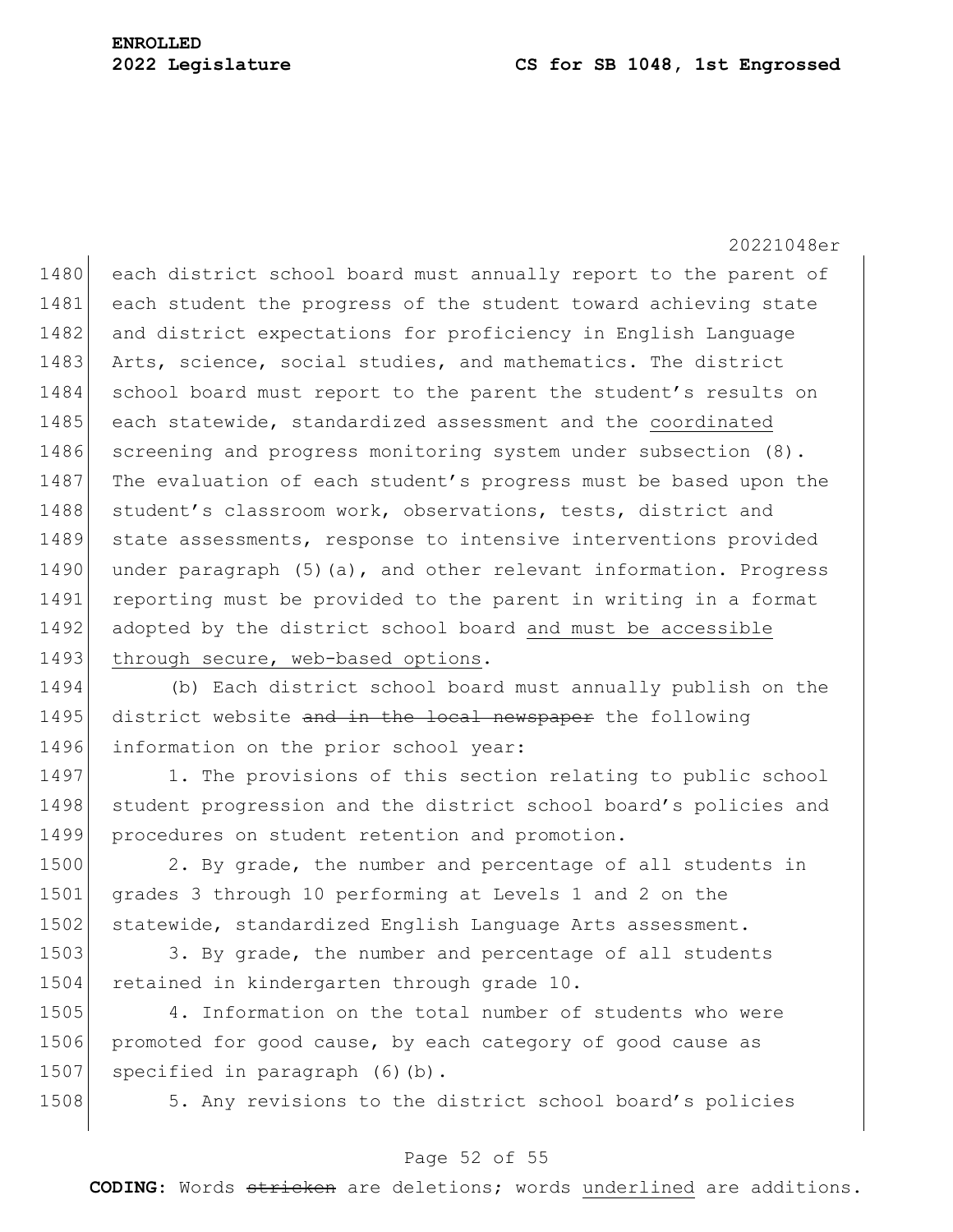|      | 20221048er                                                       |  |  |  |  |
|------|------------------------------------------------------------------|--|--|--|--|
| 1509 | and procedures on student retention and promotion from the prior |  |  |  |  |
| 1510 | year.                                                            |  |  |  |  |
| 1511 | (10) RULEMAKING. - The State Board of Education shall adopt      |  |  |  |  |
| 1512 | rules pursuant to ss. 120.536(1) and 120.54 for the              |  |  |  |  |
| 1513 | administration of this section.                                  |  |  |  |  |
| 1514 | Section 14. Subsection (7) is added to section 1008.34,          |  |  |  |  |
| 1515 | Florida Statutes, to read:                                       |  |  |  |  |
| 1516 | 1008.34 School grading system; school report cards;              |  |  |  |  |
| 1517 | district grade.-                                                 |  |  |  |  |
| 1518 | (7) TRANSITION. To assist in the transition to 2022-2023         |  |  |  |  |
| 1519 | school grades and district grades calculated based on the        |  |  |  |  |
| 1520 | comprehensive, end-of-year progress monitoring assessment under  |  |  |  |  |
| 1521 | s. 1008.25(8), the 2022-2023 school grades and district grades   |  |  |  |  |
| 1522 | shall serve as an informational baseline for schools and         |  |  |  |  |
| 1523 | districts to work toward improved performance in future years.   |  |  |  |  |
| 1524 | Accordingly, notwithstanding any other provision of law:         |  |  |  |  |
| 1525 | (a) Due to the absence of learning gains data in the 2022-       |  |  |  |  |
| 1526 | 2023 school year, the initial school grading scale for the 2022- |  |  |  |  |
| 1527 | 2023 informational baseline grades shall be set so that the      |  |  |  |  |
| 1528 | percentage of schools that earn an "A," "B," "C," "D," and "F"   |  |  |  |  |
| 1529 | is statistically equivalent to the 2021-2022 school grades       |  |  |  |  |
| 1530 | results. When learning gains data becomes available in the 2023- |  |  |  |  |
| 1531 | 2024 school year, the State Board of Education shall review the  |  |  |  |  |
| 1532 | school grading scale and determine if the scale should be        |  |  |  |  |
| 1533 | adjusted.                                                        |  |  |  |  |
| 1534 | (b) A school may not be required to select and implement a       |  |  |  |  |
| 1535 | turnaround option pursuant to s. 1008.33 in the 2023-2024 school |  |  |  |  |
| 1536 | year based on the school's 2022-2023 grade. The benefits of s.   |  |  |  |  |
| 1537 | 1008.33(4)(c), relating to a school being released from          |  |  |  |  |

# Page 53 of 55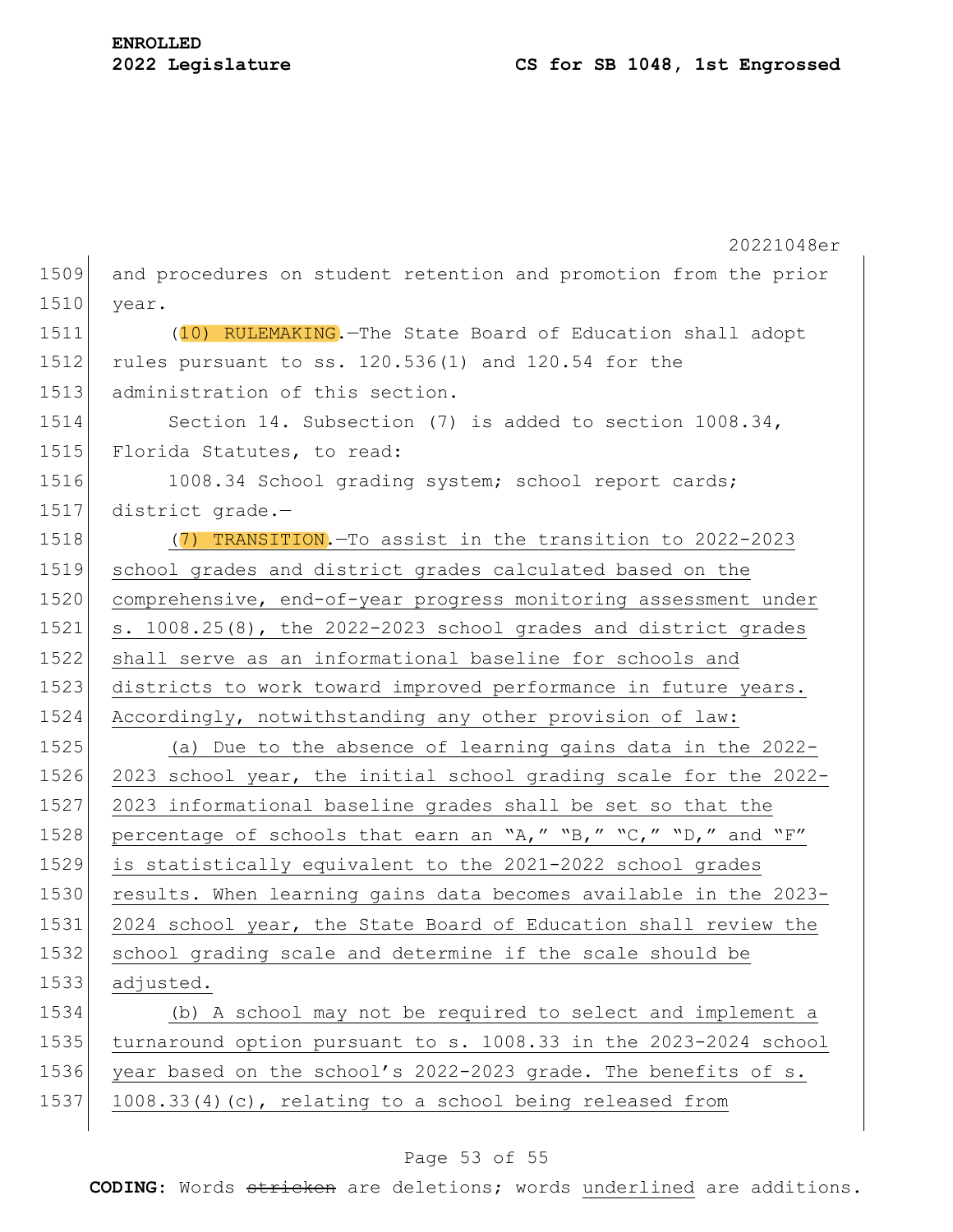|      | 20221048er                                                         |
|------|--------------------------------------------------------------------|
| 1538 | implementation of the turnaround option, and s. $1008.33(4)(d)$ ,  |
| 1539 | relating to a school implementing strategies identified in its     |
| 1540 | school improvement plan, apply to a school using turnaround        |
| 1541 | options pursuant to s. 1008.33 which improves to a grade of "C"    |
| 1542 | or higher during the 2022-2023 school year.                        |
| 1543 | (c) A school or approved provider under s. 1002.45 which           |
| 1544 | receives the same or lower school grade for the 2022-2023 school   |
| 1545 | year compared to the 2021-2022 school year is not subject to       |
| 1546 | sanctions or penalties that would otherwise occur as a result of   |
| 1547 | the 2022-2023 school grade or rating. A charter school system or   |
| 1548 | school district designated as high performing may not lose the     |
| 1549 | designation based on the 2022-2023 school grades of any of the     |
| 1550 | schools within the charter school system or school district or     |
| 1551 | based on the 2022-2023 district grade, as applicable.              |
| 1552 | (d) For purposes of determining grade 3 retention pursuant         |
| 1553 | to s. 1008.25(5) and high school graduation pursuant to s.         |
| 1554 | 1003.4282, student performance on the 2022-2023 comprehensive,     |
| 1555 | end-of-year progress monitoring assessment under s. 1008.25(8)     |
| 1556 | shall be linked to 2021-2022 student performance expectations.     |
| 1557 | In addition to the good cause exemptions under s. $1008.25(6)$ , a |
| 1558 | student may be promoted to grade 4 for the 2023-2024 school year   |
| 1559 | if the student demonstrates an acceptable level of performance     |
| 1560 | through means reasonably calculated by the school district to      |
| 1561 | provide reliable evidence of the student's performance.            |
| 1562 |                                                                    |
| 1563 | This subsection is repealed July 1, 2025.                          |
| 1564 | Section 15. Subsection (7) is added to section 1008.341,           |
| 1565 | Florida Statutes, to read:                                         |
| 1566 | 1008.341 School improvement rating for alternative                 |
|      |                                                                    |

# Page 54 of 55